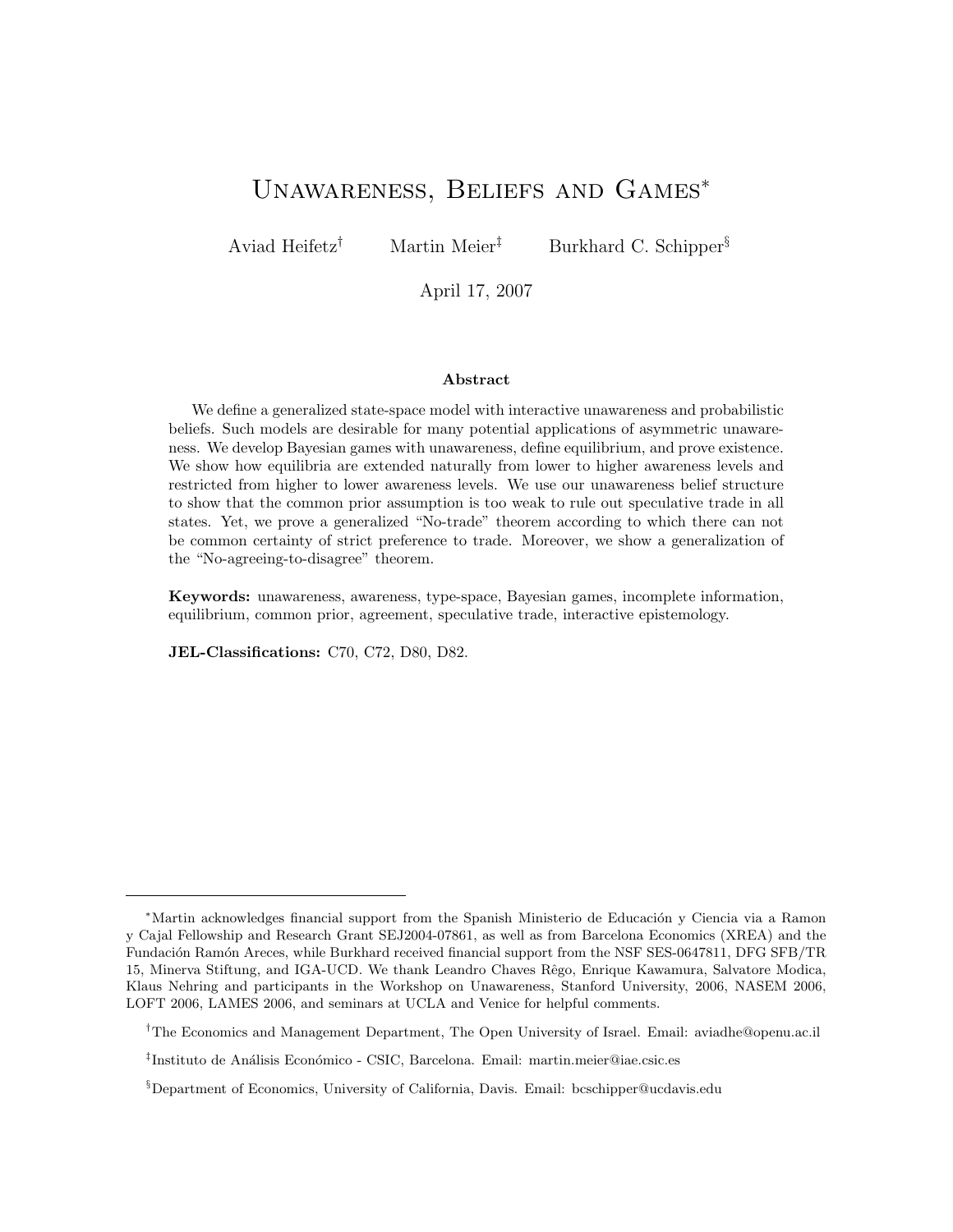## 1 Introduction

Unawareness is probably the most common and most important kind of ignorance. Business people invest most of their time not in updating prior beliefs, and crossing out states of the world that they previously assumed to be possible. Rather, their efforts are mostly aimed at exploring unmapped terrain, trying to figure out business opportunities that they could not even have spelled out before. More broadly, every book we read, every new acquaintance we make, expands our horizon and our language, by fusing it with the horizons of those we encounter, turning the world more intelligible and more meaningful to us than it was before (Gadamer, 1960).

With this in mind, we should not be surprised that the standard state spaces aimed at modeling knowledge or certainty are not adequate for capturing unawareness (Dekel, Lipman and Rustichini, 1998). Indeed, more elaborate models are needed (Fagin and Halpern, 1988, Modica and Rustichini, 1994, 1999, Halpern, 2001). In all of these models, the horizon of propositions the individual has in her disposition to talk about the world is always a genuine part of the description of the state of affairs.

Things become even more intricate when several players are involved. Different players may not only have different languages. On top of this, each player may also form a belief on the extent to which other players are aware of the issues that she herself has in mind. And the complexity continues further, because the player may be uncertain as to the sub-language that each other player attributes to her or to others; and so on.

Heifetz, Meier and Schipper (2006a) showed how an unawareness structure consisting of a lattice of spaces is adequate for modeling mutual unawareness. Every space in the lattice captures one particular horizon of meanings or propositions. Higher spaces capture wider horizons, in which states correspond to situations described by a richer vocabulary. The join of several spaces – the lowest space at least as high as every one of them – corresponds to the fusion of the horizons of meanings expressible in these spaces.

In a companion work (Heifetz, Meier and Schipper, 2006b), we showed the precise sense in which such unawareness structures are adequate and general enough for modeling mutual unawareness. We put forward an axiom system, which extends to the multi-player case a variant of the axiom system of Modica and Rustichini (1999). We then showed how the collections of all maximally-consistent sets of formulas in our system form a canonical unawareness structure.<sup>1</sup> In a parallel work, Halpern and Rˆego (2005) devised another sound and complete axiomatization for our class of unawareness structures.

In this paper we extend unawareness structures so as to encompass probabilistic beliefs (Section 2) rather than only knowledge or ignorance. The definition of types (Definition 1), and the way beliefs relate across different spaces of the lattice, is a non-trivial modification of the coherence conditions for knowledge operators in unawareness structures, as formulated in Heifetz, Meier and Schipper (2006a).

With unawareness type spaces in hand, we can define Bayesian games. Here again, the definition of a strategy is not obvious. Consider a type  $\tau$  with a narrow horizon, and two other

<sup>1</sup>Each space in the lattice of this canonical unawareness structure consists of the maximally consistent sets of formulas in a sub-language generated by a subset of the atomic propositions.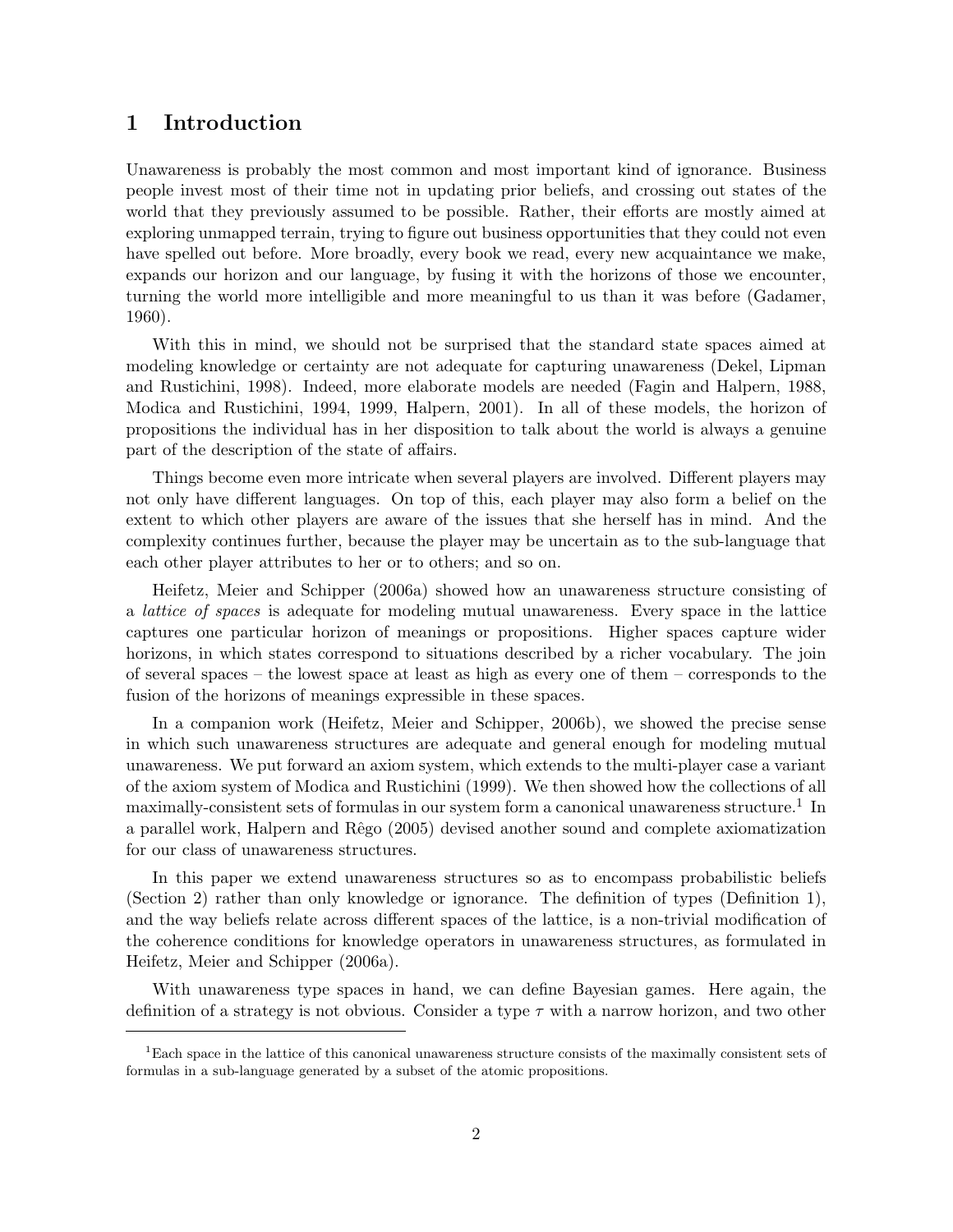types  $\tau', \tau''$  with a wider horizon, that agree with the quantitative beliefs of  $\tau$  regarding the aspects of reality of which  $\tau$  is aware; the beliefs of  $\tau'$  and  $\tau''$  differ only concerning dimensions of reality that  $\tau$  does not conceive. Should the action taken by  $\tau$  necessarily be some average of the actions taken by  $\tau'$  and  $\tau''$ ? We believe that conceptually, the answer to this question is negative. When the player conceives of more parameters (e.g. motives for saving) as relevant to her decision, her optimal action (e.g. "invest in bonds" or "invest in stocks") need not be related to her optimal decision (e.g. "go shopping") when that parameter is not part of the vocabulary with which she conceives the world.<sup>2</sup>

The next step is to define Bayesian equilibrium. With finitely or countably many states, existence follows from standard arguments.<sup>3</sup> Unawareness, however, introduces a new aspect to the construction of equilibrium, namely "the tyranny of the unaware": A type who concieves of only few dimensions of reality does not have in mind types of other players with a wider horizon, so the optimal action of this type *does not depend* on the actions of these wider-horizon types. Those types, however, who assign a positive probability to this narrow-minded type, must take its action into account when optimizing.

In Section 4 we define the notion of a common prior. Conceptually, a prior of a player is a convex combination of (the beliefs of) her types (see e.g. Samet, 1998). If the priors of the different players coincide, we have a common prior. A prior of a player induces a prior on each particular space in the lattice, and if the prior is common to the players, the induced prior on each particular space is common as well.

What are the implications of the existence of a common prior? First, we extend an example from Heifetz, Meier and Schipper (2006a) and show that speculative trade is compatible with the existence of a common prior. This need not be surprising if one views unawareness as a particular kind of delusion, since we know that with deluded beliefs, speculative trade is possible even with a common prior (Geanakoplos, 1989). Nevertheless, we show that under a mild non-degeneracy condition, a common prior is *not compatible* with common certainty of *strict* preference to carry out speculative trade. That is, even though types with limited awareness are, in a particular sense, deluded, a common prior precludes the possibility of common certainty of the event that based on private information players are willing to engage in a zero-sum bet with strictly positive subjective gains to everybody. This is so because unaware types are "deluded" only concerning aspects of the world outside their vocabulary, while a common prior captures a prior agreement on the likelihood of whatever the players do have a common vocabulary. An implication of this generalized no-trade theorem is that arbitrary small transaction fees rule out speculative trade under unawareness. We complement this result be generalizing Aumann's (1976) "No-Agreeing-to-disagree" result to unawareness belief structures.

There is a growing literature on unawareness both in economics and computer science. The independent parallel work of Sadzik (2006) is closest to ours. Building on our earlier work, Heifetz, Meier and Schipper (2006a), he presents a framework of unawareness with probabilistic beliefs in which the common prior on the upmost space is a primitive. In contrast, we take types as primitives and define a prior on the entire unawareness belief structure as a convex

<sup>&</sup>lt;sup>2</sup>This is a crucial point in which our definition of a strategy diverges from the one in the parallel work of Sadzik (2006). This paper confines attention to a setting with a common prior, that we discuss as a special case.

<sup>&</sup>lt;sup>3</sup>Recall that in standard type spaces (with no unawareness), a Bayesian equilibrium need not exist even in "non-pathological" spaces with a continuum of states (Simon 2003).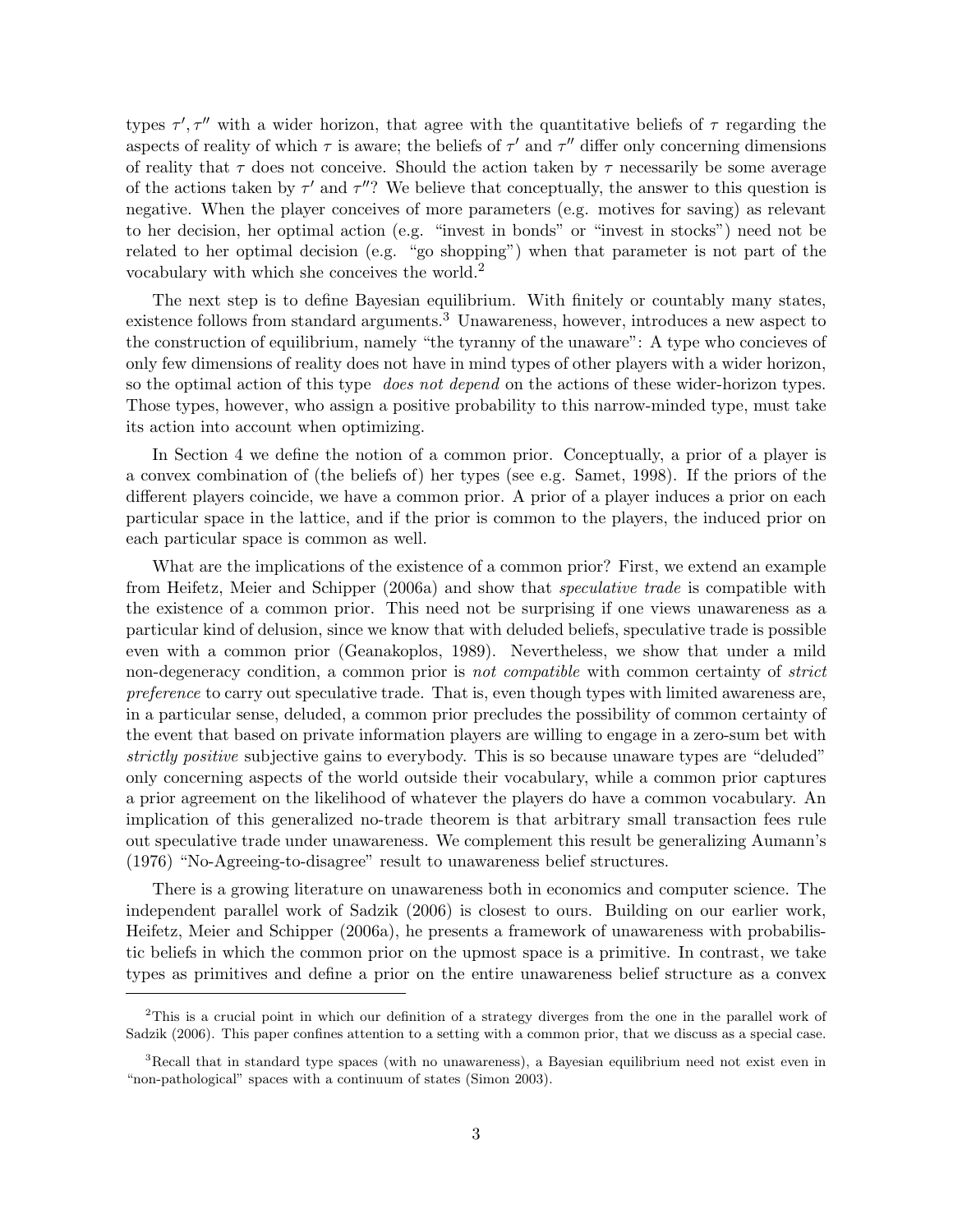combination of the type's beliefs. Sadzik (2006) also considers Bayesian games with unawareness, but his definition of Bayesian strategy and consequently the notion of equilibrium differs from ours. As argued above, we do not confine actions of a type with a narrow horizon to be some average of actions of the corresponding types with a wider horizon, a restriction made in Sadzik (2006). As a result, in our notion of Bayesian equilibrium every type maximizes and is certain that every other type that she is aware of maximizes as well, while in the equilibrium of actions proposed in Sadzik (2006) a type may believe that another player is irrational. Sadzik (2006) does not allow for unawareness of players, while we do (see the appendix).

A purely syntactic framework with unawareness is presented by Feinberg (2004, 2005). He applies it to games with unawareness of actions but complete information. In the appendix, we discuss an interesting example due to Feinberg (2005) and demonstrate that higher order awareness of unawareness in Feinberg (2005) corresponds to higher order belief of unawareness in our model. In a framework similar to Feinberg  $(2004, 2005)$ , Copič and Galeotti  $(2006)$ study two-player games with either unawareness of actions or unawareness of types (with a prior as a primitive). Yet, they postulate that in equilibrium beliefs over actions and payoffs must correspond to the true joint distribution over own payoffs and the opponent's actions.

Both Halpern and Rêgo (2006) and Li (2006b) present models of extensive form games with unawareness and analyze solution concepts for them.<sup>4</sup> Modica  $(2000)$  studies the updating of probabilities and argues that new information may change posteriors more if it implies also a higher level of awareness. A dynamic framework for a single decision maker with unawareness is introduced by Grant and Quiggin (2006). Ewerhart (2001) studies the possibility of agreement under a notion of unawareness different from the aforementioned literature. Lastly, Ahn and Ergin (2006) consider explicitly more or less fine descriptions of acts and characterize axiomatically a partition-dependent subjective expected utility representation. Since the set of all partitions of a state-space forms a complete lattice, their approach suggests a decision theoretic foundation of subjective probabilities on our lattice structure.

In the following section we present our interactive unawareness belief structure. In Section 3 Bayesian games with unawareness are developed. In Section 4 we define a common prior and investigate agreement and speculation under unawareness. Some further properties of our unawareness belief structure are relegated to the appendix, which also contains a generalization of Bayesian games in order to include unawareness of actions and players. Proofs are relegated to the appendix as well. In a separate appendix, Meier and Schipper (2007), we extend the "No-trade" theorem to infinite unawareness structures.

## 2 Model

### 2.1 State-Spaces

Let  $S = \{S_{\alpha}\}_{{\alpha \in \mathcal{A}}}$  be a complete lattice of disjoint *state-spaces*, with the partial order  $\preceq$  on S. If  $S_\alpha$  and  $S_\beta$  are such that  $S_\alpha \succeq S_\beta$  we say that " $S_\alpha$  is more expressive than  $S_\beta$  – states of  $S_\alpha$ 

 ${}^{4}$ Li (2006b) is based on her earlier work, Li (2006a).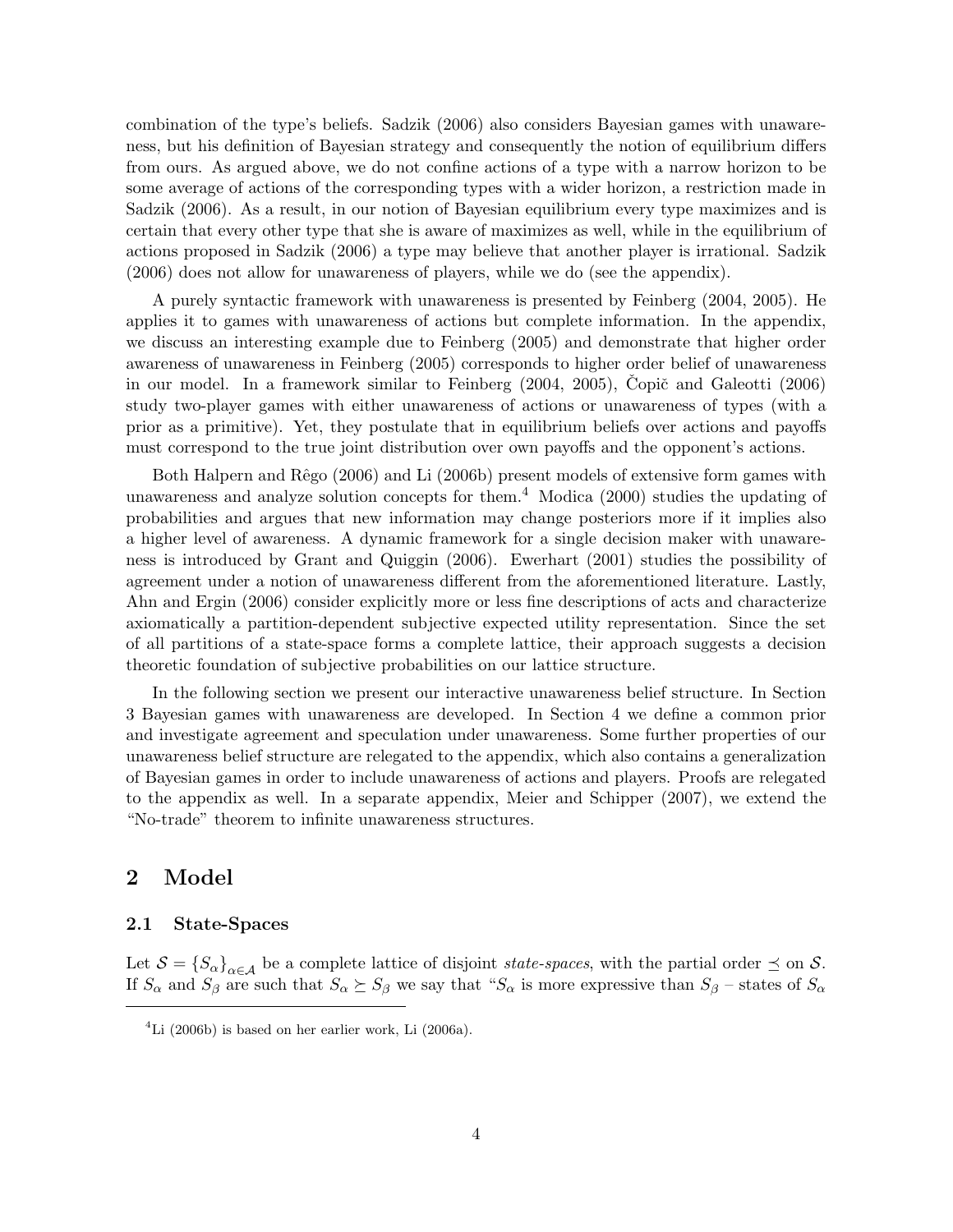describe situations with a richer vocabulary than states of  $S_\beta$  ".<sup>5</sup> Denote by  $\Omega = \bigcup_{\alpha \in A} S_\alpha$  the union of these spaces. Each  $S \in \mathcal{S}$  is a measurable space, with a  $\sigma$ -field  $\mathcal{F}_S$ .

Spaces in the lattice can be more or less "rich" in terms of facts that may or may not obtain in them. The partial order relates to the "richness" of spaces. The upmost space of the lattice can be interpreted as the "objective" state-space. Its states encompass full descriptions from the point of view of the modeler.

### 2.2 Projections

For every S and S' such that  $S' \succeq S$ , there is a measurable surjective projection  $r_S^{S'}$  $S' : S' \to S$ , where  $r_S^S$  is the identity. (" $r_S^{S'}$  $S'_{S}(\omega)$  is the restriction of the description  $\omega$  to the more limited vocabulary of  $S$ .") Note that the cardinality of  $S$  is smaller than or equal to the cardinality of S'. We require the projections to commute: If  $S'' \succeq S' \succeq S$  then  $r_S^{S''} = r_S^{S'}$  $S' \circ r_{S'}^{S''}$ . If  $\omega \in S'$ , denote  $\omega_S = r_S^{S'}$  $S'_{S}(\omega)$ . If  $D \subseteq S'$ , denote  $D_{S} = {\omega_{S} : \omega \in D}$ .

Projections "translate" states in "more expressive" spaces to states in "less expressive" spaces by "erasing" facts that can not be expressed in a lower space.

### 2.3 Events

Denote  $g(S) = \{S' : S' \succeq S\}$ . For  $D \subseteq S$ , denote  $D^{\uparrow} = \bigcup_{S' \in g(S)} \left( r_S^{S'} \right)$  $S' \choose S$ <sup>-1</sup> (D). ("All the extensions of descriptions in  $D$  to at least as expressive vocabularies.")

An event is a pair  $(E, S)$ , where  $E = D^{\uparrow}$  with  $D \subseteq S$ , where  $S \in \mathcal{S}$ . D is called the base and S the base-space of  $(E, S)$ , denoted by  $S(E)$ . If  $E \neq \emptyset$ , then S is uniquely determined by E and, abusing notation, we write E for  $(E, S)$ . Otherwise, we write  $\emptyset^S$  for  $(\emptyset, S)$ . Note that not every subset of  $\Omega$  is an event.

Some fact may obtain in a subset of a space. Then this fact should be also "expressible" in "more expressive" spaces. Therefore the event contains not only the particular subset but also its inverse images in "more expressive" spaces.

Let  $\Sigma$  be the set of measurable events of  $\Omega$ , i.e.,  $D^{\uparrow}$  such that  $D \in \mathcal{F}_S$ , for some state space  $S \in \mathcal{S}$ .

### 2.4 Negation

If  $(D^{\uparrow}, S)$  is an event where  $D \subseteq S$ , the negation  $\neg(D^{\uparrow}, S)$  of  $(D^{\uparrow}, S)$  is defined by  $\neg(D^{\uparrow}, S) :=$  $((S \ D)^{\uparrow}, S)$ . Note, that by this definition, the negation of a (measurable) event is a (measurable) event. Abusing notation, we write  $\neg D^{\uparrow} := (S \setminus D)^{\uparrow}$ . Note that by our notational convention, we have  $\neg S^{\uparrow} = \emptyset^S$  and  $\neg \emptyset^S = S^{\uparrow}$ , for each space  $S \in \mathcal{S}$ . The event  $\emptyset^S$  should be interpreted as a "logical contradiction phrased with the expressive power available in  $S$ ."  $\neg D^{\uparrow}$  is typically a proper subset of the complement  $\Omega \setminus D^{\dagger}$ . That is,  $(S \setminus D)^{\dagger} \subsetneq \Omega \setminus D^{\dagger}$ .

Intuitively, there may be states in which the description of an event  $D^{\uparrow}$  is both expressible

 ${}^{5}$ Here and in what follows, phrases within quotation marks hint at intended interpretations, but we emphasize that these interpretations are not part of the definition of the set-theoretic structure.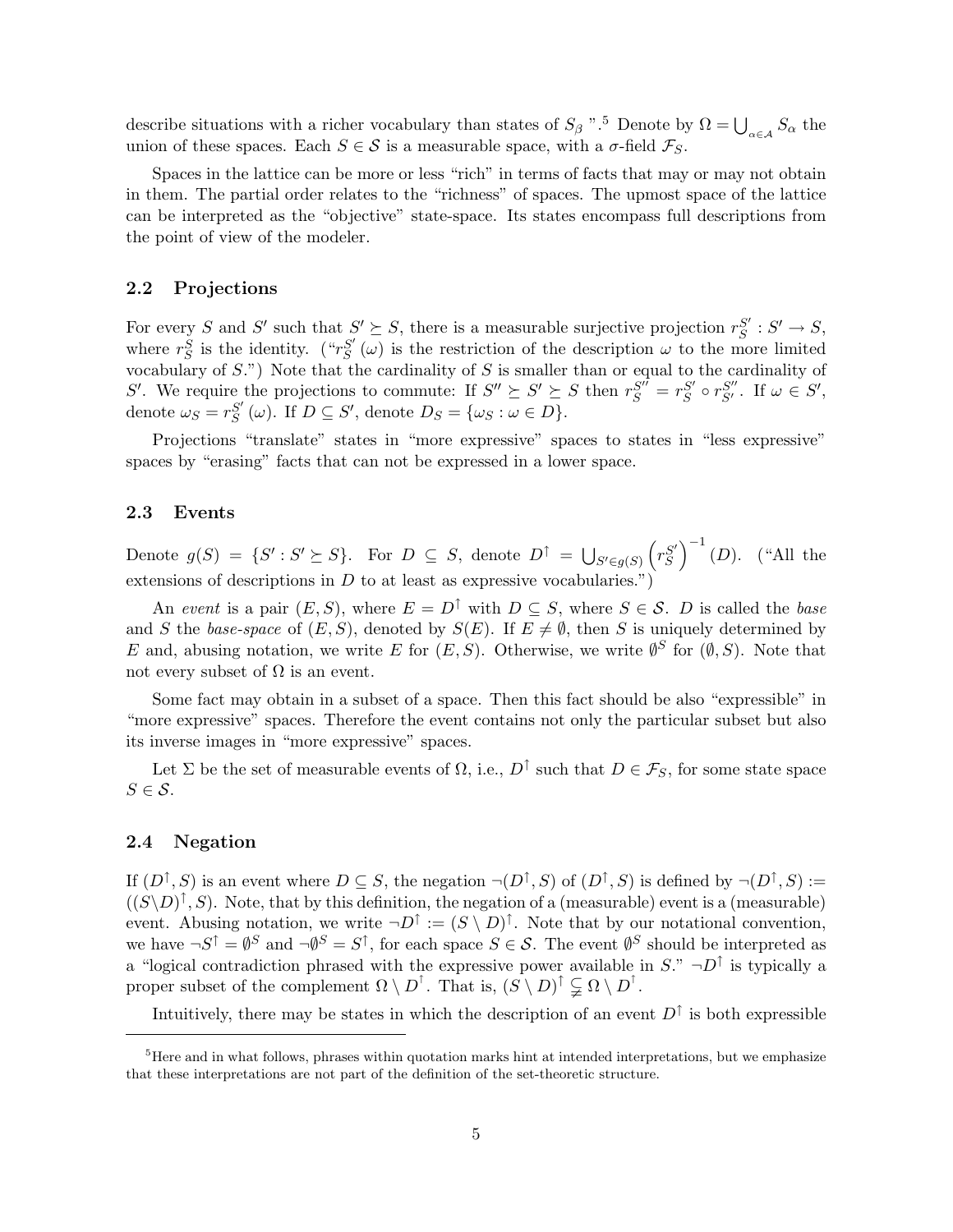and valid – these are the states in  $D^{\uparrow}$ ; there may be states in which this description is expressible but invalid – these are the states in  $\neg D^{\uparrow}$ ; and there may be states in which neither this description nor its negation are expressible – these are the states in

$$
\Omega \setminus \left(D^{\uparrow} \cup \neg D^{\uparrow}\right) = \Omega \setminus S\left(D^{\uparrow}\right)^{\uparrow}.
$$

Thus our structure is not a standard state-space model in the sense of Dekel, Lipman, and Rustichini (1998).

### 2.5 Conjunction and Disjunction

If  $\big\{ \big(D^\uparrow_\lambda$  $\left\{\zeta,\right\}_{\lambda \in I}$  is an at most countable collection of events (with  $D_{\lambda} \subseteq S_{\lambda}$ , for  $\lambda \in L$ ),  $\lambda \in L$ their conjunction  $\bigwedge_{\lambda \in L} \left( D_{\lambda}^{\uparrow} \right)$  $\left(\bigwedge^{\uparrow},S_{\lambda}\right)$  is defined by  $\bigwedge_{\lambda\in L}\left(D_{\lambda}^{\uparrow}\right)$  $\left(\bigcap_{\lambda \in L} D^\uparrow_\lambda\right)\ :=\ \Big(\Big(\bigcap_{\lambda \in L} D^\uparrow_\lambda\Big)$  $\left(\begin{smallmatrix} \uparrow \cr \lambda \end{smallmatrix}\right),\sup_{\lambda \in L} S_\lambda\Big).$ Note, that since S is a complete lattice,  $\sup_{\lambda \in L} S_{\lambda}$  exists. If  $S = \sup_{\lambda \in L} S_{\lambda}$ , then we have  $\left(\bigcap_{\lambda \in L} D^\uparrow_\lambda\right)$  $\left(\bigcap_{\lambda \in L} \left(\left(r_{S_{\lambda}}^{S}\right)^{-1} (D_{\lambda})\right)\right)$ )  $\int$ . Again, abusing notation, we write  $\bigwedge_{\lambda \in L} D_{\lambda}^{\uparrow}$  $\frac{1}{\lambda} :=$  $\bigcap_{\lambda \in L} D^\uparrow_\lambda$  $\lambda$  (we will therefore use the conjunction symbol ∧ and the intersection symbol ∩ interchangeably).

We define the relation  $\subseteq$  between events  $(E, S)$  and  $(F, S')$ , by  $(E, S) \subseteq (F, S')$  if and only if  $E \subseteq F$  as sets and  $S' \preceq S$ . If  $E \neq \emptyset$ , we have that  $(E, S) \subseteq (F, S')$  if and only if  $E \subseteq F$ as sets. Note however that for  $E = \emptyset^S$  we have  $(E, S) \subseteq (F, S')$  if and only if  $S' \preceq S$ . Hence we can write  $E \subseteq F$  instead of  $(E, S) \subseteq (F, S')$  as long as we keep in mind that in the case of  $E = \emptyset^S$  we have  $\emptyset^S \subseteq F$  if and only if  $S \succeq S(F)$ . It follows from these definitions that for events E and F,  $E \subseteq F$  is equivalent to  $\neg F \subseteq \neg E$  only when E and F have the same base, i.e.,  $S(E) = S(F).$ 

The disjunction of  $\left\{D^{\uparrow}_{\lambda}\right\}$  $\left\{ \begin{array}{c} \uparrow \\ \lambda \end{array} \right\}$  $\lambda \in L$  is defined by the de Morgan law  $\bigvee_{\lambda \in L} D^\uparrow_\lambda = \neg \left( \bigwedge_{\lambda \in L} \neg \left( D^\uparrow_\lambda \right) \right)$  $\begin{pmatrix} 1 \\ \lambda \end{pmatrix}$ Typically  $\bigvee_{\lambda \in L} D^\uparrow_{\lambda} \subsetneq \bigcup_{\lambda \in L} D^\uparrow_{\lambda}$  $\bigwedge^{\uparrow}$ , and if all  $D_{\lambda}$  are nonempty we have that  $\bigvee_{\lambda \in L} D_{\lambda}^{\uparrow} = \bigcup_{\lambda \in L} D_{\lambda}^{\uparrow}$ λ holds if and only if all the  $D_{\lambda}^{\uparrow}$  $\lambda$  have the same base-space. Note, that by these definitions, the conjunction and disjunction of (at most countably many measurable) events is a (measurable) event.

Apart from the measurability conditions, the event-structure outlined so far is analogous to Heifetz, Meier and Schipper (2006a, 2006b). An example is shown in Figure 1. It depicts a lattice with four spaces and projections. The event that  $p$  obtains is indicated by the dotted areas, whereas the grey areas illustrate the event that not p obtains.

#### 2.6 Probability Measures

Here and in what follows, we mean by events always measurable events in  $\Sigma$  unless otherwise stated.

Let  $\Delta(S)$  be the set of probability measures on  $(S, \mathcal{F}_S)$ . We consider this set itself as a measurable space endowed with the  $\sigma$ -field  $\mathcal{F}_{\Delta(S)}$  generated by the sets  $\{\mu \in \Delta(S) : \mu(D) \geq p\},\$ where  $D \in \mathcal{F}_S$  and  $p \in [0,1]$ .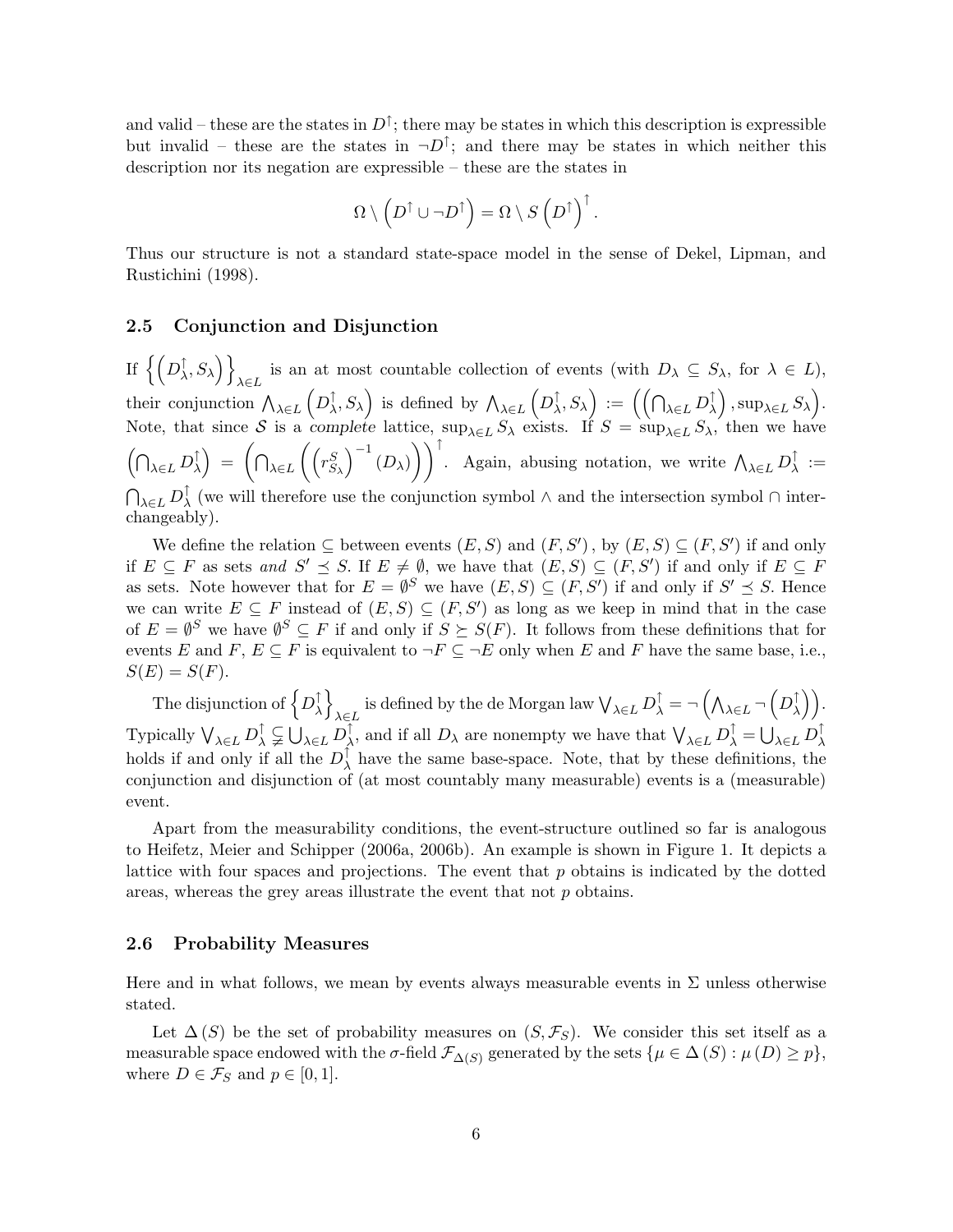



### 2.7 Marginals

For a probability measure  $\mu \in \Delta(S')$ , the marginal  $\mu_{|S}$  of  $\mu$  on  $S \preceq S'$  is defined by

$$
\mu_{|S}\left(D\right) := \mu\left(\left(r_S^{S'}\right)^{-1}\left(D\right)\right), \quad D \in \mathcal{F}_S.
$$

Let  $S_{\mu}$  be the space on which  $\mu$  is a probability measure. Whenever  $S_{\mu} \succeq S(E)$  then we abuse notation slightly and write

$$
\mu(E) = \mu(E \cap S_{\mu}).
$$

If  $S(E) \npreceq S_{\mu}$ , then we say that  $\mu(E)$  is undefined.

### 2.8 Types

I is the nonempty set of individuals. For every individual, each state gives rise to a probabilistic belief over states in some space.

**Definition 1** For each individual  $i \in I$  there is a type mapping  $t_i : \Omega \to \bigcup_{\alpha \in A} \Delta(S_\alpha)$ , which is measurable in the sense that for every  $S \in S$  and  $Q \in \mathcal{F}_{\Delta(S)}$  we have  $t_i^{-1}(\widetilde{Q}) \cap S \in \mathcal{F}_S$ , for all  $S \in \mathcal{S}$ .

We require the type mapping  $t_i$  to satisfy the following properties:

(0) Confinement: If  $\omega \in S'$  then  $t_i(\omega) \in \Delta(S)$  for some  $S \preceq S'$ .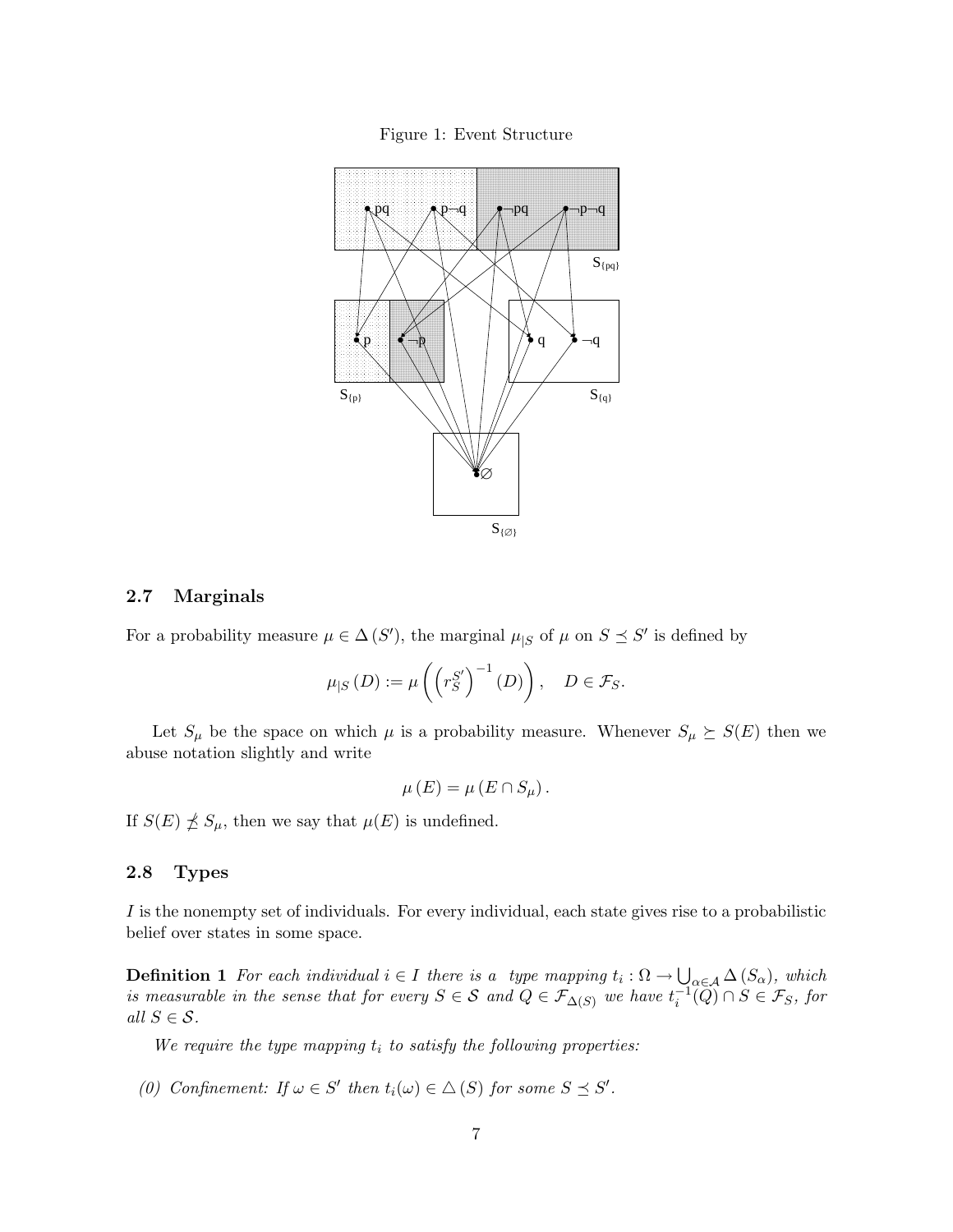(1) If  $S'' \succeq S' \succeq S$ ,  $\omega \in S''$ , and  $t_i(\omega) \in \Delta(S)$  then  $t_i(\omega_{S'}) = t_i(\omega)$ . (2) If  $S'' \succeq S' \succeq S$ ,  $\omega \in S''$ , and  $t_i(\omega) \in \Delta(S')$  then  $t_i(\omega_S) = t_i(\omega)_{|S}$ . (3) If  $S'' \succeq S' \succeq S$ ,  $\omega \in S''$ , and  $t_i(\omega_{S'}) \in \triangle(S)$  then  $S_{t_i(\omega)} \succeq S$ .

 $t_i(\omega)$  represents individual *i*'s belief at state  $\omega$ . Properties (0) to (3) guarantee the coherence of belief and awareness down the lattice structure. Confinement means that at any given state  $\omega \in \Omega$  an individual's belief is concentrated on states that "are all described with the same vocabulary - the vocabulary available to the individual at  $\omega$ . This vocabulary may be less expressive than the vocabulary used to describe statements in the state  $\omega$ ."

Properties (1) to (3) compare the types of an individual in a state  $\omega$  and its projection to  $\omega_{\mathcal{S}}$ . Property (1) and (2) means that at the projected state  $\omega<sub>S</sub>$  the individual believes everything she believes at  $\omega$  given that she is aware of it at  $\omega_{\mathcal{S}}$ . Property (3) means that at  $\omega$  an individual can not be unaware of an event that she is aware of at the projected state  $\omega_{\mathcal{S}}$ .

Define<sup>6</sup>

$$
Ben_i(\omega) := \left\{ \omega' \in \Omega : t_i(\omega')_{|S_{t_i(\omega)}} = t_i(\omega) \right\}.
$$

This is the set of states at which individual i's type or the marginal thereof coincides with her type at  $\omega$ . Such sets are events in our structure:

**Remark 1** For any  $\omega \in \Omega$ ,  $Ben_i(\omega)$  is an  $S_{t_i(\omega)}$ -based event.

Note that  $Ben_i(\omega)$  may not be measurable.

**Assumption 1** If  $Ben_i(\omega) \subseteq E$ , for an event E, then  $t_i(\omega)(E) = 1$ .

This assumption implies introspection (Property (v)) in Proposition 7. Note, that if  $Ben_i(\omega)$ is measurable, then Assumption 1 implies  $t_i(\omega)(Ben_i(\omega)) = 1$ .

**Definition 2** We denote by  $\Omega := \langle S, (rS^{\alpha}_{S}) \rangle$  $S_{\beta}$  $\setminus$  $_{S_{\beta}\preceq S_{\alpha}}$ ,  $(t_i)_{i\in I}$  $\big\}$  an interactive unawareness belief structure.

### 2.9 Awareness and Unawareness

The definition of awareness is analogous to the definition in unawareness knowledge structures (see Remark 6 in Heifetz, Meier and Schipper, 2006b).

**Definition 3** For  $i \in I$  and an event E, define the awareness operator

$$
A_{i}(E) := \{ \omega \in \Omega : t_{i}(\omega) \in \Delta(S), S \succeq S(E) \}
$$

if there is a state  $\omega$  such that  $t_i(\omega) \in \Delta(S)$  with  $S \succeq S(E)$ , and by

 $A_i(E):=\emptyset^{S(E)}$ 

otherwise.

 ${}^{6}$ The name "Ben" is chosen analogously to the "ken" in knowledge structures.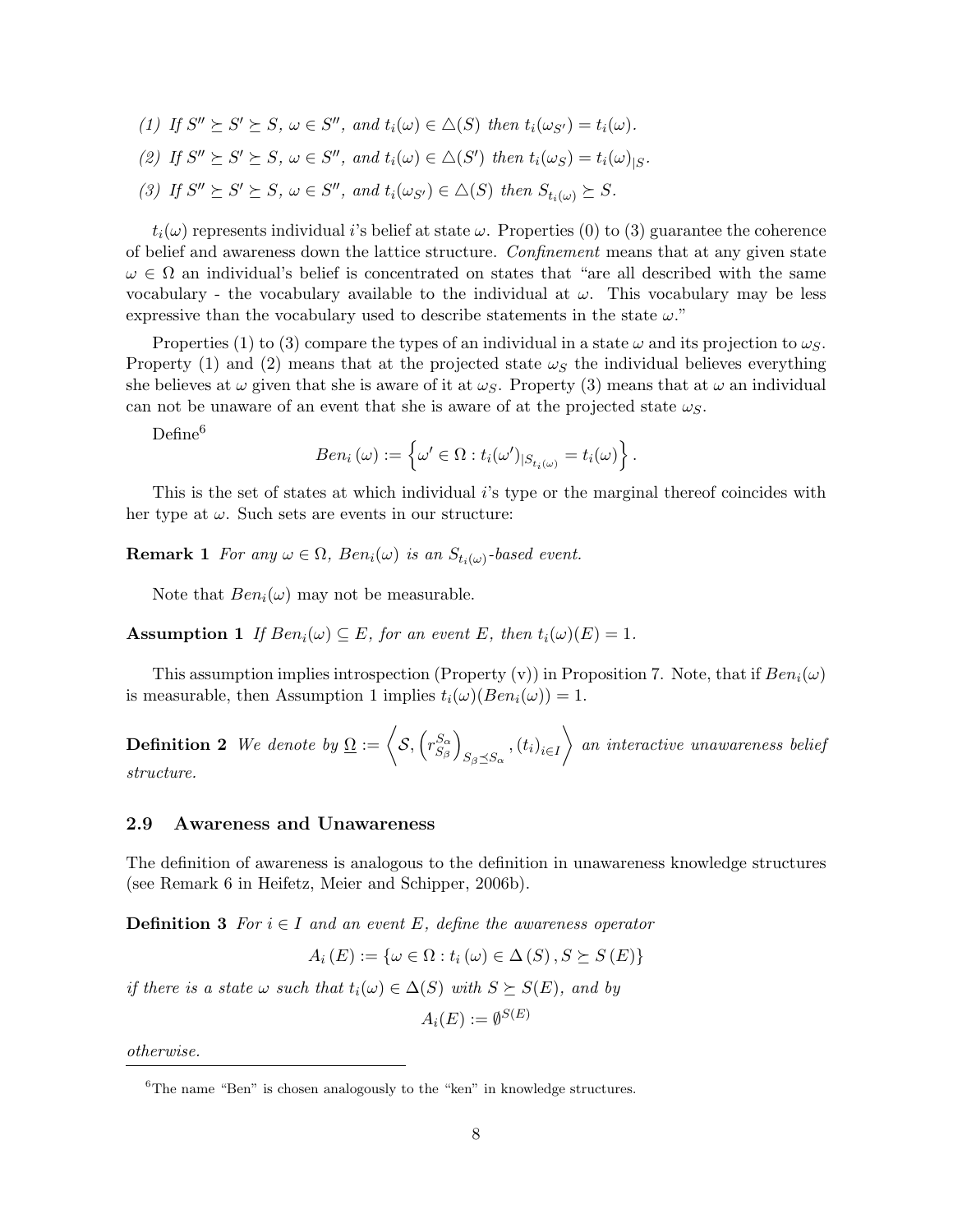An individual is aware of an event if and only if his type is concentrated on a space in which the event is "expressible."

**Proposition 1** If E is an event then  $A_i(E)$  is an  $S(E)$ -based event.

This proposition shows that the set of states in which an individual is aware of an event is indeed an event in our structure. Moreover, the operator is convenient to work with since the event  $A_i(E)$  has the same base-space as the event E.

Unawareness is naturally defined as the negation of awareness:

**Definition 4** For  $i \in I$  and an event E, the unawareness operator is now defined by

$$
U_i(E) = \neg A_i(E).
$$

Note that the definition of our negation and Proposition 1 imply that if  $E$  is an event, then  $U_i(E)$  is an  $S(E)$ -based event.

Note further that Definition 3 and 4 apply also to events that are not necessarily measurable.

An example of unawareness is presented in Example 1, Figure 2. For instance, at state  $\omega_2$ , Nikolai (intermitted ellipses) is unaware of the event  $S$  since his type is concentrated on  $S'$ , where  $S' \preceq S$ . Yet, he is aware of the event  $S'^{\uparrow}$ .

### 2.10 Belief

The p-belief-operator is defined as usual (see for instance Monderer and Samet, 1989):

**Definition 5** For  $i \in I$ ,  $p \in [0,1]$  and an event E, the p-belief operator is defined, as usual, by

$$
B_i^p(E) := \{ \omega \in \Omega : t_i(\omega)(E) \ge p \},\
$$

if there is a state  $\omega$  such that  $t_i(\omega)(E) \geq p$ , and by

$$
B_i^p(E):=\emptyset^{S(E)}
$$

otherwise.

**Proposition 2** If E is an event then  $B_i^p$  $i<sup>p</sup>(E)$  is an  $S(E)$ -based event.

This proposition shows that the set of states in which an individual believes an event with probability at least  $p$  is an event in our structure that has the same base-space as the event  $E$ .

The *p*-belief operator has the standard properties stated in **Proposition 7** in the appendix.

Dekel, Lipman and Rustichini (1998) showed that in a standard state-space unawareness must be trivial, even if the belief operator satisfies only very weak properties. In contrast, we show in **Proposition 8** (see appendix) that the strong notion of p-belief (in particular also probability one belief) allows for all properties of unawareness that have been proposed in the literature.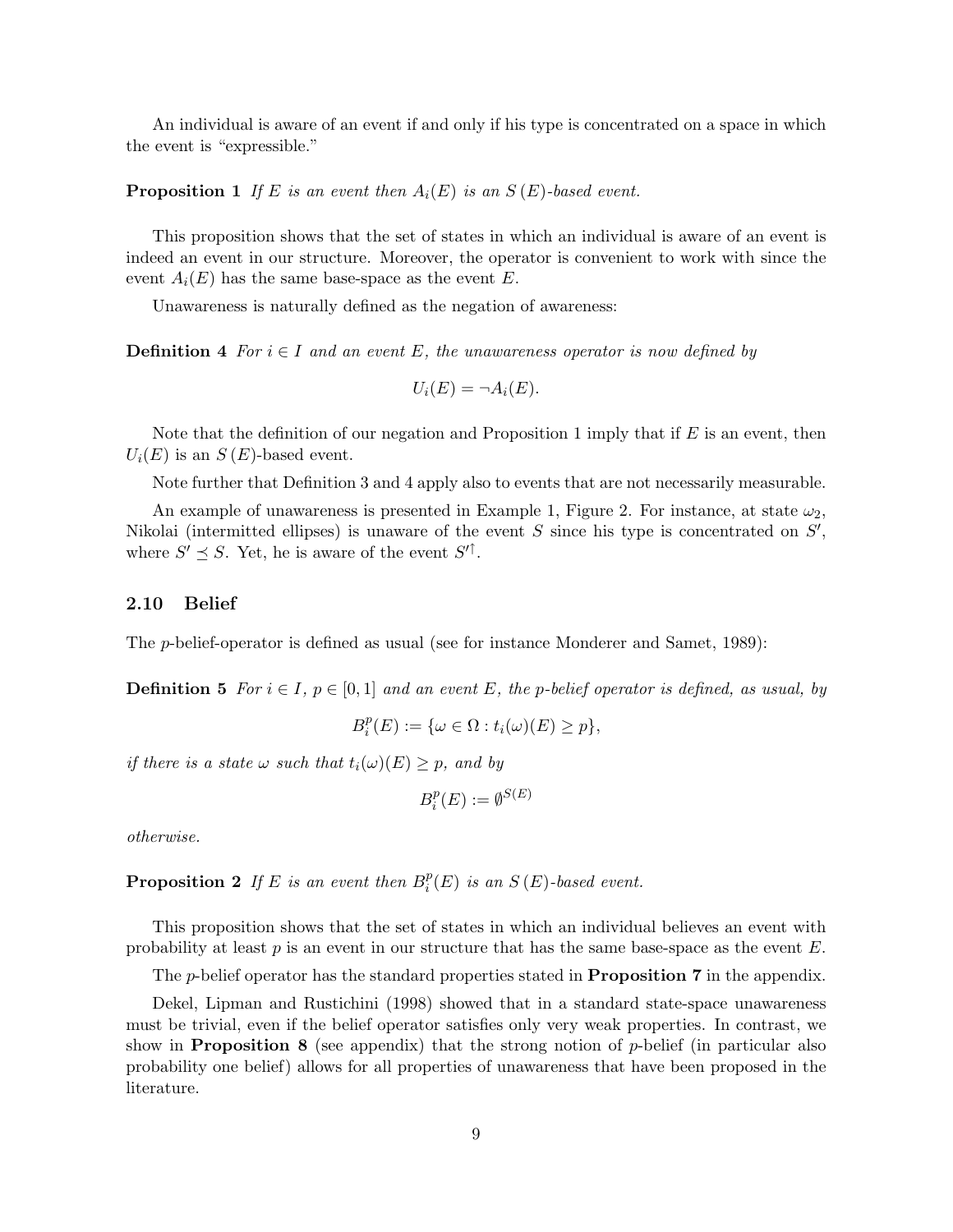In **Proposition 10** in the appendix, we state some multi-person properties of awareness and belief. For instance, we show that if an individual is aware of an event  $E$ , then she can also conceive of that others are aware of the event  $E$ . Moreover, we show that common awareness and mutual awareness coincide. That is, if everybody is aware of an event, then everybody can conceive of that everybody is aware of the event, everybody is aware of that, etc.

## 3 Bayesian Games with Unawareness

In this section, we generalize strategic games with incomplete information a  $\alpha$  Harsanyi (1967/68) and Mertens and Zamir (1985, Section 5) to include also unawareness. For simplicity, we consider first Bayesian games with unawareness in which every player is aware of all of her and other's actions, and all the players. In the appendix we generalize our theory to allow also for unawareness of actions and players. For notational convenience, we restrict ourselves in this section to a finite set of players, finite sets of actions, finite state-spaces, and assume that for each  $S \in \mathcal{S}, \mathcal{F}_S = 2^S$ .

Definition 6 A Bayesian game with unawareness of events consists of an unawareness belief structure  $\Omega = \langle S, (r_{S_{c}}^{S_{\alpha}})$  $S_{\beta}$  $\setminus$  $S_{\beta \preceq S_{\alpha}}$ ,  $(t_i)_{i \in I}$  $\Big\backslash$  that is augmented by a tuple  $\big\langle (M_i)_{i\in I}, (u_i)_{i\in I}\big\rangle$  defined as follows: For each player  $i \in I$ , there is

- (i) a finite nonempty set of actions  $M_i$ , and
- (ii) a utility function  $u_i: (\prod_{i \in I} M_i) \times \Omega \longrightarrow \mathbb{R}$ .

The interpretation is as follows: At the beginning of a game, a state  $\omega \in \Omega$  is realized. Player i does not observe the state but receives a signal  $t_i(\omega)$  that provides her with some information about the state or projections thereof to lower spaces. I.e., if  $\omega$  obtains, player i is of type  $t_i(\omega)$ . This signal is a belief about the likelihood of events on a certain space. A player's utility depends on her action, the actions chosen by other players as well as the state. Since players may be uncertain about the state  $\omega$ , we assume below that the player's preference is represented by the expected value of the utility function on action-profiles of players and states, where the expectation is taken with respect to the player is type  $t_i(\omega)$  and the types' mixed strategies. This game allows for unawareness of possibly payoff relevant events.

Let  $\Delta(M_i)$  be the set of mixed strategies for player  $i \in I$ , that is, the set of probability distributions on the finite set  $M_i$ .

Definition 7 A strategy of player i in a Bayesian game with unawareness of events is a function  $\sigma_i : \Omega \longrightarrow \Delta(M_i)$  such that for all  $\omega \in \Omega$ ,

- (i)  $\sigma_i(\omega) \in \Delta(M_i)$ ,
- (ii)  $t_i(\omega) = t_i(\omega')$  implies  $\sigma_i(\omega) = \sigma_i(\omega')$ .

A strategy specifies for each player and state a probability distribution over her set of her actions. In standard Bayesian games without unawareness, one interpretation of a strategy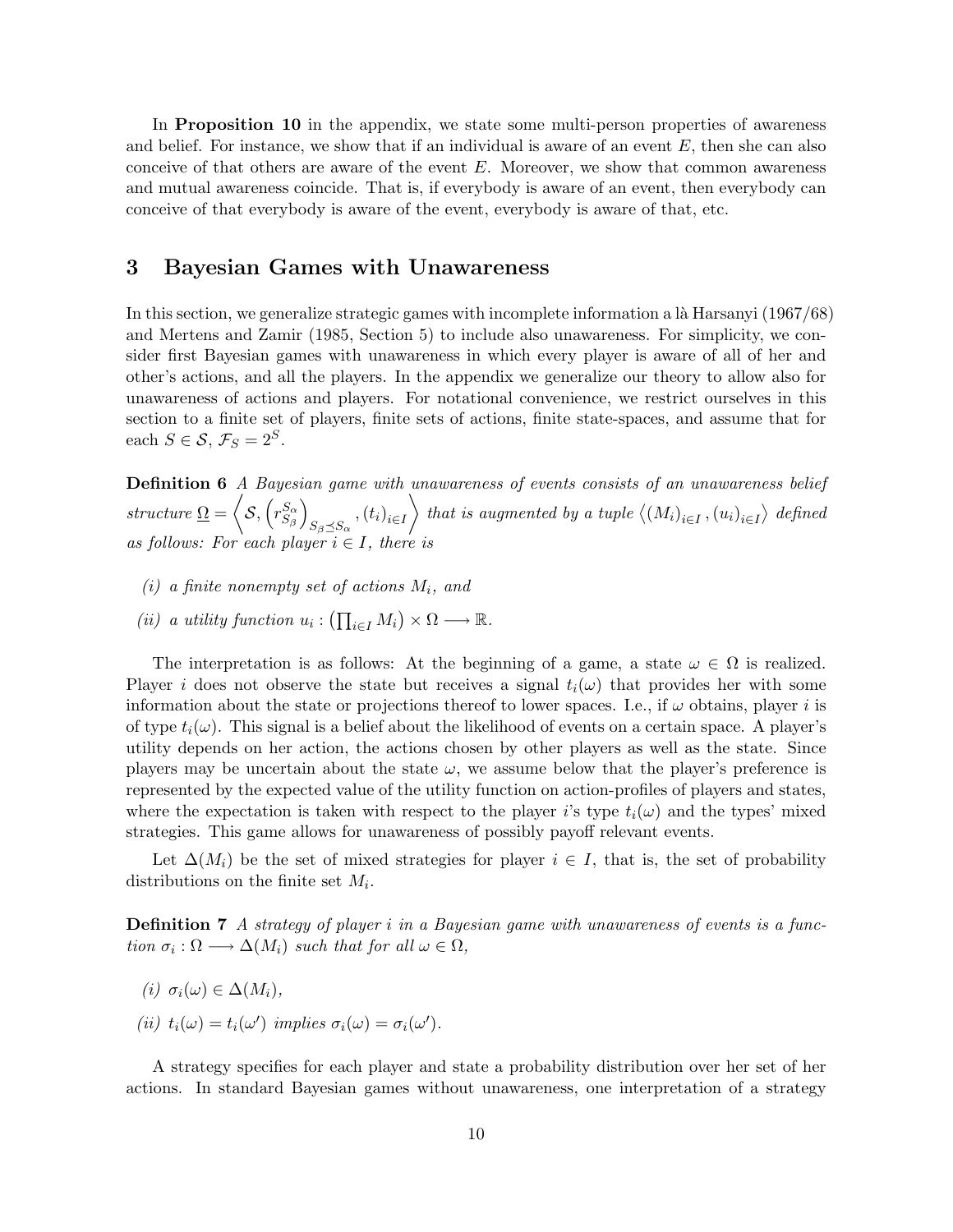assumes an ex-ante point of view of the player before she knows her type. This interpretation is misleading in a game with unawareness, since if a player is aware of all her types ex-ante she should be also aware of all types interim, i.e., after learning her type (and her awareness). Hence, in the case of unawareness, the ex-ante notion of strategy is a useful construct for the game theorist rather than for a player.

In Bayesian games with unawareness we subscribe to a second interpretation of Bayesian strategy from an interim point of view: Given a player i and type  $t_i(\omega)$ , she has an "awareness" level"  $S_{t_i(\omega)} \in \mathcal{S}$ . That is, she can consider strategies of her opponents in  $l(S_{t_i(\omega)})$ , where  $l(S) := \{ S' \in S : S' \preceq S \}$  is the complete sublattice of S with S being the upmost space. This interpretation is sound precisely because of Propositions 4 and 5 below: To best-respond to the strategies of the other player-types, a type of a player needs only to reason about the strategies of player-types that she is aware of. Only strategies of these player-types enter in her utility maximization problem.

Denote  $\sigma_{S_{t_i(\omega)}} := ((\sigma_j(\omega'))_{j \in I})$ . A component  $\sigma_j(\omega')$  of the strategy profile  $\sigma_{S_{t_i(\omega)}}$  . is the strategy of the *player-type*  $(j, t_j(\omega'))$ .  $\sigma_{S_{t_i(\omega)}}$  is the profile of all player-types' strategies.

The expected utility of player-type  $(i, t_i(\omega))$  from the strategy profile  $\sigma_{S_{t_i(\omega)}}$  is given by

$$
U_{(i,t_i(\omega))}(\sigma_{S_{t_i(\omega)}}) := \int_{\omega' \in S_{t_i(\omega)}} \sum_{m \in \prod_{j \in I} M_j} \prod_{j \in I} \sigma_j(\omega') \left( m_j \right) \cdot u_i \left( \left( m_j \right)_{j \in I}, \omega' \right) dt_i(\omega)(\omega'). \tag{1}
$$

 $\sigma_j(\omega)(m_j)$  is the probability with which the player-type  $(j, t_j(\omega'))$  plays the action  $m_j \in M_j$ .  $\prod_{j\in I}\sigma_j(\omega')\,(m_j)$  is the joint probability with which the action profile  $m=(m_j)_{j\in I}$  is played by the players. This action profile gives the utility  $u_i((m_j)_{j\in I}, \omega')$  to player i in state  $\omega'$ . The term  $\sum_{m\in\prod_{j\in I}M_j}\prod_{j\in I}\sigma_j(\omega')\left(m_j\right)\cdot u_i\left(\left(m_j\right)_{j\in I},\omega'\right)$  is player *i*'s expected utility from the strategy profile  $(\sigma_j(\omega'))_{j\in I}$  at the state  $\omega'$ . However, at a state  $\omega$ , the player, in general, does not know the state, but only his type  $t_i(\omega)$ , and so he evaluates his utility with the expectation with respect to the probability measure  $t_i(\omega)$ .

**Definition 8 (Equilibrium)** An equilibrium of a Bayesian game with unawareness of events  $\sqrt{\mathcal{S}, \left(r_{S_\alpha}^{S_\alpha}\right)}$  $S_{\boldsymbol{\beta}}$  $\setminus$  $\left\{S_\beta \preceq S_\alpha, (t_i)_{i \in I}, (M_i), (u_i) \right\}$  is a Nash equilibrium of the strategic game defined by:

(i)  $\{(i, t_i(\omega)) : \omega \in \Omega \text{ and } i \in I\}$  is the set of players,

and for each player  $(i, t_i(\omega))$ ,

- (ii) the set of mixed strategies is  $\Delta(M_i)$ , and
- (*iii*) the utility function is given by equation  $(1)$ .

An equilibrium of a Bayesian game with unawareness is a Nash equilibrium of a strategic game in which types of players are the "players". The actions available to the type of player  $i$  at state  $\omega$  are the actions of player i. The utility function of the type of player i at  $\omega$  is the expected utility function, given player i's awareness and belief over states at  $\omega$ . In an equilibrium of a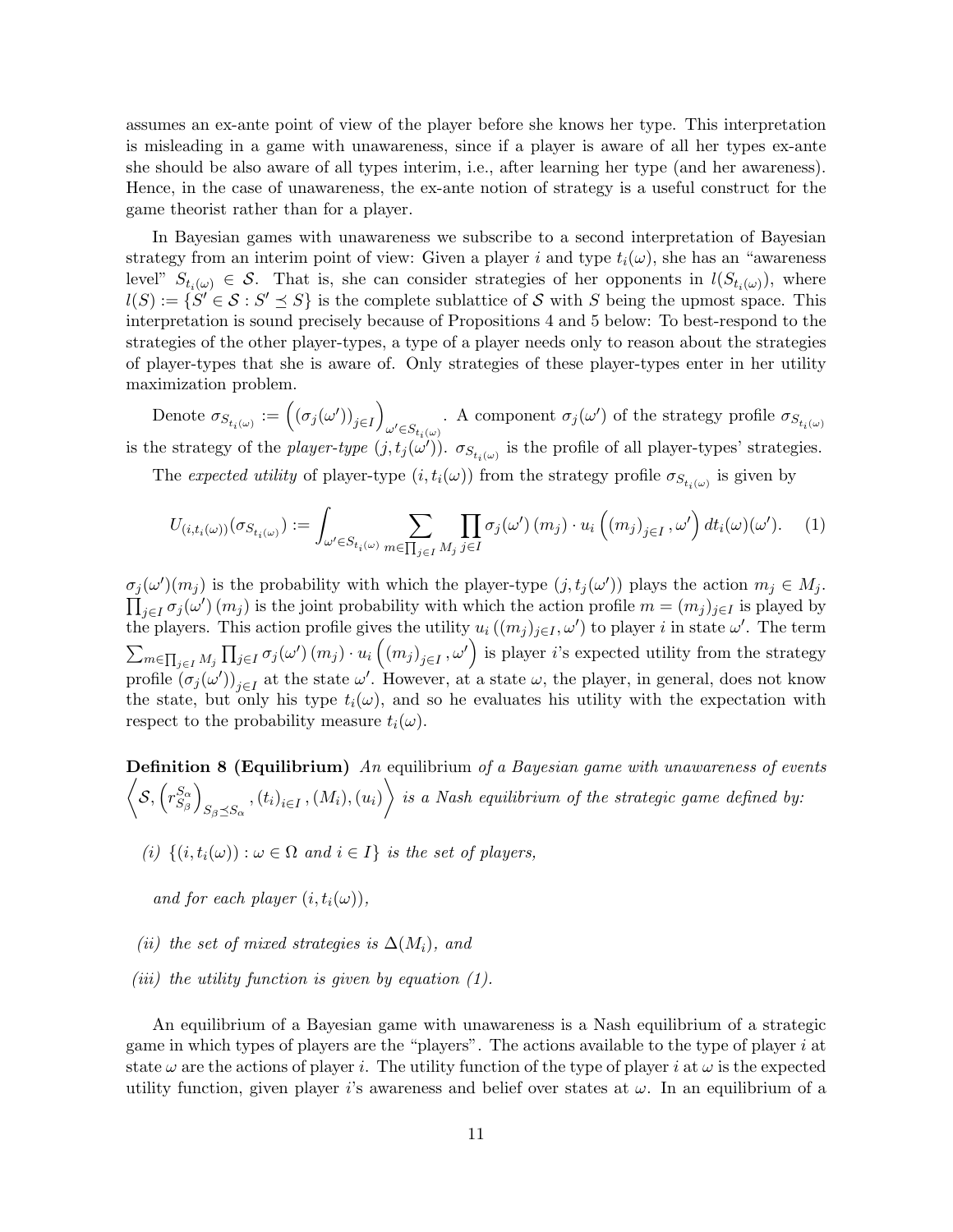Bayesian game with unawareness of events, the type of every player chooses an optimal mixture of actions, given her awareness, belief and the choices of the types of the other players she is aware of. This is analogous to equilibrium in Bayesian games without unawareness.

Proposition 3 (Existence)  $\text{Let}\left\langle \mathcal{S},\left(r_{S_{c}}^{\mathcal{S}_{\alpha}}\right)\right\rangle$  $S_{\beta}$  $\setminus$  $\left\{ \left\langle S_\beta \preceq S_\alpha \right. , \left. (t_i)_{i \in I} \right. , \left( M_i \right) , \left( u_i \right) \right\rangle \}$  be a Bayesian game with unawareness of events. If I,  $\Omega$ , and  $(M_i)_{i\in I}$  are finite, then there exists an equilibrium.

PROOF. By Nash's (1950) theorem.  $\square$ 

Note that contrary to an ordinary Bayesian game, the game is not "common knowledge" among the players. Let  $\langle \mathcal{S}, (r_{S_{c}}^{S_{\alpha}}) \rangle$  $S_{\boldsymbol{\beta}}$  $\setminus$  $\left\{S_\beta \preceq S_\alpha, (t_i)_{i \in I}, (M_i), (u_i) \right\}$  be a Bayesian game with unawareness of events. At  $\omega \in \Omega$ , the game conceived by player i is  $\left\langle l(S_{t_i(\omega)}), \left(r_{S_{\beta}}^{S_{\alpha}}\right)\right\rangle$  $S_{\boldsymbol{\beta}}$  $\setminus$  $S_{\beta \preceq S_{\alpha}}$  ,  $\left(t_{i}\right)_{i\in I}$  ,  $\left(M_{i}\right)$  ,  $\left(u_{i}\right)$   $\bigg\rangle$ , where the lattice of spaces is replaced with the sublattice  $l(S_{t_i(\omega)})$  with  $S_{t_i(\omega)}$  as the upmost space,  $\left(r_{S_{\alpha}}^{S_{\alpha}}\right)$  $S_{\beta}$ ) are restricted to  $S_{\alpha}$ ,  $S_{\beta} \in l(S_{t_i(\omega)})$ , and accordingly, the domains of the  $t_i$  and  $u_i$ are restricted to  $\bigcup_{S\in l(S_{t_i(\omega)})} S$ . Type  $t_i(\omega)$  of player i can conceive of all events expressible in the spaces of the sublattice  $l(S_{t_i(\omega)})$ . For  $S \in \mathcal{S}$ , we call  $\langle l(S), \langle r_{S_{\beta}}^{S_{\alpha}} \rangle$  $S_{\beta}$  $\setminus$  $\left\langle S_\beta{\preceq}S_\alpha\right\rangle,(t_i)_{i\in I},(M_i),(u_i)\right\rangle.$ the S-partial Bayesian game with unawareness of events.

The following proposition shows that we can naturally extend equilibria from "lower awareness levels to higher awareness levels" by taking the equilibrium strategies at the "lower awareness levels" fixed and looking for a fixed point at "higher awareness levels".

Proposition 4 ("Upwards Induction") Given a Bayesian game with unawareness of events  $\sqrt{\mathcal{S}, \left(r_{S_\alpha}^{S_\alpha}\right)}$  $S_{\boldsymbol{\beta}}$  $\setminus$  $\left\{S_\beta \preceq S_\alpha, (t_i)_{i \in I}, (M_i), (u_i) \right\}, \text{ define for } S', S'' \in \mathcal{S} \text{ with } S' \preceq S'' \text{ the } S' \text{-partial (resp.}$  $\hat{S}''$ -partial) Bayesian game with unawareness of events. If I,  $\Omega$ , and  $(M_i)_{i\in I}$  are finite, then for every equilibrium of the S'-partial Bayesian game, there is an equilibrium of the  $S''$ -partial Bayesian game in which equilibrium strategies of player-types in  $\{(i, t_i(\omega)) : \omega \in \bigcup_{S \in l(S')} S \text{ and } i \in S\}$  $I$  are identical with the equilibrium strategies in the  $S'$ -partial Bayesian game.

This proposition suggests a procedure for constructing equilibria in Bayesian games with unawareness. We start with an equilibrium in the  $S$ -partial Bayesian game with unawareness, where  $\hat{S}$  denotes the greatest lower bound space (the meet) of the lattice, and extend it stepby-step to higher spaces by finding a fixed-point taking the strategies of player-types in the respective lower spaces as given.

For some strategic situations, Proposition 4 suggests that players which are unaware may have commitment power compared to players with a "higher awareness level". This is so because types with "lower awareness levels" do not react to types of which they are unaware. Types with "higher awareness" must take strategies of types with "lower awareness" as given. In some strategic situations, the value of awareness may be negative.

Proposition 4 may also be interpreted as what happens if players learn, i.e. become aware of some event. We can consider a player at a certain state  $\omega$ , and compare her strategy with the strategy of the same player but at a state in  $\omega$ 's inverse image in a higher space.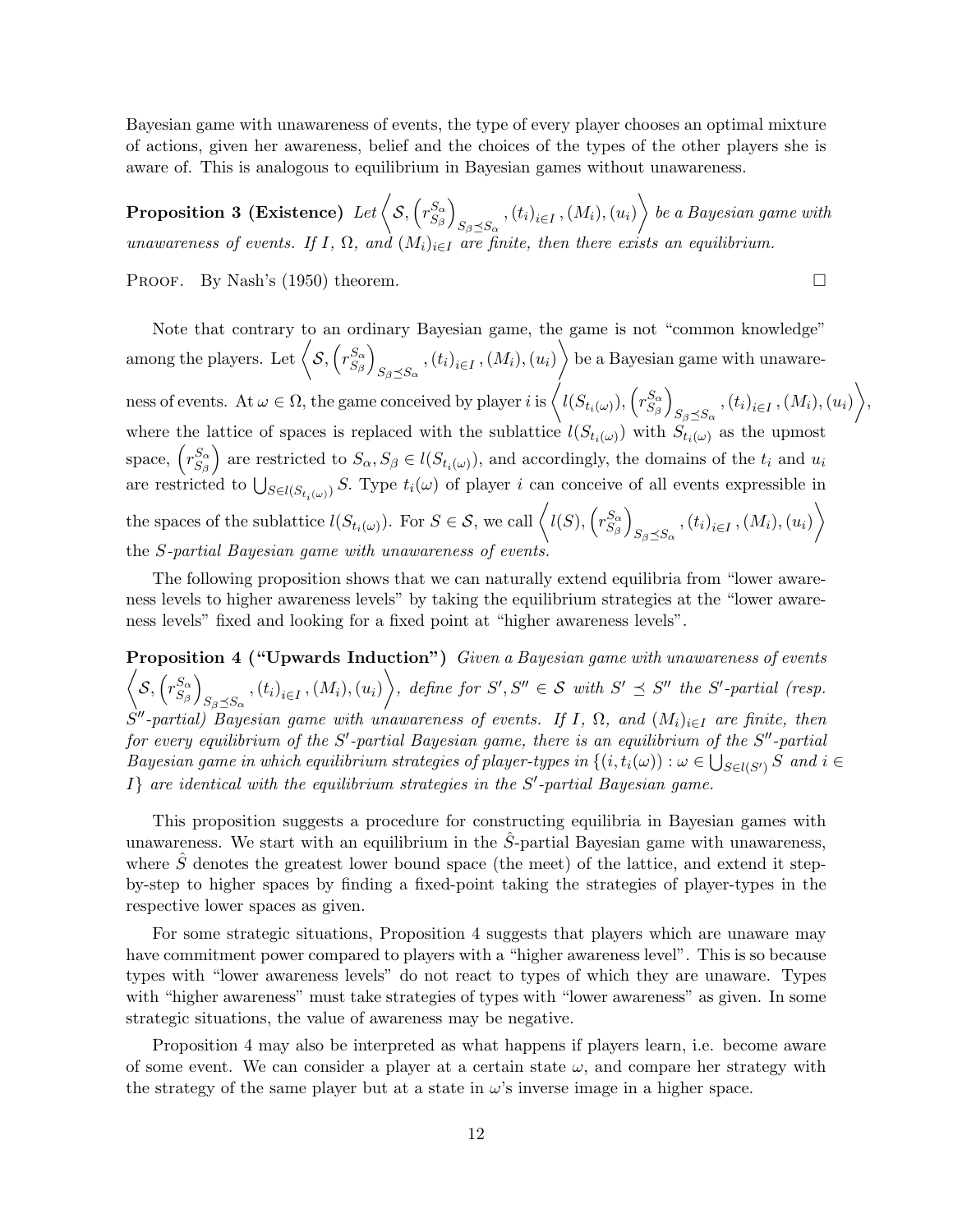Proposition 5 Let  $\sqrt{\mathcal{S}, \sqrt{r_{S_{\alpha}}^{S_{\alpha}}}}$  $S_{\beta}$  $\setminus$  $\left\{S_\beta \preceq S_\alpha}, \left(t_i\right)_{i \in I}, \left(M_i\right), \left(u_i\right) \right\}$  be a Bayesian game with unawareness of events. Define for  $S', S'' \in S$  with  $S' \preceq S''$  the  $S'$ -partial (resp.  $S''$ -partial) Bayesian game with unawareness of events. Then for every equilibrium of the  $S''$ -partial Bayesian game there is an equilibrium of the  $S'$ -partial Bayesian game in which the equilibrium strategies of playertypes in  $\{(i, t_i(\omega)) : \omega \in \bigcup_{S \in l(S')} S \text{ and } i \in I\}$  are identical with the equilibrium strategies of the  $S''$ -partial Bayesian game.

This proposition says that we can naturally restrict an equilibrium from higher awareness levels to lower awareness. This is so, because if player-types play an equilibrium in a game that allows for "higher awareness levels", then those player-types still play optimally at "lower awareness levels given that they exist there".

We conclude this section with a simple example that touches a prime theme of unawareness: novelties, inventions and innovations.

Example 1 (The Mathematician's Dilemma) Two brilliant mathematicians, Emmy and Nicolai, consider to compete on solving a problem in mathematics. Solving the problem now rather than later is costly because there are also other unsolved problems they could try to solve. We assume that the costs of solving it now rather than later are 100K dollars for either player. Moreover, we assume that a solution to this problem is prized at 180K dollars. This is to be shared if both solve it at the same time. If only one solves it now, and the other later, then the latter gets nothing and the former 180K.

When solving the problem, any of the two mathematicians could be quite unexpectedly aware of a brilliant idea that would not only solve their problem but also prove the Riemann Hypothesis. This chance-discovery is not foreseen by anybody in the profession. Luckily the Clay Mathematics Institute of Cambridge, M.A., offers a reward of 1 million dollars for the proof of the Riemann Hypothesis. We assume that this prize is shared if both provide a proof at the same time. If one is first, then he gets the entire prize.

To model their awareness and beliefs, we consider two state-spaces  $S$  and  $S'$ . We assume that S is richer than  $S'$  in the sense that whenever a player believes some state in S, then (s) he is aware of the brilliant idea. A player's belief at each state is given by a probability distribution on one of those spaces. To be precise, consider the information structure in Figure 2. There are three states,  $\omega_1$  and  $\omega_2$  in S and  $\omega_3$  in S'. The solid (resp. dashed) lines/ovals belong to Emmy (resp. Nicolai). For instance, the solid line starting in  $\omega_1$  indicates that at state  $\omega_1$  Emmy believes with probability one that  $\omega_2$  obtained. Since  $\omega_2 \in S$ , she is aware of the brilliant idea. Yet, at  $\omega_2$ , Nicolai believes with probability one that  $\omega_3 \in S'$  obtained, which means that at  $\omega_2$ , Nicolai is unaware of the brilliant idea. It also means that at  $\omega_2$ , and hence at  $\omega_1$ , Emmy believes that Nicolai is unaware of the brilliant idea. Note however, that at  $\omega_1$  Nicolai is aware of the brilliant idea, he believes that Emmy is aware of it, and he believes that Emmy believes that he (Nicolai) is unaware of it.

At each state, both mathematicians have two actions: work on it now or later. In Figure 2, we also depict the payoff matrix whose entries correspond to the story above.

The payoff matrices together with the information structure constitute a Bayesian game with unawareness. What could be a solution? An equilibrium should specify for each state an optimal strategy profile given the beliefs and awareness of the players at that state. We start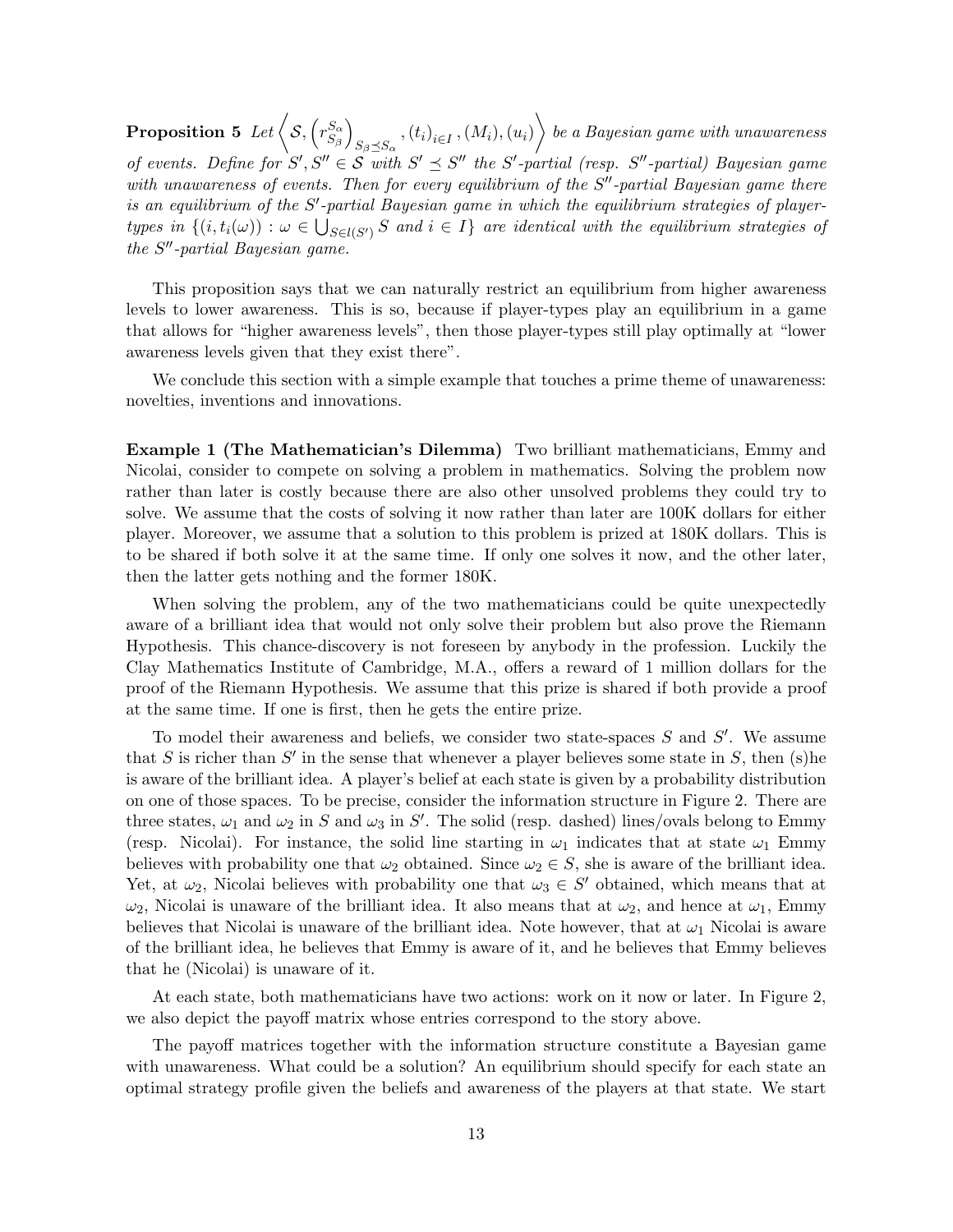

Figure 2: Information Structure and Payoffs in the Mathematician's Dilemma

by considering optimal strategies at  $\omega_3 \in S'$ , the space where both players are unaware of the brilliant idea. In the symmetric game at  $\omega_3$ , (later) is the dominant action for both players.

she believes  $\omega_2 \in S$  with probability one. In contrast, Nicolai is unaware of it because at  $\omega_2$ Next consider the state  $\omega_2 \in S$ . At this state, Emmy is aware of the brilliant idea because he believes in  $\omega_3 \in S'$  with probability one. Note that at  $\omega_2$  Emmy believes that Nicolai is unaware of it. Both player's dominant action is (later).

Finally, consider the state  $\omega_1 \in S$ . At this state both Emmy and Nicolai are aware of the brilliant idea since their "information sets" lie in S. But since Emmy's "information set" at  $\omega_1$  is  $\{\omega_2\}$  and at  $\omega_2$  Nicolai's "information set " is  $\{\omega_3\} \subset S'$ , Emmy believes that Nicolai is unaware of it. Moreover, Nicolai believes that Emmy is aware of it, and he believes that Emmy believes that he (Nicolai) is unaware of it. So for Emmy the dominant action at  $\omega_1$  is later but for Nicolai it is now. That is, even though Emmy is aware of the brilliant idea and could solve the Riemann Hypothesis, she won't receive the desired award.

Note that the result of the example continues to hold if beliefs are slightly perturbed. E.g., at  $\omega_1$  and  $\omega_2$  Emmy could assign probability  $\frac{1}{1000}$  to  $\omega_1$  and  $\frac{999}{1000}$  to  $\omega_2$ .

## 4 Common Prior, Agreement, and Speculation

In this section, we define a common prior and show by example that the common prior assumption is too weak to rule out speculative trade under unawareness. With unawareness, we can have common certainty of willingness to trade but strict preference to trade. Yet, we are able to prove a "No-Trade" theorem according to which there can not be common certainty of strict preference to trade under unawareness. Moreover, we prove a "No-Agreeing-to-Disagree" theorem.

### 4.1 Common Belief

We define mutual and common belief as usual (e.g. Monderer and Samet, 1989):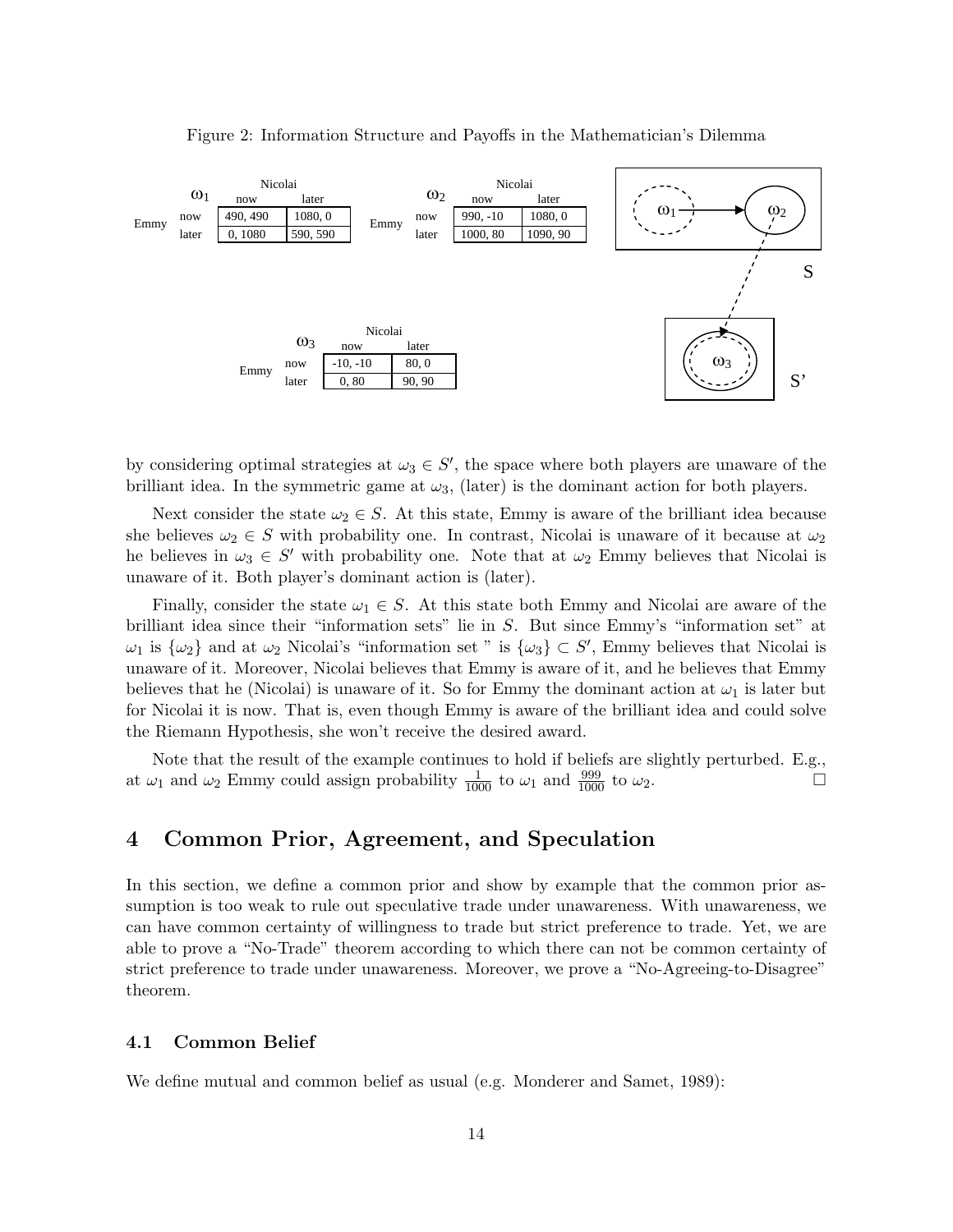From now on, we assume that the set of individuals I is at most countable.

**Definition 9** The mutual p-belief operator on events is defined by

$$
B^p(E) = \bigcap_{i \in I} B_i^p(E).
$$

The common certainty operator on events is defined by

$$
CB^{1}(E) = \bigcap_{n=1}^{\infty} (B^{1})^{n}(E).
$$

That is, the mutual p-belief of an event E is the event in which everybody p-believes the event E. Common certainty of E is the event that everybody is certain of the event  $E$ , and everybody is certain that everybody is certain of the event  $E$ , everybody is certain of that, ... ad infinitum. Common certainty is the generalization of common knowledge to the probabilistic notion of certainty. Note that Proposition 2 and the definition of the conjunction of events imply that  $B^p(E)$  and  $CB^1(E)$  are  $S(E)$ -based events, for any measurable event E.

We say that an event E is common certainty at  $\omega \in \Omega$  if  $\omega \in CB^1(E)$ .

### 4.2 Priors and Common Priors

In a standard type space S, a *prior*  $P_i^S$  of player i is a convex combination of the beliefs of i's types in S (Samet, 1998). That is, for every event  $E \in \mathcal{F}_S$ ,

$$
P_i^S(E) = \int_S t_i(\cdot) (E) dP_i^S(\cdot).
$$
 (2)

In particular, if  $S$  is finite or countable, this equality holds if and only if

$$
P_i^S(E) = \sum_{s \in S} t_i(s) (E) P_i^S(\{s\}).
$$
\n(3)

In words, to find the probability  $P_i^S(E)$  that the prior  $P_i^S$  assigns to an event E, one should check the beliefs  $t_i(s)$  (E) ascribed by player i to the event E in each state  $s \in S$ , and then average these beliefs according to the weights  $P_i^S(\{s\})$  assigned by the prior  $P_i^S$  to the different states  $s \in S$ .

 $P^S$  is a common prior on S if  $P^S$  is a prior for every player  $i \in I$ .

Here we generalize these definitions to unawareness structures, as follows.

**Definition 10 (Prior)** A prior for player i is a system of probability measures  $P_i = (P_i^S)_{S \in \mathcal{S}} \in$  $\prod_{S \in \mathcal{S}} \Delta(S)$  such that

- 1. The system is projective: If  $S' \preceq S$  then the marginal of  $P_i^S$  on  $S'$  is  $P_i^{S'}$  $\sum_{i}^{S'}$ . (That is, if  $E \in \Sigma$  is an event whose base-space  $S(E)$  is lower or equal to S', then  $P_i^S(E) = P_i^{S'}$  $\mathfrak{h}^{S'}_i\left(E\right)$ .)
- 2. Each probability measure  $P_i^S$  is a convex combination of i's beliefs in S: For every event  $E \in \Sigma$  such that  $S(E) \prec S$ ,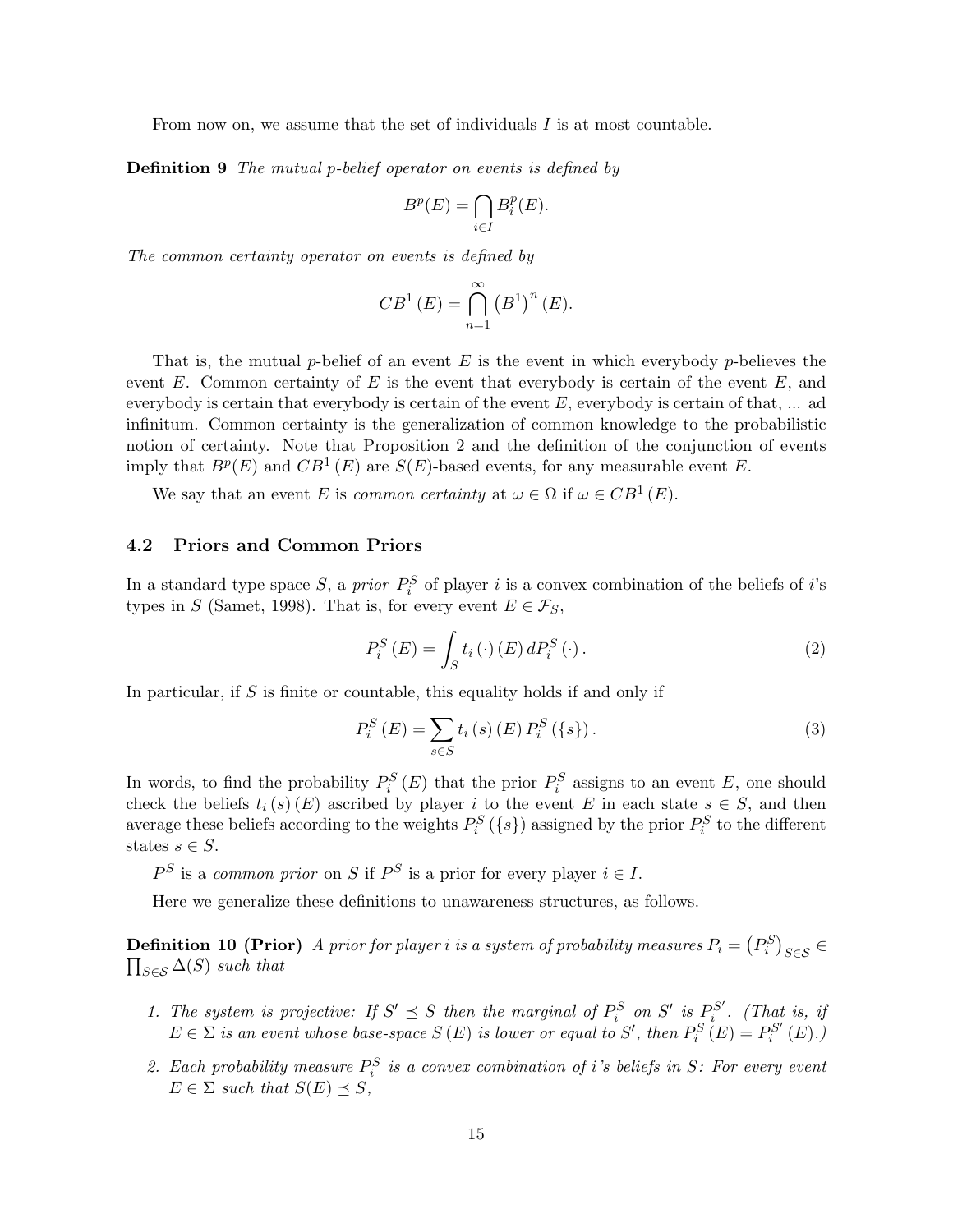

Figure 3: Illustration of a Common Prior

$$
P_i^S(E \cap S \cap A_i(E)) = \int_{S \cap A_i(E)} t_i(\cdot)(E) dP_i^S(\cdot).
$$
 (2u)

 $P = (P^S)_{S \in \mathcal{S}} \in \prod_{S \in \mathcal{S}} \Delta(S)$  is a common prior if P is a prior for every player  $i \in I$ .

In particular, if S is finite or countable, equality  $(2u)$  holds if and only if

$$
P_i^S(E \cap S \cap A_i(E)) = \sum_{s \in S \cap A_i(E)} t_i(s) (E) P_i^S(\{s\}).
$$
 (3u)

What is the reason for the difference between  $(2)$  and  $(2u)$  (or similarly between  $(3)$ ) and (3u))? With unawareness,  $t_i(s)$  (E) is well defined only for states  $s \in S$  in which player i is aware of E, i.e., the states  $s \in S \cap A_i(E)$ . Hence there is the difference in the definition of the domain of integration (or summation) on the right-hand side. Consequently,  $E$  (or equivalently  $E \cap S$  on the left-hand side of (2) and (3) is replaced by  $E \cap S \cap A_i (E)$  in (2u) and (3u).

Figure 3 illustrates a common prior in an unawareness belief structure. Odd (resp. even) states in the upper space project to the odd (resp. even) state in the lower space. There are two individuals, one indicated by the solid lines and ellipses and another by intermitted lines and ellipses. Note that the ratio of probabilities over odd and even states in each "information cell" coincides with the ratio in the "information cell" in the lower space.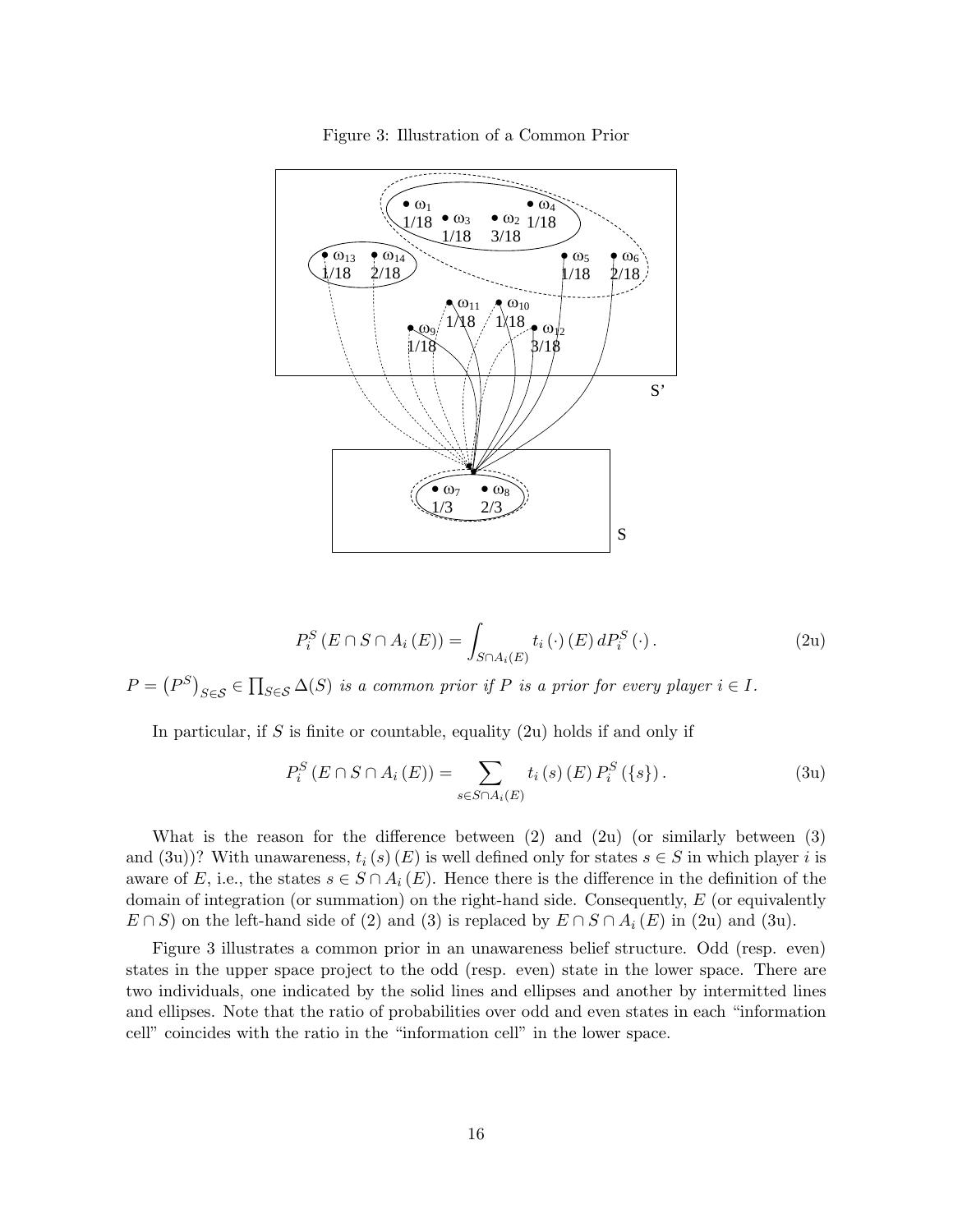

Figure 4: Information Structure in the Speculative Trade Example

### 4.3 Speculation

In this section, we investigate whether the common prior assumption implies the absence of speculative trade (e.g. Milgrom and Stokey, 1982). The following example shows that speculation is possible under unawareness even if we assume that there is a common prior.

**Example 2 (Speculative Trade under Unawareness)** Consider the probabilistic version of the speculative trade example of Heifetz, Meier and Schipper (2006a). There is an owner,  $o$ , of a firm and a potential buyer,  $b$ , whose awareness differ. The owner is aware that there may be a costly lawsuit  $[l]$  involving the firm, but he is unaware of a potential novelty  $[n]$  enhancing the value of the firm. In contrast, the buyer is aware that there might be the innovation, but he is unaware of the lawsuit. Both are aware that the firm may face high sales [s] or not in future.

The information structure is depicted in Figure 4. The solid lines and ellipses belong the buyer, whereas the intermitted lines and ellipses belong to the seller. At state  $(nls)$  the buyer's type has full support on space  $S_{\{ns\}}$  whereas the seller's type has full support on space  $S_{\{ls\}}$ . Hence the buyer is uncertain whether the innovation obtains or not, and the seller is uncertain whether the lawsuit obtains. However, the buyer is certain that the seller is unaware of the innovation because the seller's type at states in  $S_{\{ns\}}$  has full support on the space  $S_{\{s\}}$ . Similarly, the seller is certain that the buyer is unaware of the lawsuit.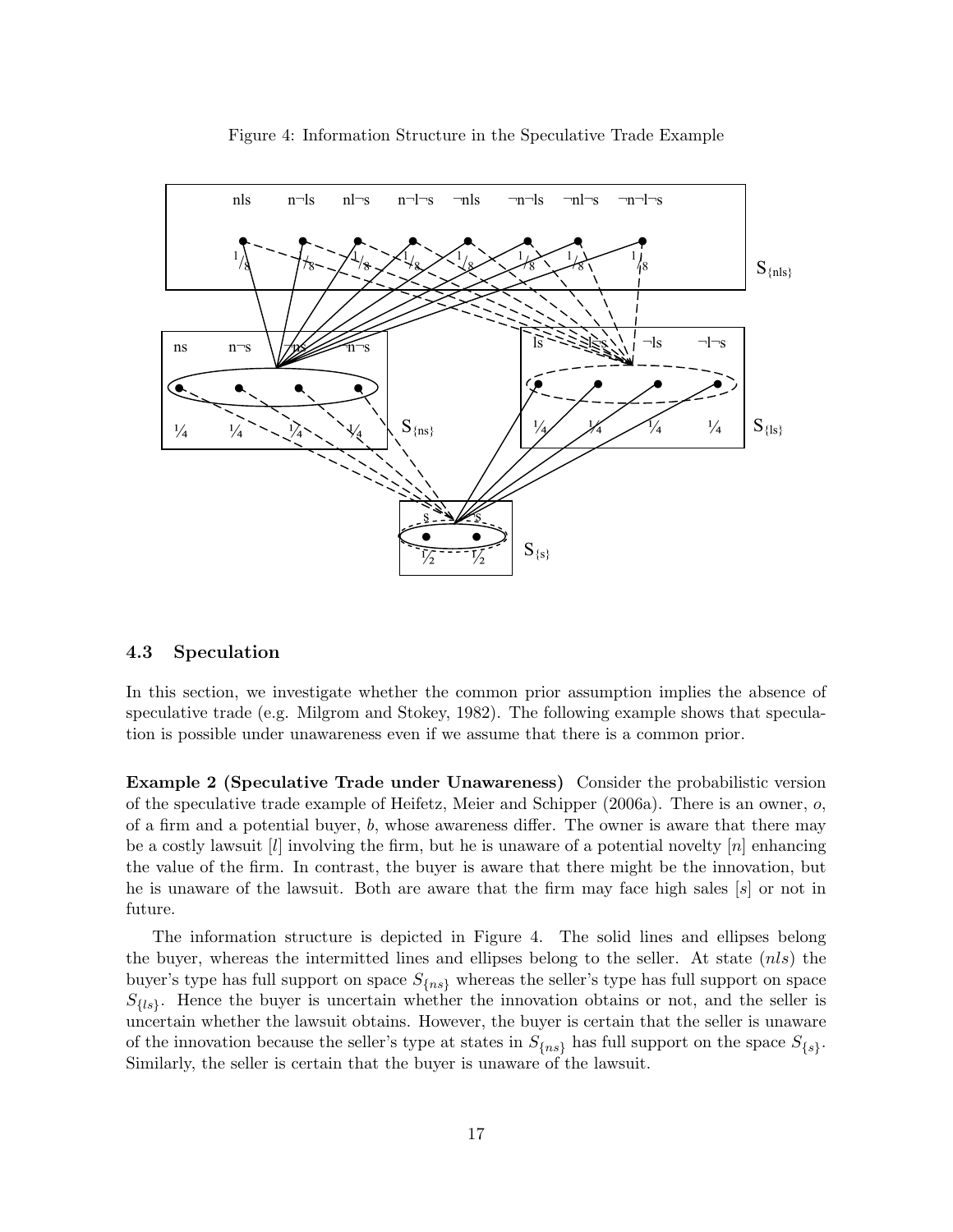Figure 5: Speculative Trade with Delusion



Suppose that the status quo value of the firm with high sales is 100 dollars, but only 80 dollars with low sales. If the potential innovation obtains, this would add 20 dollars to the value of the firm, whereas the potential lawsuit would cost the firm 20 dollars. The player's beliefs are stated in Figure 4 as well. According to these beliefs at state  $(nls)$ , the buyer's expected value of the firm is 100, whereas the seller's expected value of the firm is 80 dollars. However, the buyer (resp. seller) is certain that the seller's (resp. buyer's) expected value is 90 dollars.

We assume that both players are rational in the sense of maximizing their respective payoff given their belief and awareness. The buyer (resp. seller) prefers to buy (resp. sell) at price  $x$ if her expected value of the firm is at least (resp. at most) x. The buyer (resp. seller) strictly prefers to buy (resp. sell) at price  $x$  if her expected value of the firm is strictly above (resp. strictly below)  $x$ .

Note that the beliefs stated below the states in each space are consistent with a common prior. However, at state (nls) and at the price 90 dollars, there is common certainty of preference to trade, but each player strictly prefers to trade. This is impossible in standard state-space structures with a common prior.

Despite this counter example to the "No-trade" theorems, we can prove below a generalized "No-trade" theorem according to which, if there is a common prior, then there can not be common certainty of strict preference to trade. That is, even with unawareness not "everything goes". We find this surprising, because unawareness can be interpreted as a special form of delusion: At a given state, a player may be certain of states in a very different lower state-space. The following example demonstrates that speculative trade is possible in delusional standard state-space structures with a common prior.

Example 3 (Speculative Trade with Delusion) Consider the information structure in Figure 5. The common prior and the information structure allows the dashed player to have a posterior of  $t_{dashed}(\omega_1)(\{\omega_1\}) = t_{dashed}(\omega_2)(\{\omega_1\}) = 1$  and the solid player  $t_{solid}(\omega_1)(\{\omega_2\}) =$  $t_{solid}(\omega_2)(\{\omega_2\})=1$ . So they may happily disagree on the expected value of a random variable defined on this standard state-space.

**Definition 11** A common prior  $P = (P^S)_{S \in \mathcal{S}} \in \prod_{S \in \mathcal{S}} \Delta(S)$  is non-degenerate if and only if for all  $i \in I$  and  $\omega \in \Omega$ : If  $t_i(\omega) \in \widetilde{\Delta(S)}$ , for some S', then  $[t_i(\omega)] \cap S' \in \mathcal{F}_{S'}$  and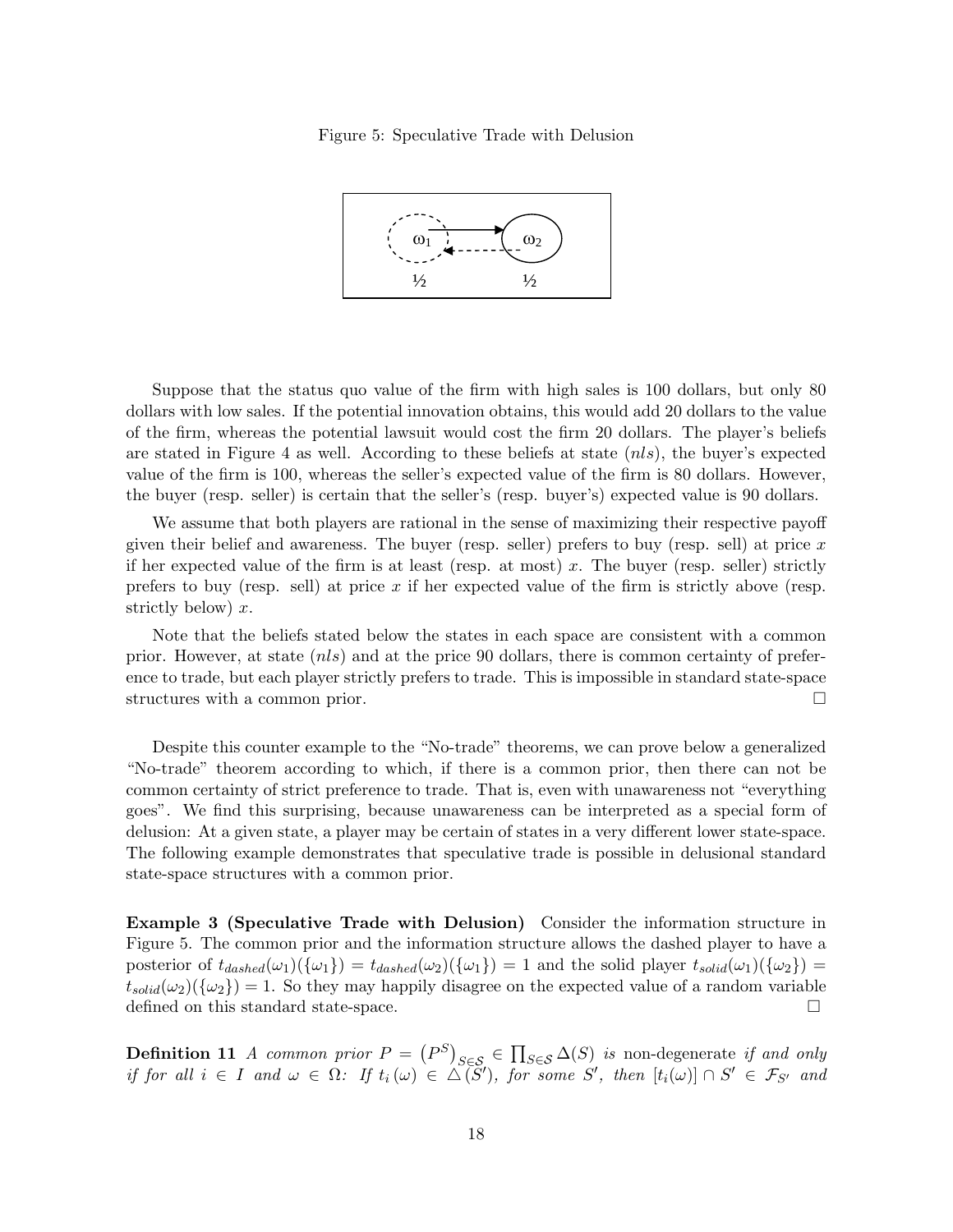$P^{S} \left( \left( \left[ t_i \left( \omega \right) \right] \cap S' \right)^{\uparrow} \cap S \right) > 0$  for all  $S \succeq S'.$ 

For every type, a non-degenerate common prior puts positive weight on the set of "stationary" states where the player has this type. This condition implies that for each player there can be at most countably many types in each space.

**Definition 12** Let  $x_1$  and  $x_2$  be real numbers and v a random variable on  $\Omega$ . Define the sets  $E_1^{\leq x_1} := \left\{ \omega \in \Omega : \int_{S_{t_1(\omega)}} v(\cdot) d(t_1(\omega)) (\cdot) \leq x_1 \right\}$  and  $E_2^{\geq x_2} := \left\{\omega \in \Omega : \int_{S_{t_2(\omega)}} v(\cdot) d(t_2(\omega))(\cdot) \geq x_2\right\}$ . We say that at  $\omega$ , conditional on his information, player 1 (resp. player 2) believes that the expectation of v is weakly below  $x_1$  (resp. weakly above  $x_2$ ) if and only if  $\omega \in E_1^{\leq x_1}$  (resp.  $\omega \in E_1^{\geq x_2}$ ).

Note that the sets  $E_1^{\leq x_1}$  or  $E_2^{\geq x_2}$  may not be events in our unawareness belief structure, because  $v(\omega) \neq v(\omega_S)$  is allowed, for  $\omega \in S' \succ S$ . Yet, we can define p-belief, mutual p-belief and common certainty for measurable<sup>7</sup> subsets of  $\Omega$ , and show that the properties stated in Proposition 7 and 9 obtain as well (see Meier and Schipper, 2007).<sup>8</sup>

**Theorem 1** Let  $\Omega$  be a finite unawareness belief structure and  $P = (P^S)_{S \in \mathcal{S}} \in \prod_{S \in \mathcal{S}} \Delta(S)$  be a non-degenerate common prior. Then there is no state  $\tilde{\omega} \in \Omega$  such that there are a random variable  $v : \Omega \longrightarrow \mathbb{R}$  and  $x_1, x_2 \in \mathbb{R}$ ,  $x_1 < x_2$ , with the following property: at  $\tilde{\omega}$  it is common certainty that conditional on her information, player 1 believes that the expectation of  $v$  is weakly below  $x_1$  and, conditional on his information, player 2 believes that the expectation of v is weakly above  $x_2$ .

The theorem says that if there is a non-degenerate common prior, then there can not be common certainty of strict preference to trade. Together with our example of speculative trade under unawareness we conclude that a common prior does not rule out speculation under unawareness but it can never be common certainty that both players expect to strictly gain from speculation. The theorem implies immediately as a corollary that given a non-degenerate common prior, arbitrary small transaction fees rule out speculative trade under unawareness.

So, with respect to speculative trade, heterogeneous unawareness with a common prior is "intermediate" between common awareness with heterogeneous priors on the one hand, and common awareness with a common prior on the other hand. With heterogeneous priors even in standard state-spaces, common certainty of strict preference to trade is possible.

In a separate appendix to this paper, Meier and Schipper (2007), we extend the above "Notrade" theorem to infinite unawareness belief structures. To this end we introduce a topological unawareness belief structure and consider as a technical device a "flattened" structure with the union of all spaces in the lattice as the state-space. All properties of  $p$ -belief in Proposition 7 and 9 are extended to measurable subsets of  $\Omega$ .

<sup>&</sup>lt;sup>7</sup>A subset E of the union of the state spaces is defined to be measurable if and only if the intersection  $E \cap S$ is measurable in S, for every state space S.

<sup>&</sup>lt;sup>8</sup>Contrary to our definition of the negation of an event, in point (ii) of Proposition 7,  $\neg E$  is here understood to be the relative complement of  $E$  with respect to the union of state spaces.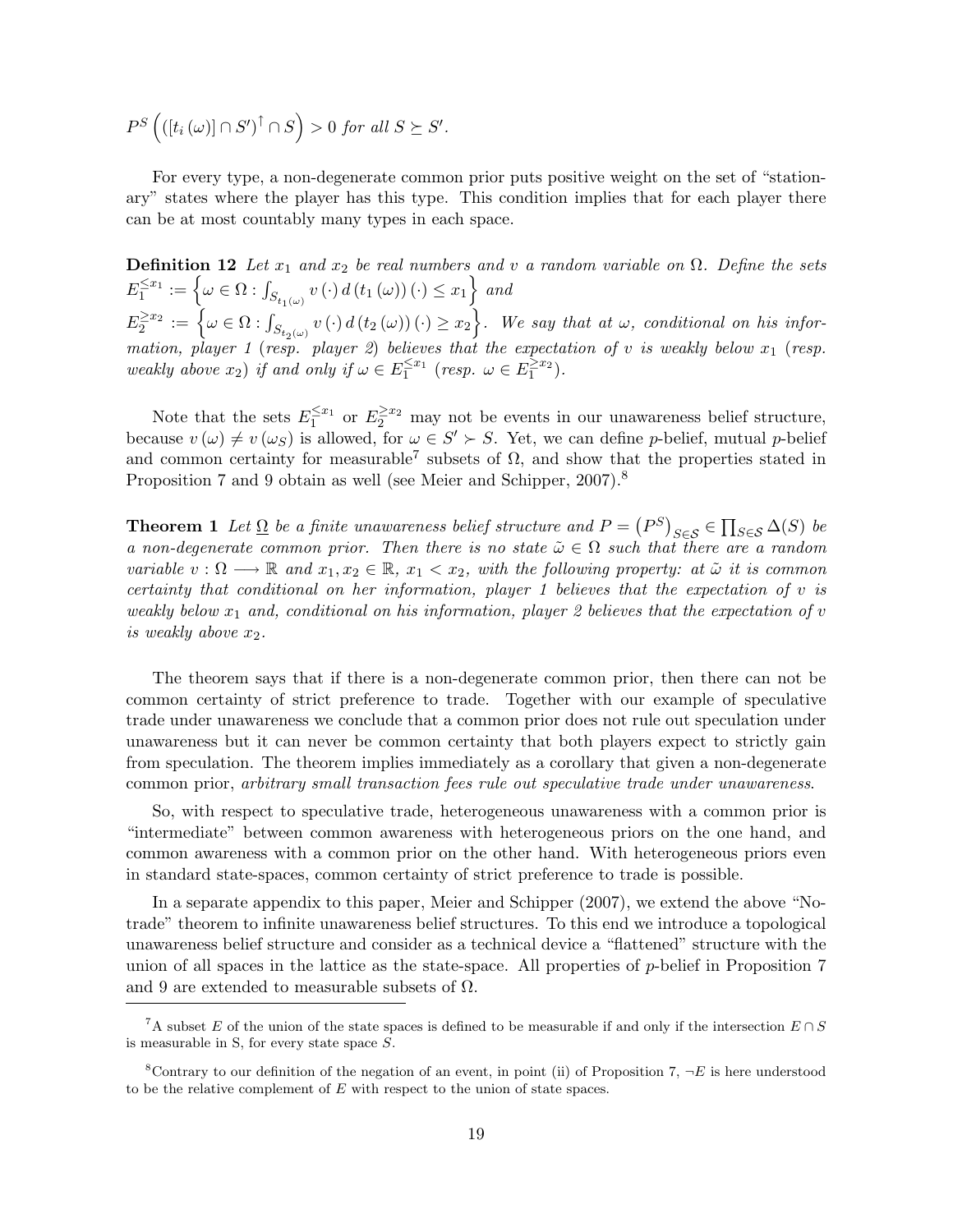### 4.4 Agreement

For an event E and  $p \in [0,1]$  define the set  $[t_i(E) = p] := {\omega \in \Omega : t_i(\omega)(E) = p}$ , if  $\{\omega \in \Omega : t_i(\omega)(E) = p\}$  is nonempty, and otherwise set  $[t_i(E) = p] := \emptyset^{S(E)}$ .

**Lemma 1**  $[t_i(E) = p]$  is a  $S(E)$ -based event.

PROOF.  $[t_i(E) = p] = B_i^p$  $_i^p(E) \cap B_i^{1-p}$  $i^{1-p}(\neg E)$ . Hence the proof follows from Proposition 2.  $\Box$ 

The following proposition is a generalization of the standard "No-Agreeing-to-Disagree" theorem (Aumann, 1976):

**Proposition 6** Let  $\Omega$  be an unawareness belief structure, G be an event and  $p_i \in [0,1]$ , for  $i \in I$ . Suppose there exists a common prior  $P = (P^S)_{S \in \mathcal{S}} \in \prod_{S \in \mathcal{S}} \Delta(S)$  such that for some space  $S \succeq S(G)$  we have  $P^S(CB^1(\bigcap_{i \in I} [t_i(G) = p_i])) > 0$ . Then  $p_i = p_j$ , for all  $i, j \in I$ .

The proposition says the following: Suppose individuals have a common prior that is weakly non-degenerate in the sense that it assigns strict positive probability to the event that posteriors of G are common certainty. Then common certainty of posteriors for the event  $G$  implies that those posteriors must agree across all individuals. So individuals with a common prior can not agree-to-disagree on the posteriors of events which they are all aware of.

Note, that a non-degenerate common prior (Definition 11) implies the condition  $P^S(CB^1(\bigcap_{i\in I} [t_i(G)]))$  $p_i$ ])) > 0 in Proposition 6 if  $CB^1(\bigcap_{i \in I} [t_i(G) = p_i])$  is nonempty and  $S \succeq S(G)$ .

## Appendices

### A Properties of Belief and Awareness

**Proposition 7** Let E and F be events,  ${E_l}_{l=1,2,...}$  be an at most countable collection of events, and  $p, q \in [0, 1]$ . The following properties of belief obtain:

- (o)  $B_i^p(E) \subseteq B_i^q(E)$ , for  $q \leq p$ ,
- (i) Necessitation:  $B_i^1(\Omega) = \Omega$ ,
- (ii) Additivity:  $B_i^p(E) \subseteq \neg B_i^q(\neg E)$ , for  $p + q > 1$ ,
- (iiia)  $B_i^p(\bigcap_{l=1}^{\infty} E_l) \subseteq \bigcap_{l=1}^{\infty} B_i^p(E_l)$ ,
- (iiib) for any decreasing sequence of events  $\{E_l\}_{l=1}^{\infty}$ ,  $B_i^p(\bigcap_{l=1}^{\infty} E_l) = \bigcap_{l=1}^{\infty} B_i^p(E_l)$ ,
- (iiic)  $B_i^1(\bigcap_{l=1}^{\infty} E_l) = \bigcap_{l=1}^{\infty} B_i^1(E_l),$
- (iv) Monotonicity:  $E \subseteq F$  implies  $B_i^p(E) \subseteq B_i^p(F)$ ,
- (v) Introspection:  $B_i^p(E) \subseteq B_i^1 B_i^p(E)$ .

<sup>&</sup>lt;sup>9</sup>In the appendix, we prove a more general version in which we require only a "local" common prior on a space  $S \succeq S(G)$  satisfying the condition stated in the proposition.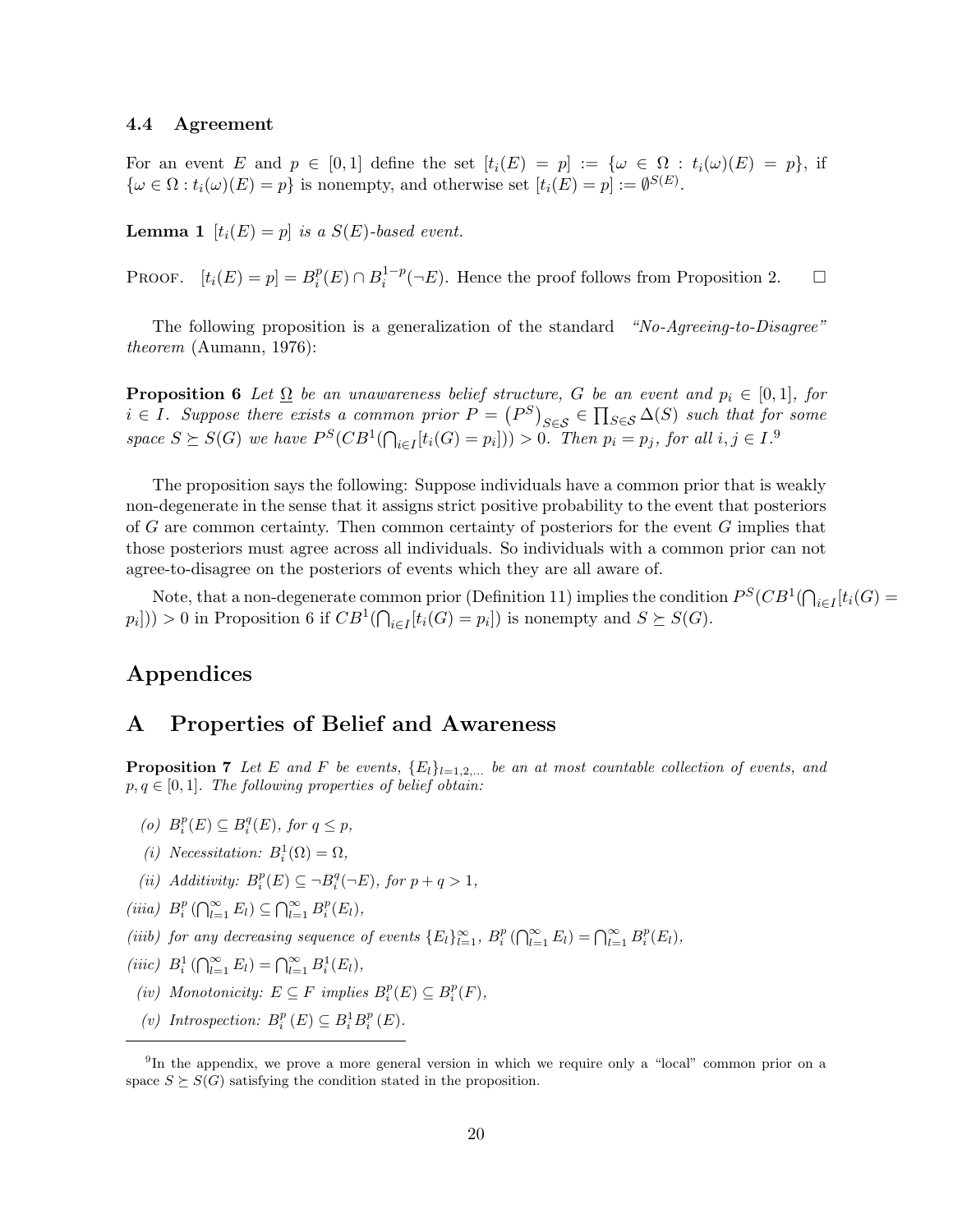In our unawareness belief structure, Necessitation means that an individual always is certain of the universal event  $\Omega$ , i.e. she is certain of "tautologies with the lowest expressive power." (ii) means that if an individual believes an event  $E$  with at least probability  $p$ , then she can not believe the negation of  $E$ with any probability strictly greater than  $1 - p$ . Property (iii a - c) are variations of conjunction, i.e., if an individual believes a conjunction of events with probability at least  $p$ , then she  $p$ -believes each of the events. The interpretation of monotonicity is: If an event E implies an event  $F$ , then p-believing the event E implies that the individual also p-believes the event F. Property  $(v)$  concerns the introspection of belief: If an individual believes the event  $E$  with at least probability  $p$  then she is certain that she believes the event  $E$  with at least probability  $p$ .

**Proposition 8** Let E be an event and  $p, q \in [0, 1]$ . The following properties of awareness and belief obtain:

- 1. Plausibility:  $U_i(E) \subseteq \neg B_i^p(E) \cap \neg B_i^p \neg B_i^p(E)$ ,
- 2. Strong Plausibility:  $U_i(E) \subseteq \bigcap_{n=1}^{\infty} \left(\neg B_i^p\right)^n(E)$ ,
- 3. B<sup>p</sup>U Introspection:  $B_i^p U_i(E) = \emptyset^{S(E)}$  for  $p \in (0, 1]$  $B_i^0 U_i(E) = A_i(E)$ ,  $B_i^0 U_i(E) = A_i(E)$ ,
- 4. AU Introspection:  $U_i(E) = U_i U_i(E)$
- 5. Weak Necessitation:  $A_i(E) = B_i^1(S(E)^{\uparrow}),$
- 6.  $B_i^p(E) \subseteq A_i(E)$ <br> $B_0(E) \subseteq A_i(E)$  $B_i^0(E) = A_i(E)$ ,
- 7.  $B_i^p(E) \subseteq A_i B_i^q(E)$ ,
- 8. Symmetry:  $A_i(E) = A_i(\neg E)$ ,
- 9. A Conjunction:  $\bigcap_{\lambda \in L} A_i(E_{\lambda}) = A_i \bigcap_{\lambda \in L} E_{\lambda} \big),$
- 10. AB<sup>p</sup> Self Reflection:  $A_i B_i^p(E) = A_i(E)$ ,
- 11. AA Self Reflection:  $A_iA_i(E) = A_i(E)$ ,
- 12.  $B_i^p A_i(E) = A_i(E)$ .

These properties are analogous to the properties in unawareness knowledge structures (Heifetz, Meier and Schipper, 2006a, 2006b). In the context of knowledge, Properties 1 to 5 have been suggested by Dekel, Lipman and Rustichini (1998), and 8 to 11 by Fagin and Halpern (1988), Modica and Rustichini (1999) and Halpern (2001).

Note that properties 3, 4, 5, 8, 9, 11, and 12 hold also for non-measurable events, because even if  $E$ is not measurable, by 5.  $A_i(E)$  is measurable.

Property 6 implies that probability zero belief is distinct from unawareness. In fact, an individual is aware of an event if and only if she assigns at least probability zero to this event.

Although we model awareness of events, Property 8 suggests that we model a notion of awareness of issues or questions. Let an issue or question (E.g., is the stock market crashing?) be such that it can be answered with in the affirmative (The stock market is crashing.) or the negative (The stock market is not crashing.). By symmetry (Property 8), an individual is aware of an event if and only if she is aware of the its negation. Thus we model the awareness of questions and issues rather than just single events. In fact, by weak necessitation, Property 5, an individual is aware of an event  $E$  if and only if she is aware of any event that can be "expressed" in a space with the same "expressive power" as the base-space of  $E$ .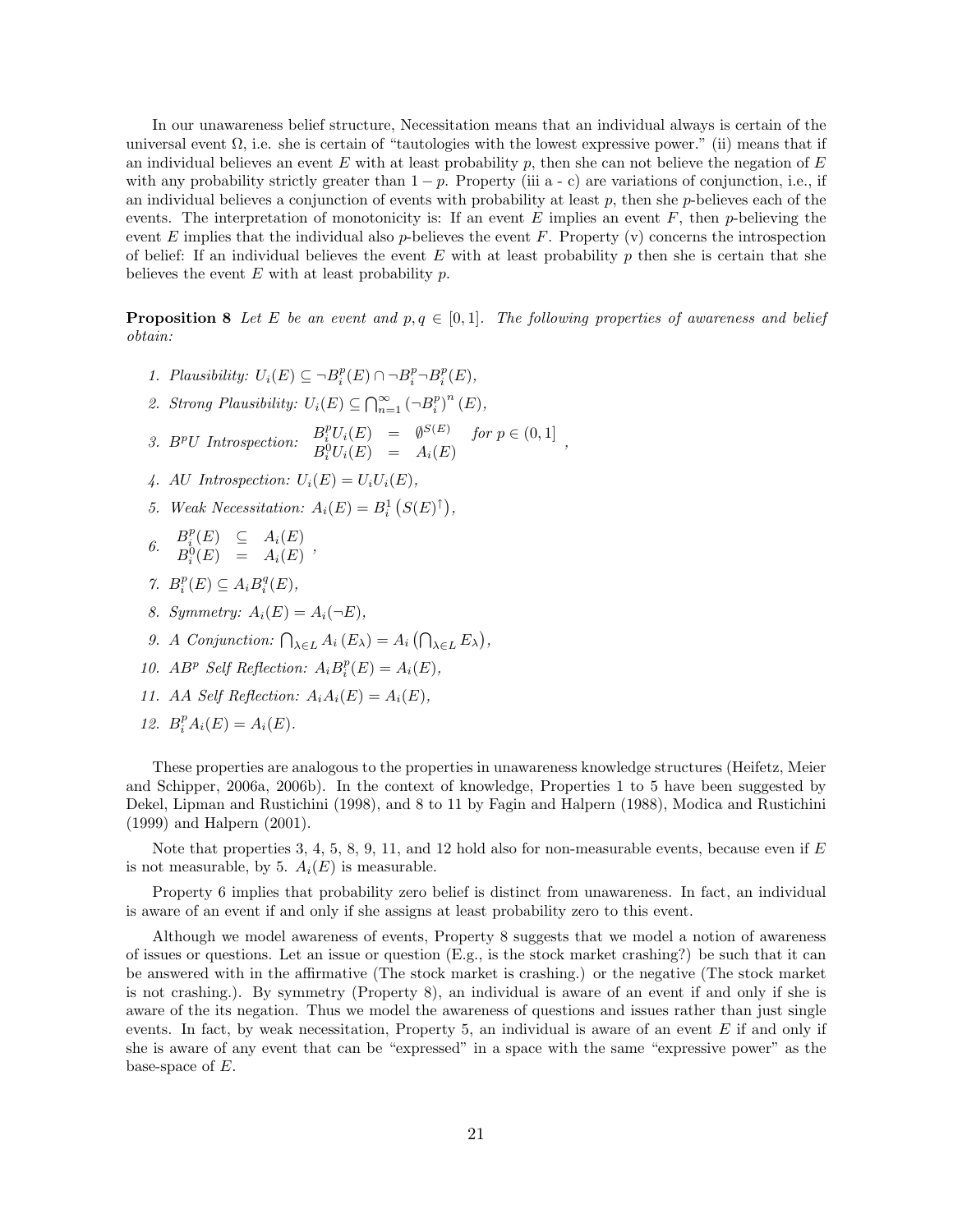**Definition 13** An event E is evident if for each  $i \in I$ ,  $E \subseteq B_i^1(E)$ .

**Proposition 9** For every event  $F \in \Sigma$ :

- (i)  $CB^1(F)$  is evident, that is  $CB^1(F) \subseteq B_i^1(CB^1(F))$  for all  $i \in I$ .
- (ii) There exists an evident event E such that  $\omega \in E$  and  $E \subseteq B_i^1(F)$  for all  $i \in I$ , if and only if  $\omega \in CB^1(F)$ .

The proof is analogous to Proposition 3 in Monderer and Samet (1989) for a standard state-space and thus omitted.

Analogously to mutual belief and common belief, we define mutual awareness and common awareness:

Definition 14 The mutual awareness operator on events is defined by

$$
A(E) = \bigcap_{i \in I} A_i(E),
$$

and the common awareness operator on events is defined by

$$
CA(E) = \bigcap_{n=1}^{\infty} (A)^{n} (E).
$$

Mutual awareness of an event  $E$  is the event that everybody is aware of  $E$ . Common awareness of an event  $E$  is the event that everybody is aware of  $E$ , everybody is aware that everybody is aware of  $E$ , everybody is aware of that ... ad infinitum.

**Proposition 10** Let E be an event and  $p, q \in [0, 1]$ . The following multi-person properties obtain:

- 1.  $A_i(E) = A_i A_j(E)$ ,
- 2.  $A_i(E) = A_i B_j^p(E),$
- 3.  $B_i^p(E) \subseteq A_i B_j^q(E)$ ,
- 4.  $B_i^p(E) \subseteq A_i A_j(E)$ ,
- 5.  $CA(E) = A(E)$ ,
- 6.  $CB^1(E) \subseteq CA(E)$ ,
- 7.  $B^p(E) \subseteq A(E)$ ,  $B^{0}(E) = A(E),$
- $B^p(E) \subseteq CA(E),$ <br> $B^0(E) \subseteq CA(E),$  $B^0(E) = CA(E),$
- 9.  $A(E) = B^1(S(E)^{\uparrow}),$
- 10.  $CA(E) = B^1(S(E)^{\uparrow}),$
- 11.  $CB^1(S(E)^{\uparrow}) \subseteq A(E)$ ,
- 12.  $CB^1(S(E)^{\uparrow}) \subseteq CA(E)$ .

Note that properties 1, 5, 9, 10, 11 and 12 also hold for non-measurable events.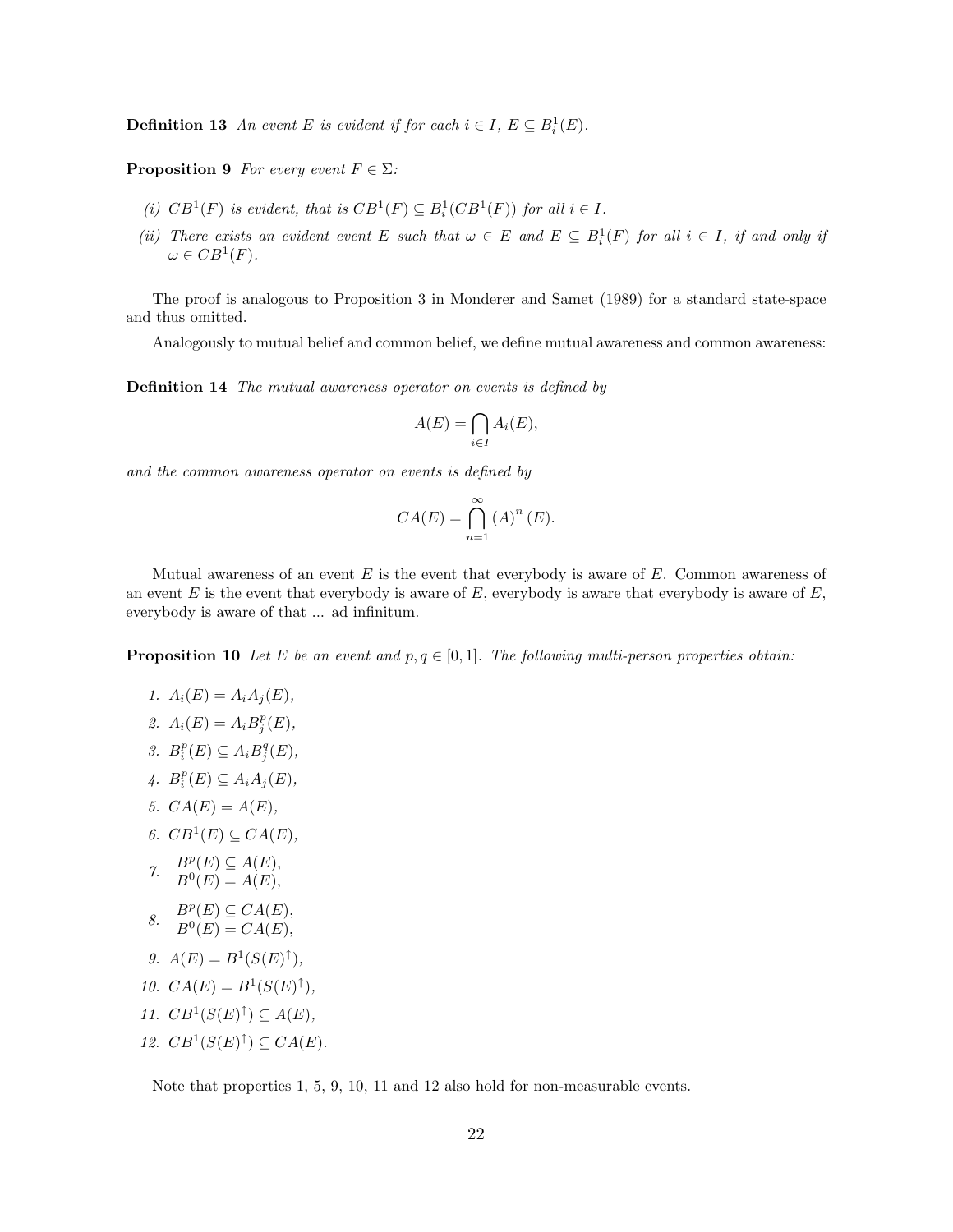## B Generalized Bayesian Games with Unawareness

### B.1 Allowing for Unawareness of Actions

Bayesian games with unawareness of events in Definition 6 do not allow us to model properly unawareness of actions. In standard Bayesian game theory, ignorance of actions is modelled by the assumption that players will never use such actions, because payoffs are extremely low (i.e. highly negative) (see the discussion in Harsanyi, 1967, p. 168). We do not follow this convention here. Even in standard Bayesian games this convention is questionable, because it applies only to rational players. If there is lack of common belief of rationality then a player's type being ignorant of an action is indeed different from her obtaining a very low payoff from playing this action (see Hu and Stuart, 2001, for a discussion). In this subsection we introduce unawareness of actions and discuss the notion of strategy in Bayesian games with unawareness.

Definition 15 A Bayesian game with unawareness of events and actions consists of a unawareness belief  $structure \left<{\mathcal S},\left(r^{S_{\alpha}}_{S_{\beta}}\right)\right.$  $S_{\beta \preceq S_{\alpha}}$ ,  $(t_i)_{i \in I}$ that is augmented by a tuple  $\langle (M_i)_{i \in I}, (\mathcal{M}_i)_{i \in I}, (u_i)_{i \in I} \rangle$  defined as follows: For each player  $i \in I$ , there is

- (i) a finite nonempty set of actions  $M_i$  and a correspondence  $\mathcal{M}_i : \Omega \longrightarrow 2^{M_i} \setminus \{\emptyset\}$  such that for any  $M'_i \subseteq M_i$ ,  $[M'_i] := {\omega \in \Omega : M'_i \subseteq \mathcal{M}_i(\omega)}$  is an event (in the sense of the unawareness belief structure), and  $\omega', \omega'' \in [t_i(\omega)] \cap S_{t_i(\omega)}$  implies  $\mathcal{M}_i(\omega') = \mathcal{M}_i(\omega'')$ , for all  $\omega \in \Omega$ ,
- (ii) a utility function  $u_i: \bigcup_{\omega \in \Omega} (\prod_{i \in I} M_i(\omega)) \times \{\omega\} \longrightarrow \mathbb{R}$ .

This definition allows for unawareness of events as well as actions. Which actions a player i has available at what state is described explicitly by the correspondence  $\mathcal{M}_i$ . Any set of available actions is associated with an event in our unawareness belief structure. We require that, for each type of each player, the sets of available actions are identical across states in the space on which this type is defined and at which the player's type coincides with this type. Note, that if  $\omega \notin S_{t_i(\omega)}$ , then it is allowed that  $\mathcal{M}_i(\omega')$  is a proper subset of  $\mathcal{M}_i(\omega)$ , for  $\omega' \in [t_i(\omega)] \cap S_{t_i(\omega)}$ . This allows in addition to unawareness of other players' actions also for unawareness of own actions. Note, that we exclude that at a state, a player considers it possible that she has an action available, which, in fact, is not available to her in this state. This is to avoid the following conceptional problem: What should happen if a player is to take an action that is not available to her?

### B.2 Allowing for Unawareness of Players

So far, we did not allow for unawareness of players. In standard Bayesian game theory, ignorance of players is modelled by dummy players, i.e., players that obtain a very low payoff for all actions except one (dummy) action. This is distinct from being unable to conceive of a player at all. In this subsection we allow for unawareness of players. This requires that we generalize our interactive unawareness belief structure such that a player may exists only at some states but not at others.

Definition 16 A Bayesian game with unawareness is a tuple

$$
\Gamma(\underline{\Omega}) := \left\langle \mathcal{S}, \left( r_{S_{\beta}}^{S_{\alpha}} \right)_{S_{\beta} \preceq S_{\alpha}}, \mathcal{E}, \left( t_{i} \right)_{i \in I}, \left( M_{i} \right)_{i \in I}, \left( \mathcal{M}_{i} \right)_{i \in I}, \left( u_{i} \right)_{i \in I} \right\rangle
$$

defined as follows:

(0)  $S = \{S_\alpha\}_{\alpha \in A}$  is as before a complete lattice of spaces with surjective projections  $(r_{S_\beta}^{S_\alpha})$ , for  $S_\beta \preceq S_\alpha$ (see section 2).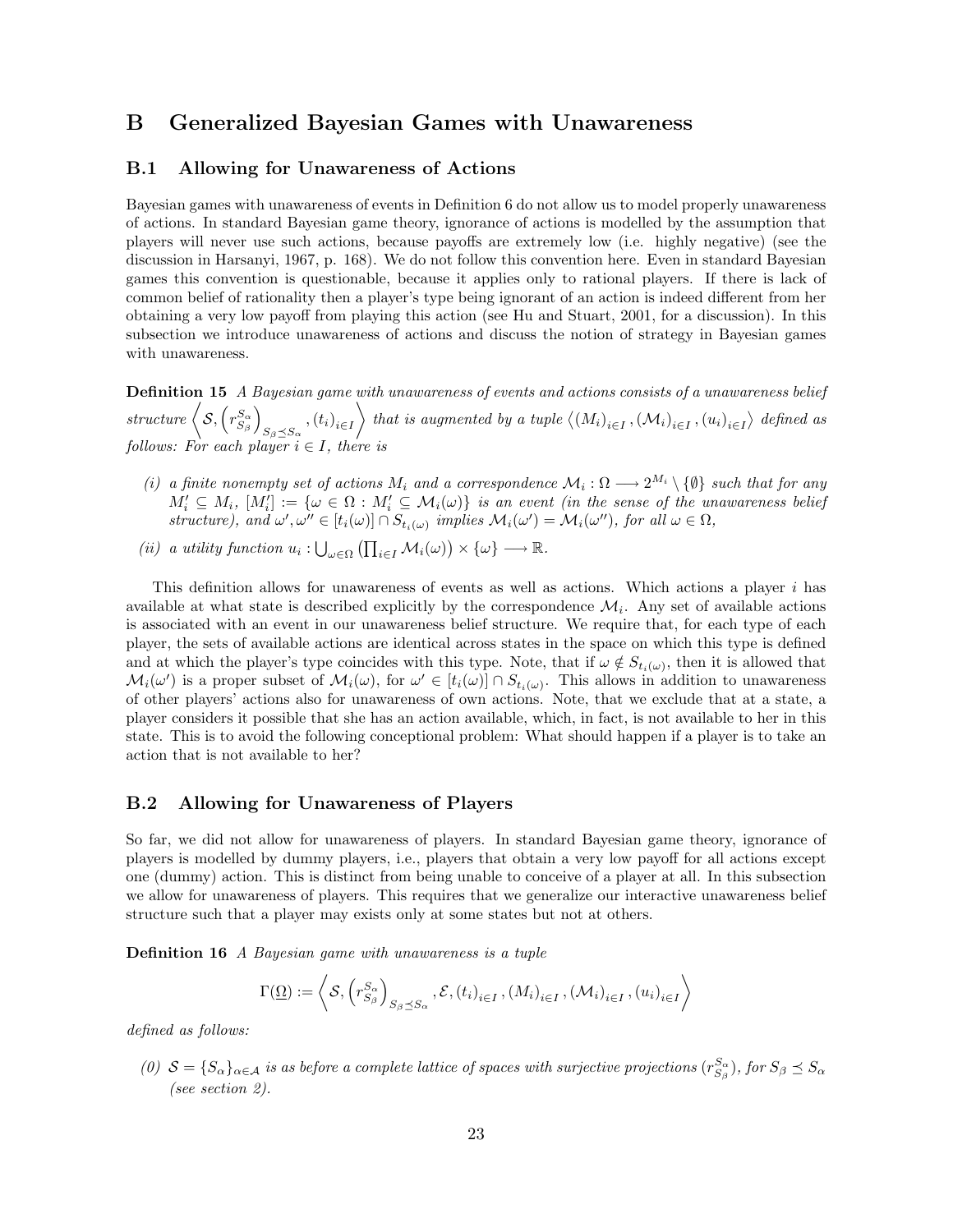(i)  $\mathcal{E}: I \longrightarrow \Sigma$  is the "existence" correspondence that assigns to each player  $i \in I$  an event in which she exists.

For each player  $i \in I$ :

- (ii)  $t_i : \mathcal{E}(i) \longrightarrow \bigcup_{S \in \mathcal{S}_i} \Delta(S)$  is a type mapping that satisfies Properties (0) to (3) (see section 2) such that for every  $\omega \in \mathcal{E}(i)$ ,  $t_i(\omega)(\mathcal{E}(i)) = 1$ .  $\mathcal{S}_i := \{ S \in \mathcal{S} : \mathcal{E}(i) \cap S \neq \emptyset \}$  is the complete sublattice of spaces with states in which player i exists.
- (iii)  $M_i$  is a finite nonempty set of actions and  $\mathcal{M}_i:\mathcal{E}(i) \longrightarrow 2^{M_i} \setminus \{\emptyset\}$  is a correspondence such that for any  $M'_i \subseteq M_i$ ,  $[M'_i] := \{ \omega \in \mathcal{E}(i) : M'_i \subseteq \mathcal{M}_i(\omega) \}$  is an event (in the sense of the unawareness belief structure), and  $\omega', \omega'' \in S_{t_i(\omega)} \cap [t_i(\omega)]$  implies  $\mathcal{M}_i(\omega') = \mathcal{M}_i(\omega'')$ , for all  $\omega \in \mathcal{E}(i)$ ,

$$
(vi) \ \ u_i: \bigcup_{\omega \in \mathcal{E}(i)} \left( \prod_{i \in I(\omega)} \mathcal{M}_i(\omega) \right) \times \{\omega\} \longrightarrow \mathbb{R} \ \ is \ a \ \ utility \ function, \ where \ I(\omega) := \{i \in I : \omega \in \mathcal{E}(i)\}.
$$

This game allows for unawareness of events, actions and players. For every player  $i \in I$ , the "existence" correspondence  $\mathcal E$  assigns to i the event in which she exists. Consequently we restrict player i's type mapping to states at which she exists. Moreover, player i's type is concentrated only on states in which she exists. A player can not assign strict positive probability to states at which she does not exist. The domain of the correspondence  $\mathcal{M}_i$ , that assigns to states a non-empty set of actions for player  $i$ , is also restricted to the set of states in which player i exists. We do not allow a player to have some actions in states in which she does not exist. The dimension of the domain of a utility function may vary from state to state, since players may exists in some states but not in others, and each players utility at a state depends on the actions of all the players that exist in that state.

Note that if  $\mathcal{E}(i) = \Omega$  for all  $i \in I$ , then we obtain a unawareness belief structure and a Bayesian game with unawareness of events and actions as defined before.

Note further that if  $\omega \in \mathcal{E}(i)$ , then  $[t_i(\omega)] := {\{\omega' \in \Omega : t_i(\omega') = t_i(\omega)\}} \subseteq \mathcal{E}(i)$ .

#### B.3 Equilibrium

By allowing also for unawareness of actions and players, we need to adapt slightly the definition of a strategy:

**Definition 17** A strategy of player i is a function  $\sigma_i : \mathcal{E}(i) \longrightarrow \Delta(M_i)$  such that for all  $\omega \in \mathcal{E}(i)$ ,

- (i)  $\sigma_i(\omega) \in \Delta(\mathcal{M}_i(\omega_{S_{t_i}(\omega)}))$ , and
- (ii)  $t_i(\omega') = t_i(\omega)$  implies  $\sigma_i(\omega') = \sigma_i(\omega)$ .

Denote  $\sigma_{S_{t_i(\omega)}} := ((\sigma_j(\omega'))_{j \in I(\omega')})$ . The expected utility of player-type  $(i, t_i(\omega))$  from the strategy profile  $\sigma_{S_{t_i(\omega)}}$  is given by

$$
U_{(i,t_i(\omega))}(\sigma_{S_{t_i(\omega)}}) := \int_{\omega' \in S_{t_i(\omega)}} \sum_{m \in \prod_{j \in I(\omega')} \mathcal{M}_j(\omega'_{S_{t_j(\omega')}})} \prod_{j \in I(\omega')} \sigma_j(\omega') \left(m_j\right) \cdot u_i\left((m_j)_{j \in I(\omega')}, \omega'\right) dt_i(\omega)(\omega').
$$
\n(4)

**Definition 18 (Equilibrium)** An equilibrium of a Bayesian game with unawareness  $\Gamma(\Omega)$  is a Nash equilibrium of the strategic game defined by:

(i)  $\{(i, t_i(\omega)) : \omega \in \Omega \text{ and } i \in I(\omega)\}\$ is the set of players,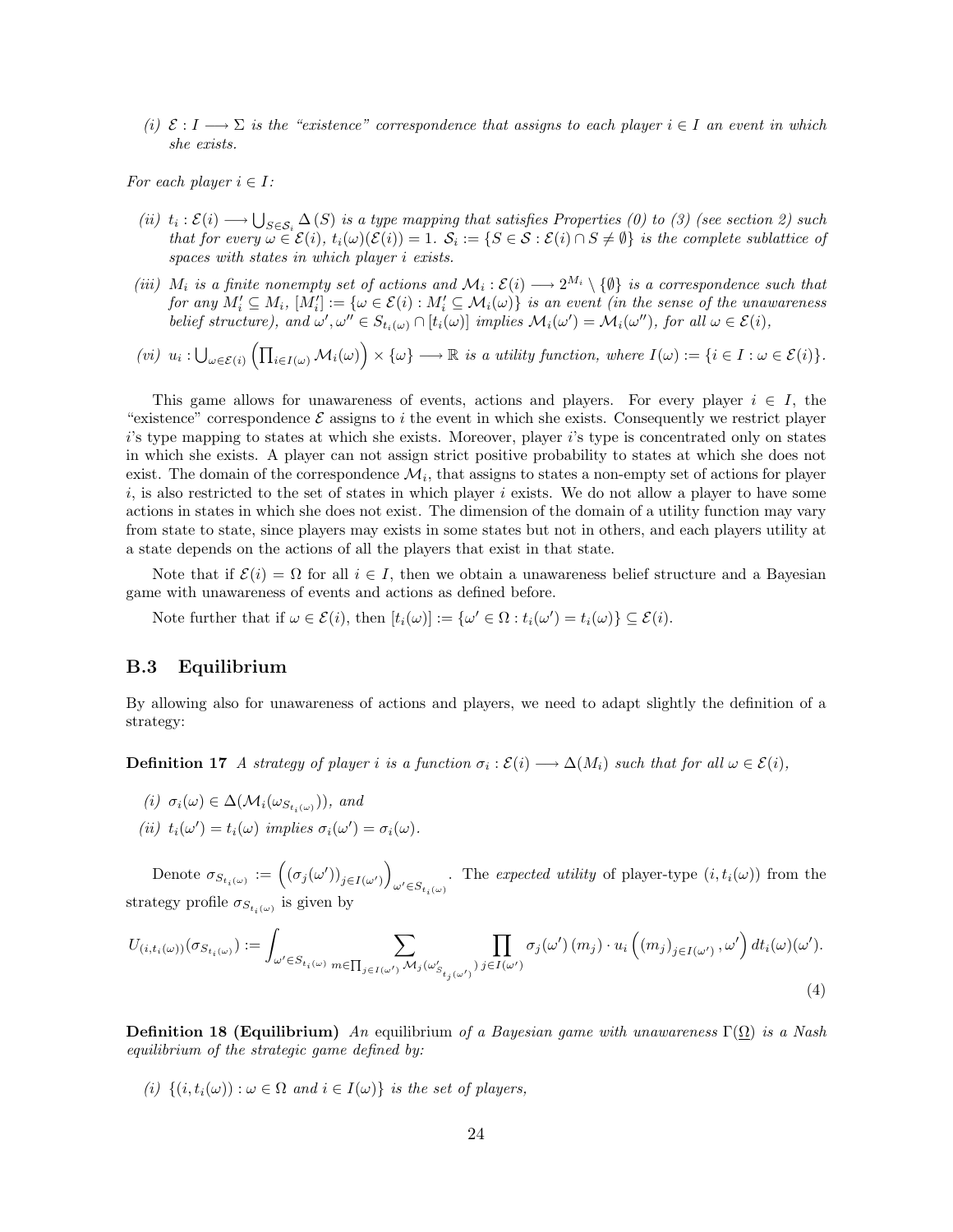and for each player  $(i, t_i(\omega))$ ,

- (ii) the set of mixed strategies is  $\Delta(\mathcal{M}_i(\omega_{S_{t_i}(\omega)}))$ , and
- (iii) the utility function is given by equation  $(4)$ .

Proposition 3 generalizes to Bayesian games with unawareness. If I,  $\Omega$ , and  $(M_i)_{i\in I}$  are finite, then, by Nash's Theorem, there exists an equilibrium.

Definition 19 Given a Bayesian game with unawareness

 $\Gamma(\underline{\Omega}) \ = \ \Big\langle {\cal S}, \left( r_{S_\beta}^{S_\alpha} \right) \Big\rangle$  $_{S_{\beta}\preceq S_{\alpha}}$  ,  $\mathcal{E},\left(t_{i}\right)_{i\in I},\left(M_{i}\right)_{i\in I},\left(\mathcal{M}_{i}\right)_{i\in I},\left(u_{i}\right)_{i\in I}$  $\Big\}$  we can define an S'-partial Bayesian game with unawareness  $\Gamma(\underline{\Omega}') \;=\; \bigg\langle l(S'), \left(r_{S_\beta}^{S_\alpha}\right) \right\rangle$  $_{S_{\beta}\preceq S_{\alpha}}$ ,  $\mathcal{E}',(t_i)_{i\in I}$ ,  $(M_i)_{i\in I}$ ,  $(\mathcal{M}_i)_{i\in I}$ ,  $(u_i)_{i\in I}$  $\Big\backslash$  in which  $\left(r_{S_\beta}^{S_\alpha}\right)$  are restricted to  $S_{\alpha},S_{\beta} \in \ell(S')$ ,  $\mathcal{E}'(i) = \mathcal{E}(i) \cap \Omega'$ , where  $\Omega' = \bigcup_{S \in \ell(S')} S$ , and for any  $i \in I$  the domain of  $\mathcal{M}_i$  is restricted to  $\mathcal{E}'(i)$ .

Propositions 4 and 5 generalize to Bayesian games with unawareness. In fact, the proofs in the appendix are stated for this more general setting.

Example 4 (Feinberg, 2005) The following interesting game due to Feinberg (2005) is an example of unawareness of actions. It allows us also to compare our unawareness belief structures with the work by Feinberg (2005). Consider the strategic 3x3 game

|        |       | Burkhard |                               |    |
|--------|-------|----------|-------------------------------|----|
|        |       | $b_{1}$  | $b_2$                         | bэ |
|        | $a_1$ |          | $(0,2)$ $(3,3)$ $(0,2)$       |    |
| Amanda |       |          | $a_2$ $(2,2)$ $(2,1)$ $(2,1)$ |    |
|        |       |          | $a_3$ $(1,0)$ $(4,0)$ $(0,1)$ |    |

This game has a unique dominance solvable Nash equilibrium,  $(a_2, b_1)$ . Consider now a game with unawareness: The set of players remains unchanged, Amanda, A, and Burkhard, B. There are two state-spaces, S and S' with  $S \succ S'$ . In particular,  $S = {\omega_1, \omega_2}$  and  $S' = {\omega_3}$ . The information structure is given by the type mappings

$$
t_A(\omega_1)(\{w_2\}) = t_A(\omega_2)(\{w_2\}) = t_A(\omega_3)(\{\omega_3\}) = 1,
$$
  

$$
t_B(\omega_1)(\{\omega_1\}) = t_B(\omega_2)(\{\omega_3\}) = t_B(\omega_3)(\{\omega_3\}) = 1.
$$

Actions are specified by

$$
\mathcal{M}_A(\omega_1) = \mathcal{M}_A(\omega_2) = \{a_1, a_2, a_3\}, \mathcal{M}_A(\omega_3) = \{a_1, a_2\}, \mathcal{M}_B(\omega_1) = \mathcal{M}_B(\omega_2) = \mathcal{M}_B(\omega_3) = \{b_1, b_2, b_3\}.
$$

The information structure is the same as in the Mathematician's Dilemma (with Emmy being now Amanda and Nicolai being now Burkhard) in Figure 2. At states  $\omega_1$  and  $\omega_2$ , payoffs are given by the above payoff matrix. At state  $\omega_3$ , payoffs are given by the sub-matrix spanned by rows  $a_1$  and  $a_2$  and columns  $b_1, b_2$ , and  $b_3$  in the above matrix, i.e.,

Burkhard  
\n
$$
b_1
$$
  $b_2$   $b_3$   
\nAmanda  
\n $a_1$  (0, 2) (3, 3) (0, 2)  
\n $a_2$  (2, 2) (2, 1) (2, 1)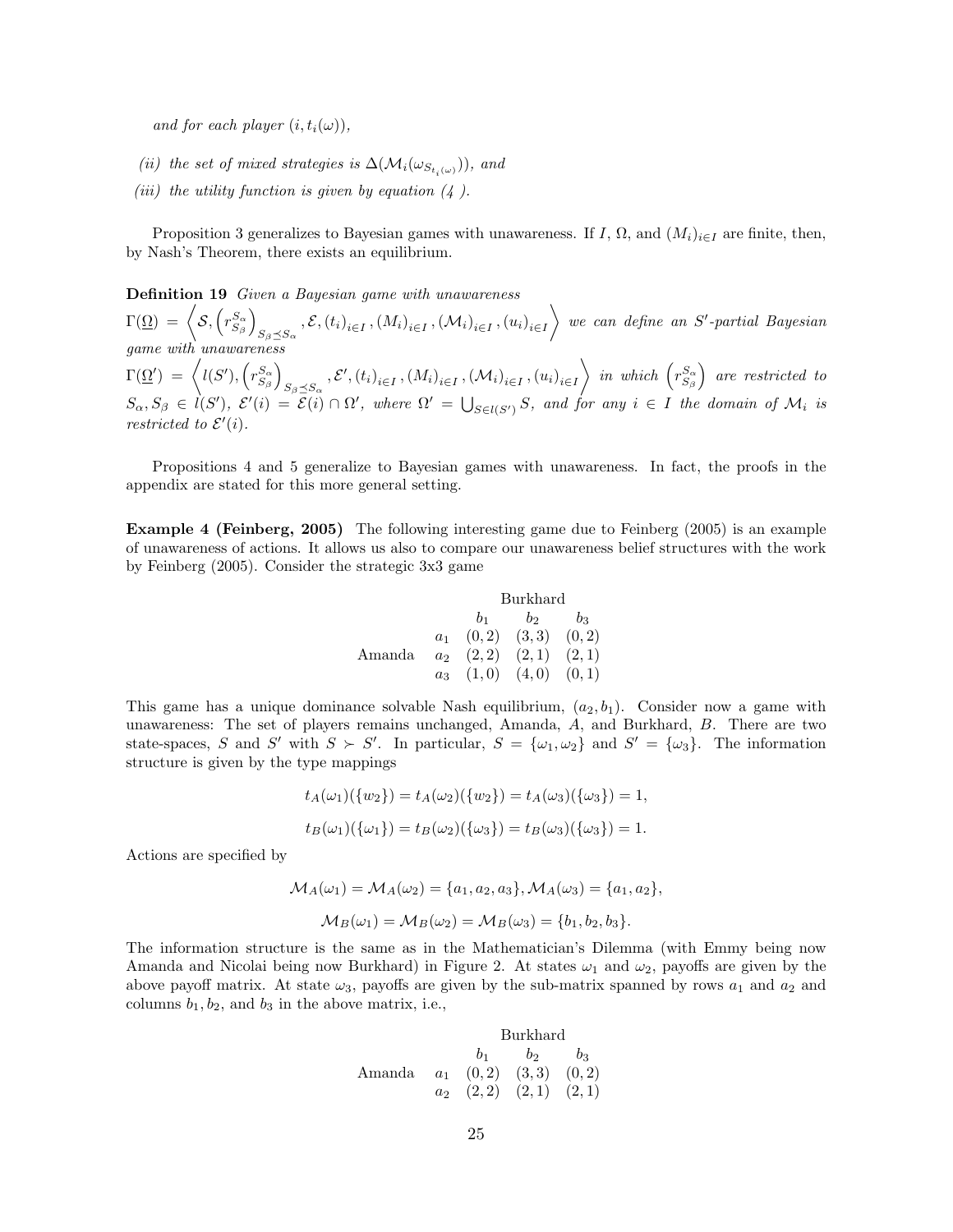We claim that

$$
(\sigma_A(\omega), \sigma_B(\omega)) = \begin{cases} (a_3, b_3) & \text{if } \omega = \omega_1 \\ (a_3, b_2) & \text{if } \omega = \omega_2 \\ (a_1, b_2) & \text{if } \omega = \omega_3 \end{cases}
$$

is an equilibrium. To see this, note that the game at  $\omega_3$  has two pure equilibria,  $(a_2, b_1)$  and  $(a_1, b_2)$ in the S'-partial game, where the latter is payoff dominant. At  $\omega_3$ , both players are unaware of action  $a_3$  in  $\omega_3$ . The unique dominance solvable Nash equilibrium  $(a_2, b_1)$  of the original game (without unawareness of actions) remains an equilibrium because none of the players is unaware of an equilibrium action and equilibrium actions remain best responses if some other actions are deleted. Moreover, after deleting action  $a_3$  (the action both players are unaware of at state  $\omega_3$  in  $S'$ ), the game has another Nash equilibrium  $(a_1, b_2)$ . At  $\omega_1$ , both players are aware of all actions but Amanda believes that Burkhard is unaware of action  $a_3$ . Hence Amanda believes that Burkhard thinks that  $(a_1, b_2)$  is a Nash equilibrium. Amanda's best response to Burkhard playing  $b_2$  is  $a_3$ . Moreover, since at  $\omega_1$  Burkhard is aware of all actions and he believes that Amanda believes that Burkhard is unaware of action  $a_3$ , his best response to Amanda playing  $a_3$  is  $b_3$ . Note that in this equilibrium at  $\omega_1$ , both receive a low payoff (compared to the Nash equilibria discussed previously).

Feinberg (2005) obtains  $(a_3, b_3)$  as an equilibrium if both players are aware of all actions, Amanda is 'unaware' that Burkhard is aware of all of her actions, and Burkhard is 'aware' that Amanda is 'aware' of Burkhard being unaware of  $a_3$ .<sup>10</sup> That is, in Feinberg (2005) a player can be aware of an event but unaware that somebody else is aware of it. This is in contrast to our unawareness belief structure, where according to Proposition 10, 1., a player is aware of an event if and only if she is aware that somebody else could be aware of it. That is, if a player can reason about some issue then she can also reason that somebody else can reason about that issue. We obtain  $(a_3, b_3)$  as an equilibrium if both players are aware of all actions, Amanda does not believe that Burkhard is aware of  $a_3$ , Burkhard believes that Amanda believes that Burkhard is unaware of  $a_3$ . The example suggests, that higher order 'awareness' in Feinberg (2005) operates like belief in our unawareness belief structure. Note however, that Feinberg (2005) does not define a notion of belief in his framework.

## C Proofs

### C.1 Proof of Proposition 1

 $A_i(E)$  is an  $S(E)$ -based event if there exists a subset  $D \subseteq S(E)$  s.t.  $D^{\uparrow} = A_i(E)$ .

Assume that  $A_i(E)$  is non-empty. Define  $D := \{ \omega \in S(E) : t_i(\omega) \in \Delta(S(E)) \}$ . By definition of the awareness operator,  $D = A_i(E) \cap S(E)$ . We show that  $D^{\uparrow} = A_i(E)$ .

Let  $\omega \in D^{\uparrow}$ , that is  $\omega \in S'$  for some  $S' \succeq S(E)$  and  $\omega_{S(E)} \in D$ . This is equivalent to  $t_i(\omega_{S(E)}) \in$  $\Delta(S(E))$ . By 0. follows  $S' \succeq S_{t_i(\omega)}$ . By 3. we have  $S_{t_i(\omega)} \succeq S(E)$ . Thus  $\omega \in A_i(E)$ . (Note that  $A_i(E) = \{ \omega \in \Omega : S_{t_i(\omega)} \succeq S(E) \}.$ 

In the reverse direction, let  $\omega \in A_i(E)$ , i.e.,  $t_i(\omega) \in \Delta(S)$  with  $S \succeq S(E)$ . By  $0, \omega \in S'$  with  $S' \succeq S$ . Consider  $\omega_{S(E)}$ . By 2.,  $t_i(\omega_{S(E)}) = t_i(\omega)_{|S(E)}$ . Hence  $\omega_{S(E)} \in D$ . Thus  $\omega \in D^{\uparrow}$ .

Finally, if  $A_i(E)$  is empty, then by definition of the awareness operator, we have  $A_i(E) = \emptyset^{S(E)}$ .  $\Box$ 

### C.2 Proof of Proposition 2

 $B_i^p(E)$  is an  $S(E)$ -based event if there exists a subset  $D \subseteq S(E)$  s.t.  $D^{\uparrow} = B_i^p(E)$ . Assume that  $B_i^p(E)$  is non-empty. Define  $D := \{ \omega \in S(E) : t_i(\omega)(E) \geq p \}$ . By definition of the *p*-belief operator,

<sup>&</sup>lt;sup>10</sup>When writing '...', we indicate that those notions differ from our notions used in this paper.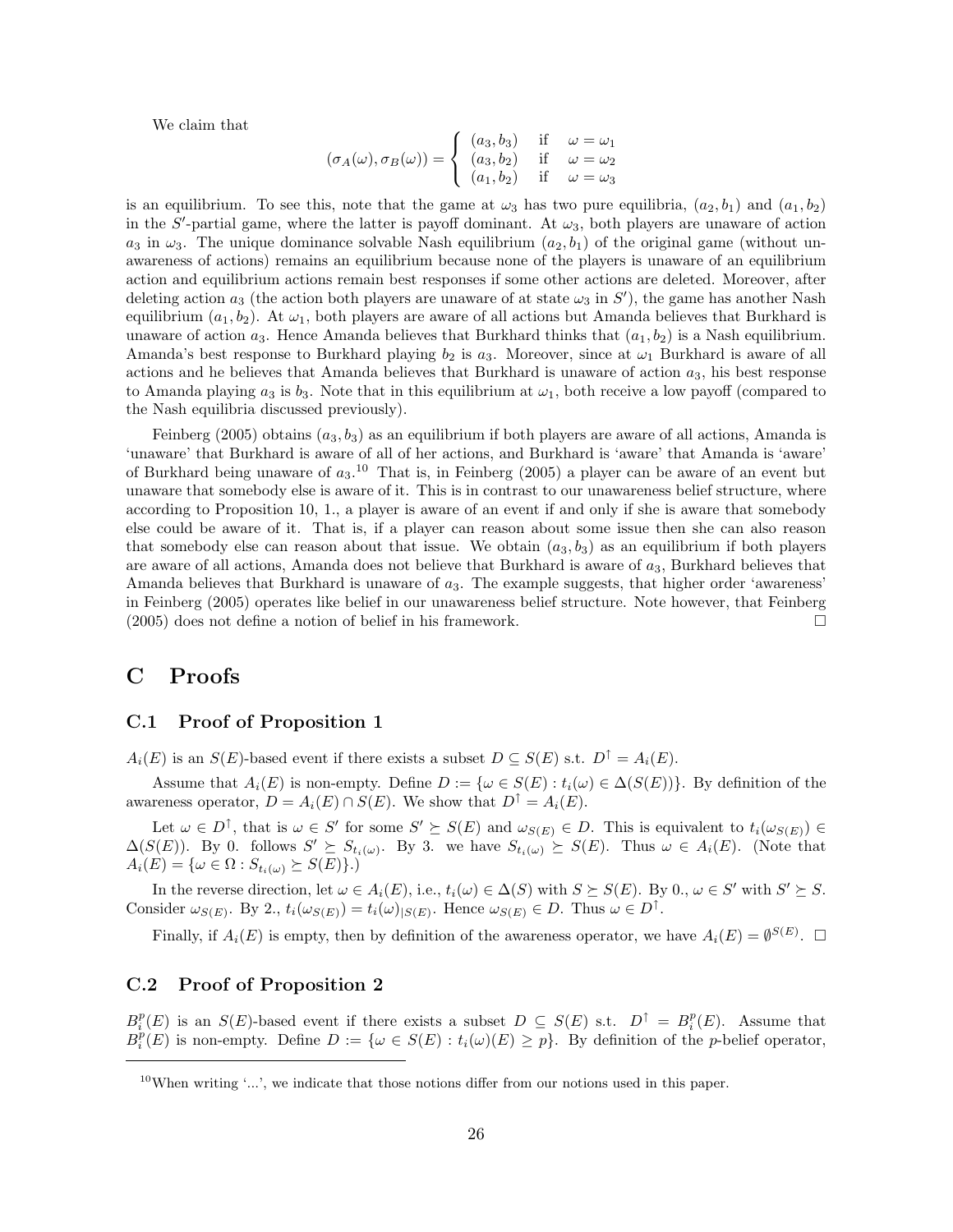$D = B_i^p(E) \cap S(E)$ . We show that  $D^{\uparrow} = B_i^p(E)$ .

Let  $\omega \in D^{\uparrow}$ , that is  $\omega \in S'$  for some  $S' \succeq S(E)$  and  $\omega_{S(E)} \in D$ . This is equivalent to  $t_i(\omega_{S(E)})(E) \geq p$ . By 0.  $S_{t_i(\omega_{S(E)})} = S(E)$ . By 3. we have  $S_{t_i(\omega)} \succeq S(E)$ . By 2. it follows that  $p \leq t_i(\omega_{S(E)})(E)$  $t_i(\omega)_{|S(E)}(E)$ . Hence  $t_i(\omega)(E) \geq p$ . Thus  $\omega \in B_i^p(E)$ .

In the reverse direction, let  $\omega \in B_i^p(E)$ , i.e.,  $t_i(\omega)(E) \geq p$ . Since  $t_i(\omega)(E) \geq p$  it follows that  $S_{t_i(\omega)} \succeq S(E)$ . Let  $\omega \in S'$ . By 0.  $S' \succeq S_{t_i(\omega)}$ . Consider  $\omega_{S(E)}$ . By 2.,  $t_i(\omega_{S(E)})(E) = t_i(\omega)(E)_{|S(E)} \geq p$ . Hence  $\omega_{S(E)} \in D$ . Thus  $\omega \in D^{\uparrow}$ .

Finally, if  $B_i^p(E)$  is empty, then by definition of the *p*-belief operator, we have  $B_i^p(E) = \emptyset^{S(E)}$  $\Box$ 

### C.3 Proof of Remark 1

Define  $D := \{ \omega' \in S_{t_i(\omega)} : t_i(\omega') = t_i(\omega) \}.$  I.e.,  $D = Ben_i(\omega) \cap S_{t_i(\omega)}$ . We need to show that  $D^{\uparrow} = Ben_i(\omega).$ 

Consider first " $\subseteq$ ": If  $\omega' \in D^{\uparrow}$  then  $\omega'_{S_{t_i(\omega)}} \in Ben_i(\omega)$ . This is equivalent to  $t_i(\omega'_{S_{t_i(\omega)}}) = t_i(\omega) \in$  $\Delta(S_{t_i(\omega)})$ . By (3) we have  $S_{t_i(\omega')}\succeq S_{t_i(\omega)}$ . By (2),  $t_i(\omega'_{S_{t_i(\omega)}})=t_i(\omega')_{|S_{t_i(\omega)}}$ . It follows that  $t_i(\omega')_{|S_{t_i(\omega)}}=$  $t_i(\omega)$ . Thus  $\omega' \in Ben_i(\omega)$ .

" $\supseteq$ ":  $\omega' \in Ben_i(\omega)$  if and only if  $t_i(\omega')|_{S_{t_i(\omega)}} = t_i(\omega)$ . Hence for  $\omega' \in Ben_i(\omega)$ , we have  $S_{t_i(\omega')}\succeq$  $S_{t_i(\omega)}$ . By (2)  $t_i(\omega'_{S_{t_i(\omega)}}) = t_i(\omega')_{|S_{t_i(\omega)}} = t_i(\omega)$ . Hence  $\omega'_{S_{t_i(\omega)}} \in D$ . Thus  $\omega' \in D^{\uparrow}$ .

### C.4 Proof of Proposition 7

(0)  $B_i^p(E) \subseteq B_i^q(E)$  for  $p, q \in [0, 1]$  with  $q \leq p$  is trivial.

(i)  $B_i^1(\Omega) \subseteq \Omega$  holds trivially. In the reverse direction, note that  $t_i(\omega)(\Omega) = t_i(\omega)(\Omega \cap S_{t_i(\omega)}) =$  $t_i(\omega)(S_{t_i(\omega)}) = 1$  for all  $\omega \in \Omega$ . Thus  $\Omega \subseteq B_i^1(\Omega)$ .

(ii)  $\omega \in B_i^p(E)$  if and only if  $t_i(\omega)(E) \geq p$ . Since  $t_i(\omega)$  is an additive probability measure,  $t_i(\omega)(\neg E) \leq 1-p$ . Hence  $\omega \in \neg B_i^q(\neg E)$  for  $q > 1-p$ .

(iiia)  $\omega \in B_i^p(\bigcap_{l=1}^{\infty} E_l)$  if and only if  $t_i(\omega)(\bigcap_{l=1}^{\infty} E_l) \geq p$ . Monotonicity of the probability measure  $t_i(\omega)$  implies  $t_i(\omega)(E_l) \geq p$  for all  $l = 1, 2, ...,$  which is equivalent to  $\omega \in \bigcap_{l=1}^{\infty} B_i^p(E_l)$ .

(iiib) It is enough to show that any sequence of events  ${E_l}_{l=1}^{\infty}$  with  $E_l \supseteq E_{l+1}$  for  $l = 1, 2, ...$  we have  $B_i^p(\bigcap_{l=1}^{\infty} E_l) \supseteq \bigcap_{l=1}^{\infty} B_i^p(E_l)$ .  $\omega \in \bigcap_{l=1}^{\infty} B_i^p(E_l)$  if and only if  $t_i(\omega)(E_l) \geq p$  for  $l = 1, 2, ...$  Since  $t_i(\omega)$  is a countable additive probability measure, it is continuous from above. That is, if  $E_l \supseteq E_{l+1}$  for  $l = 1, 2, ...,$  we have  $\lim_{l\to\infty} t_i(\omega)(E_l) = t_i(\omega) (\bigcap_{l=1}^{\infty} E_l)$ . Since for every  $l = 1, 2, ..., t_i(\omega)(E_l) \geq p$ , we have  $p \leq \lim_{l \to \infty} t_i(\omega)(E_l) = t_i(\omega) (\bigcap_{l=1}^{\infty} E_l)$ . Hence  $\omega \in B_i^p(\bigcap_{l=1}^{\infty} E_l)$ .

(iiic) It is enough to show that  $B_i^1(\bigcap_{l=1}^{\infty} E_l) \supseteq \bigcap_{l=1}^{\infty} B_i^1(E_l)$ .  $\omega \in \bigcap_{l=1}^{\infty} B_i^1(E_l)$  if and only if  $t_i(\omega)(E_l) = 1$  for  $l = 1, 2, ...$  Since  $t_i(\omega)$  is a countable additive probability measure, it satisfies Bonferroni's Inequality. I.e.,  $t_i(\omega)$   $(\bigcap_{l=1}^{\infty} E_l) \geq 1 - \sum_{l=1}^{\infty} 1 - t_i(\omega)(E_l)$ . Since  $t_i(\omega)(E_l) = 1$  for all  $l = 1, 2, ...,$ we have  $1-t_i(\omega)(E_l) = 0$  for all  $l = 1, 2, ...,$  and hence  $\sum_{l=1}^{\infty} 1-t_i(\omega)(E_l) = 0$ . It follows that  $t_i(\omega)$  ( $\bigcap_{l=1}^{\infty} E_l$ ) = 1. We conclude that  $\omega \in B_i^1$  ( $\bigcap_{l=1}^{\infty} E_l$ ).

(iv) Since  $t_i(\omega)$  is a probability measure (satisfying monotonicity) for any  $\omega \in \Omega$ ,  $E \subseteq F$  implies that if  $t_i(\omega)(E) \geq p$  then  $t_i(\omega)(F) \geq p$ .

(v) Let  $\omega \in B_i^p(E)$ . Then  $t_i(\omega)(E) \geq p$ . It follows that for all  $\omega' \in Ben_i(\omega)$  we have  $t_i(\omega')(E) \geq p$ . Hence  $Ben_i(\omega) \subseteq B_i^p(E)$ . Thus  $t_i(\omega)(B_i^p(E)) = 1$ , which implies that  $\omega \in B_i^1 B_i^p(E)$ .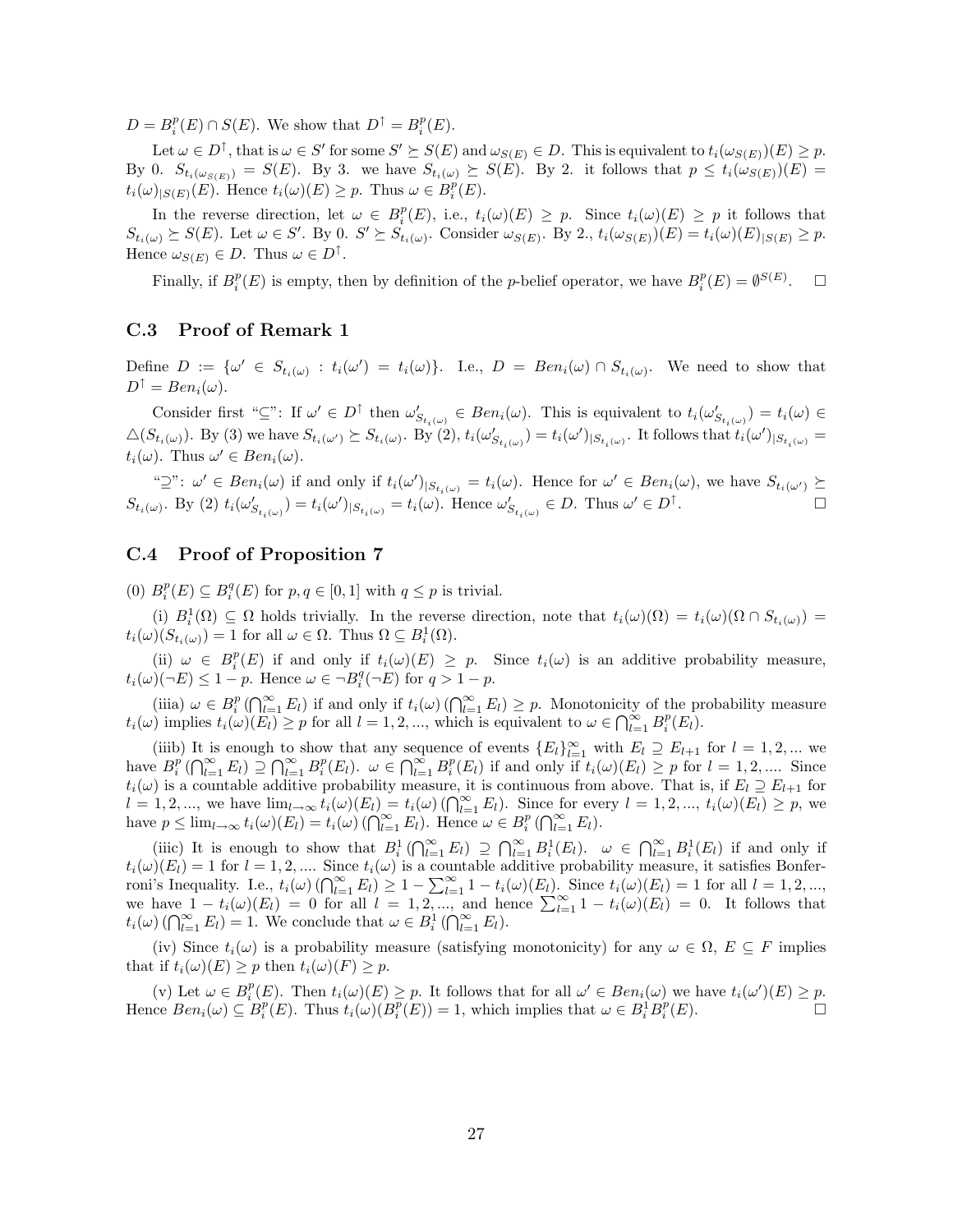### C.5 Proof of Proposition 8

1. This is property is equivalent to  $B_i^p(E) \cup B_i^p \neg B_i^p(E) \subseteq A_i(E)$ . By Property 5. we have  $B_i^p(E) \subseteq$  $A_i(E)$ . To see that  $B_i^p \neg B_i^p(E) \subseteq A_i(E)$ , note that  $\omega \in B_i^p \neg B_i^p(E)$  if and only if  $t_i(\omega)(\neg B_i^p(E)) \geq p$ . This implies that  $S_{t_i(\omega)} \succeq S(\neg B_i^p(E)) = S(E)$ . The last equality follows by Property 8 and Proposition 2. Hence  $\omega \in A_i(E)$ .

2. The proof is analogous to 1. The is property is equivalent to  $\bigcap_{n=1}^{\infty} B_i^p \left(\neg B_i^p\right)^{n-1}(E) \subseteq A_i(E)$ .  $\omega \in B_i^p \left(-B_i^p\right)^{n-1}(E)$  for any  $n = 1, 2, ...$  if and only it  $t_i(\omega) \left(\left(-B_i^p\right)^{n-1}(E)\right) \geq p$  for any  $n = 1, 2, ...$ It follows that  $S_{t_i(\omega)} \succeq S\left( (-B_i^p)^{n-1}(E) \right)$  for any  $n = 1, 2, \dots$  By Proposition 2,  $S\left( (-B_i^p)^{n-1}(E) \right) =$  $S(E)$  for any  $n = 1, 2, ...$  Hence  $\omega \in A_i(E)$ .

3. First, we show  $B_i^pU_i(E) \subseteq A_i(E)$ .  $\omega \in B_i^pU_i(E)$  if and only if  $t_i(\omega)(U_i(E)) \geq p$ . It implies  $S_{t_i(\omega)} \succeq S(U_i(E))$ . By Proposition 1  $S(U_i(E)) = S(E)$ . Hence  $S_{t_i(\omega)} \succeq S(E)$  which is equivalent to  $\omega \in A_i(E).$ 

Second, we show that  $B_i^p U_i(E) = \emptyset^{S(E)}$  for  $p \in (0, 1]$ . Since  $B_i^p U_i(E) \subseteq A_i(E)$  we have by monotonicity  $B_i^1 B_i^p U_i(E) \subseteq B_i^1 A_i(E)$ . By introspection  $B_i^p U_i(E) \subseteq B_i^1 B_i^p U_i(E) \subseteq B_i^1 A_i(E)$ . By additivity, we have  $B_i^p U_i(E) \subseteq \neg B_i^{\dagger} A_i(E)$ . Hence  $B_i^p U_i(E) = \emptyset^{S(E)} = \neg B_i^{\dagger} A_i(E) \cap B_i^{\dagger} A_i(E)$ .

Third, we show that  $B_i^0 U_i(E) = A_i(E)$ .  $\omega \in A_i(E)$  if and only if  $\omega \in A_i U_i(E)$  since by AAself-reflection  $A_i(E) = A_i A_i(E)$  and by symmetry  $A_i A_i(E) = A_i U_i(E)$ . Hence, if  $\omega \in A_i(E)$  then  $t_i(\omega)(U_i(E))$  is defined. Therefore  $\omega \in B_i^0 U_8 E$ , and hence  $A_i(E) \subseteq B_i^0 U_i(E)$ . Together with the first part of the proof, we conclude  $B_i^0 U_i(E) = A_i(E)$ .

4. This is property is equivalent to  $A_iU_i(E) = A_i(E)$ .  $\omega \in A_iU_i(E)$  if and only if  $S_{t_i(\omega)} \succeq S(U_i(E))$  $S(A_i(E)) = S(E)$  by Proposition 1. Hence  $\omega \in A_i U_i(E)$  if and only if  $\omega \in A_i(E)$ .

5.  $\omega \in A_i(E)$  if and only if  $S_{t_i(\omega)} \succeq S(E)$ . For any  $t_i(\omega)$ , we have  $S_{t_i(\omega)} \succeq S(E)$  if and only if  $1 = t_i(\omega)(S(E)^{\uparrow})$ . This is equivalent to  $\omega \in B_i^1(S(E)^{\uparrow})$ .

6. First, we show  $B_i^p(E) \subseteq A_i(E)$ .  $\omega \in B_i^p(E)$  if and only if  $t_i(\omega)(E) \geq p$ . This implies that  $S_{t_i(\omega)} \succeq S(E)$ , which is equivalent to  $\omega \in A_i(E)$ .

Second, we show for  $p = 0$ ,  $A_i(E) \subseteq B_i^0(E)$ .  $\omega \in A_i(E)$  if and only if  $t_i(\omega) \in \Delta(S)$  with  $S \succeq S(E)$ . Hence  $t_i(\omega)(E) \geq 0$ , which implies that  $\omega \in B_i^0(E)$ .

7.  $\omega \in B_i^p(E)$  if and only if  $t_i(\omega)(E) \geq p$ . This implies that  $S_{t_i(\omega)} \succeq S(E)$ . By Proposition 2 it is equivalent to  $S_{t_i(\omega)} \succeq S(B_i^q(E))$ , which is equivalent to  $\omega \in A_i B_i^q(E)$ .

8. By the definition of negation,  $S(E) = S(\neg E)$ . Hence for  $t_i(\omega) \in \Delta(S)$ ,  $S \succeq S(E)$  if and only if  $S \succeq S(\neg E).$ 

9.  $\omega \in \bigcap_{\lambda \in L} A_i(E_\lambda)$  if and only if  $S_{t_i(\omega)} \succeq S(E_\lambda)$  for all  $\lambda \in L$ . This is equivalent to  $S_{t_i(\omega)} \succeq$  $\sup_{\lambda \in L} S(E_{\lambda}) = S(\bigcap_{\lambda \in L} E_{\lambda}),$  which is equivalent to  $\omega \in A_i(\bigcap_{\lambda \in L} E_{\lambda}).$ 

10. By Proposition 2,  $S(E) = S(B_i^p(E))$ . Hence,  $\omega \in A_i(E)$  if and only if  $\omega \in A_i B_i^p(E)$ .

11. By Proposition 1,  $S(E) = S(A_i(E))$ . Hence  $\omega \in A_i(E)$  if and only if  $\omega \in A_iA_i(E)$ .

12.  $\omega \in B_i^p A_i(E)$  if and only if  $t_i(\omega)(A_i(E)) \geq p$ . This implies  $S_{t_i(\omega)} \succeq S(A_i(E))$ . By Proposition 1,  $S(A_i(E)) = S(E)$ . Thus  $\omega \in A_i(E)$ . To see the converse, by weak necessitation and introspection,  $A_i(E) = B_i^1(S(E)^{\uparrow}) \subseteq B_i^1 B_i^1(S(E)^{\uparrow}) = B_i^1 A_i(E)$ . By Proposition 7 (o),  $B_i^1 A_i(E) \subseteq B_i^p A_i(E)$ .

### C.6 Proof of Proposition 10

1. By Proposition 1,  $S(E) = S(A_i(E))$ . Hence  $\omega \in A_i(E)$  if and only if  $\omega \in A_iA_i(E)$ .

- 2. By Proposition 2,  $S(E) = S(B_j^p(E))$ . Hence,  $\omega \in A_i(E)$  if and only if  $\omega \in A_i B_j^p(E)$ .
- 3.  $\omega \in B_i^p(E)$  if and only if  $t_i(\omega)(E) \geq p$ . This implies that  $S_{t_i(\omega)} \succeq S(E)$ . By Proposition 2, this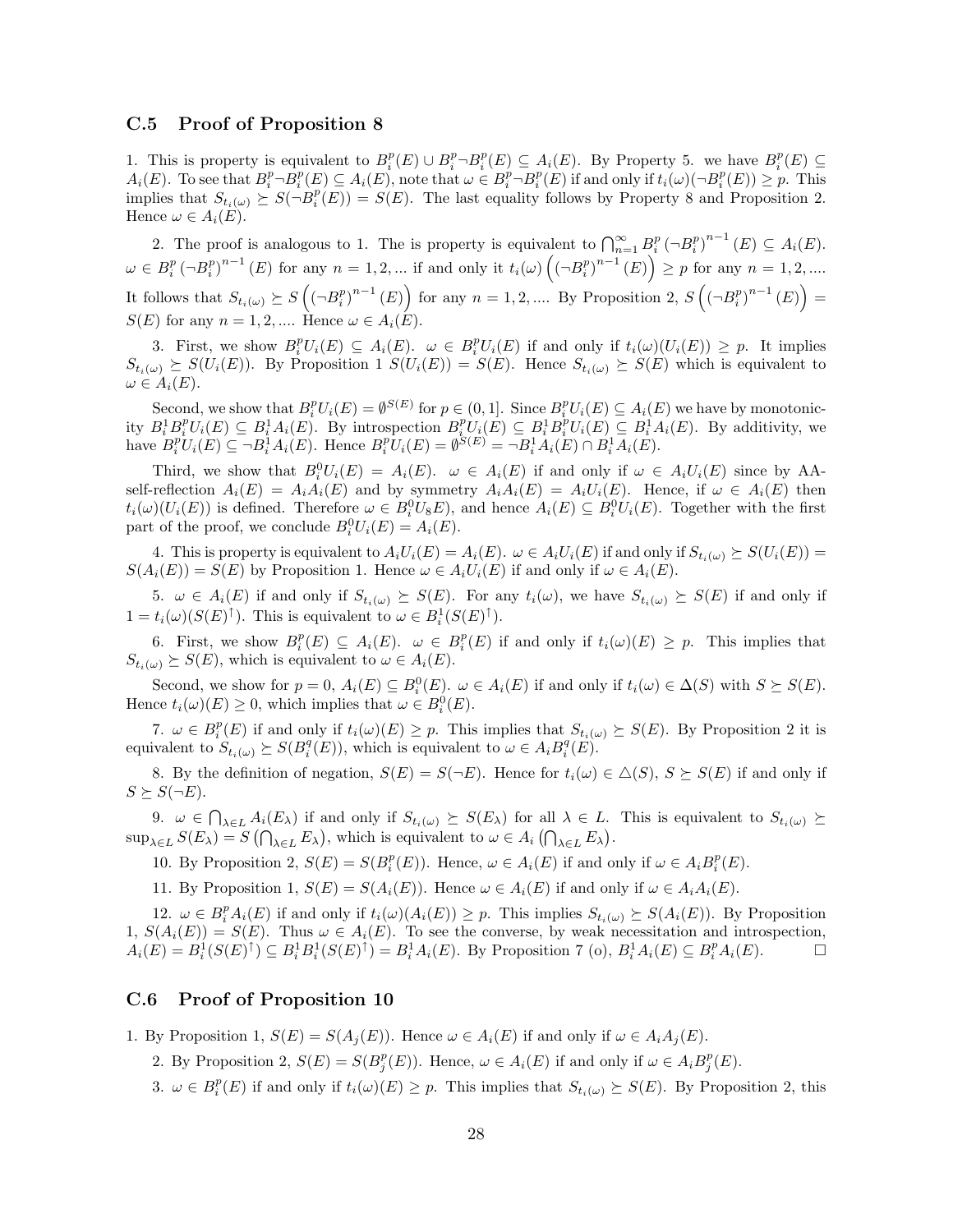is equivalent to  $S_{t_i(\omega)} \succeq S(B_j^q(E))$ , which is equivalent to  $\omega \in A_i B_j^q(E)$ .

4. The proof is analogous to 3.

5. We show by induction that  $A^n(E) = A(E)$ , for all  $n > 1$ . We have  $\omega \in A(A^n(E))$  if and only if  $S_{t_i(\omega)} \succeq S(A^n(E))$ , for all  $i \in I$ , which, by the induction hypothesis, is the case if and only if  $S_{t_i(\omega)} \succeq$  $S(A(E))$ , for all  $i \in I$ . By the definition of "∩", it is the case that  $S(A(E)) = \sup_{i \in I} S(A_i(E))$ . By Proposition 1 we have  $S(A_i(E)) = S(E)$  and hence  $S(A(E)) = S(E)$ . It follows that  $S_{t_i(\omega)} \succeq S(A(E))$ if and only if  $S_{t_i(\omega)} \succeq S(E)$ . But  $S_{t_i(\omega)} \succeq S(E)$  if and only if  $\omega \in A_i(E)$ . Hence we have  $A^n(E) = A(E)$ , for all  $n \geq 1$ , and therefore  $CA(E) = A(E)$ .

6.  $\omega \in CB^1(E)$  implies  $\omega \in B_i^1(E)$  for all  $i \in I$ . This is equivalent to  $t_i(\omega)(E) = 1$  for all  $i \in I$ , which implies  $S_{t_i(\omega)} \succeq S(E)$  for all  $i \in I$ . Hence, by 5. we have  $\omega \in A(E) = CA(E)$ .

7. First, we show that  $B^p(E) \subseteq A(E)$ .  $\omega \in B^p(E)$  if and only if  $t_i(\omega)(E) \geq p$  for all  $i \in I$ . Hence  $t_i(\omega) \in \Delta(S)$  with  $S \succeq S(E)$ , for all  $i \in I$ . This implies that  $\omega \in A_i(E)$ , for all  $i \in I$ . It follows that  $\omega \in A(E).$ 

Second, we show that  $A(E) = B^0(E)$ .  $\omega \in A(E)$  if and only if  $\omega \in A_i(E)$  for all  $i \in I$  if and only if (by 6. of Proposition 8)  $\omega \in B_i^0(E)$  for all  $i \in I$  if and only if  $\omega \in B^0(E)$ .

- 8. The proof follows from 7. and 5.
- 9. By weak necessitation,  $A(E) := \bigcap_{i \in I} A_i(E) = \bigcap_{i \in I} B_i^1(S(E)^{\uparrow}) := B^1(S(E)^{\uparrow}).$
- 10. The proof follows from 9. and 5.
- 11. By definition of common certainty,  $CB^1(S(E)^{\uparrow}) \subseteq B^1(S(E)^{\uparrow})$ . By 9.,  $B^1(S(E)^{\uparrow}) = A(E)$ .
- 12. The proof follows from 11. and 5.

### C.7 Proof of Proposition 4

We state the proof for Bayesian games with unawareness (allowing also for unawareness of actions and players).

Let  $\sigma_{|\Omega'}^*$  be an equilibrium in the S'-partial Bayesian game with unawareness  $\Gamma(\underline{\Omega'})$ . For  $S'' \succeq S'$  we define a strategic form game with

- $I(\Omega'' \setminus \Omega') := \{(i, t_i(\omega)) : \omega \in \Omega'', i \in I(\omega)\} \setminus \{(i, t_i(\omega)) : \omega \in \Omega', i \in I(\omega)\}$  being the set of players,
- the set of strategies of player  $(i, t_i(\omega)) \in I(\Omega'', \Omega')$  is  $\Delta(\mathcal{M}_i(\omega)),$
- the payoff function of player  $(i, t_i(\omega))$  is given by equation (1) but fixing the strategy of each (dummy) player in  $\{(i, t_i(\omega')) : \omega' \in \Omega', i \in I(\omega')\}$  to her respective equilibrium strategy  $\sigma_i^*(\omega)$  of the S'-partial Bayesian game with unawareness  $\Gamma(\Omega')$ .

Since I,  $\Omega$ , and  $(M_i)_{i\in I}$  are finite, this strategic game has an equilibrium by Nash's (1950) theorem.

Consider now the strategy profile  $\sigma_{|\Omega''}^*$  in which players in  $\{(i, t_i(\omega)) : \omega \in \Omega', i \in I(\omega)\}\$  play their component of the profile  $\sigma_{\vert \Omega'}^*$  and players in  $I(\Omega'' \setminus \Omega')$  play the equilibrium strategies of the equilibrium in above defined strategic game.

We need to show that  $\sigma_{|\Omega|}^*$  is an equilibrium of the S''-partial Bayesian game with unawareness  $\Gamma(\underline{\Omega}'')$ . Suppose not, then for some player  $(i, t_i(\omega)) \in I(\Omega'') = \{(i, t_i(\omega')) : \omega' \in \Omega'', i \in I(\omega')\}$  there exists  $\sigma_i(\omega) \in \Delta(\mathcal{M}_i(\omega))$  with  $\sigma_i(\omega) \neq \sigma_i^*(\omega)$  such that for  $\sigma_{S_{t_i(\omega)}} := \Big(\sigma_i(\omega), (\sigma_j^*(\omega'))_{\omega' \in S_{t_i(\omega)}, j \in I(\omega) \setminus \{i\}}\Big)$ we have

$$
U_{(i,t_i(\omega))}(\sigma_{S_{t_i(\omega)}})>U_{(i,t_i(\omega))}(\sigma^*_{S_{t_i(\omega)}}),
$$

i.e., there exists a profitable deviation from  $\sigma_{|\Omega|}^*$  for some player-type  $(i, t_i(\omega))$  with  $\omega \in \Omega''$  and  $i \in I(\omega)$ given that all other player-types in  $I(\Omega'')$  play their equilibrium strategy.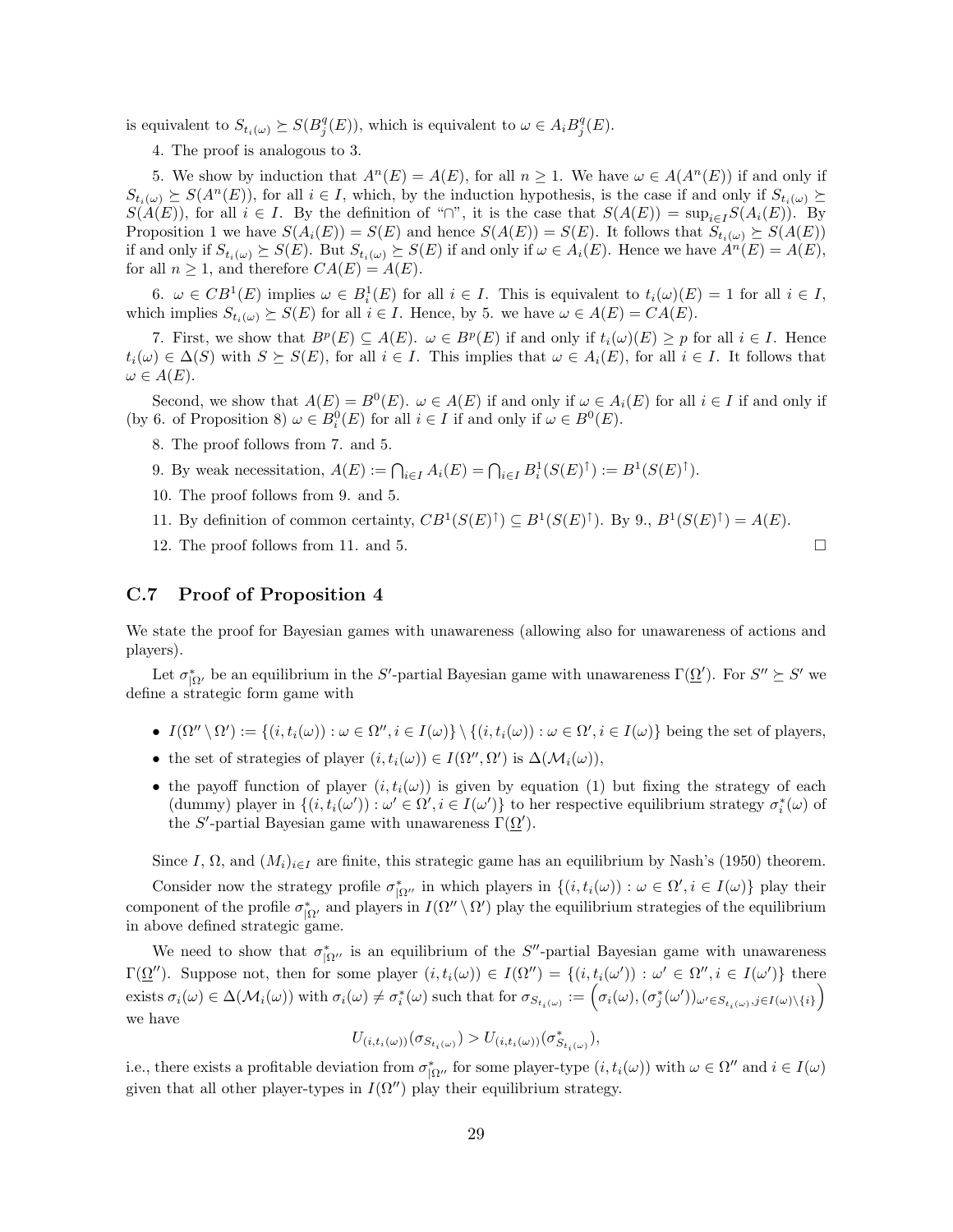If  $(i, t_i(\omega)) \in I(\Omega'' \setminus \Omega')$  then her strategy is not an equilibrium strategy in above defined strategic game, a contradiction. If  $(i, t_i(\omega)) \in \{(i, t_i(\omega)) : \omega' \in \Omega', i \in I(\omega')\}$ , then since her payoffs are identical in both games, her strategy is not an equilibrium strategy in the  $S'$ -partial Bayesian game with unawareness  $\Gamma(\underline{\Omega'})$ , a contradiction. Hence  $\sigma_{|\Omega''|}^*$  must be an equilibrium of the S''-partial Bayesian game with unawareness  $\Gamma(\Omega'')$ .

### C.8 Proof of Proposition 5

We state the proof for Bayesian games with unawareness (allowing also for unawareness of actions and players).

Let  $\sigma_{|\Omega|}^*$  be an equilibrium of the S''-partial Bayesian game with unawareness  $\Gamma(\underline{\Omega}'')$ . Moreover, let  $\sigma_{|\Omega'}^*$  be a profile of strategies that is identical with  $\sigma_{|\Omega''}^*$  for all  $(i, t_i(\omega)) \in I(\Omega').$ 

Suppose to the contrary that  $\sigma_{|\Omega'}^*$  is not an equilibrium of the S'-partial Bayesian game with unawareness  $\Gamma(\underline{\Omega}')$ . Then for some player  $(i, t_i(\omega)) \in I(\Omega')$  there exists  $\sigma_i(\omega) \in \Delta(\mathcal{M}_i(\omega))$  with  $\sigma_i(\omega) \neq \sigma_i^*(\omega)$ such that for  $\sigma_{S_{t_i(\omega)}} := \left(\sigma_i(\omega), (\sigma_j^*(\omega'))_{\omega' \in S_{t_i(\omega)}, j \in I(\omega) \setminus \{i\}}\right)$  we have

 $U_{(i,t_i(\omega))}(\sigma_{S_{t_i(\omega)}}) > U_{(i,t_i(\omega))}(\sigma_{S_{t_i(\omega)}}^*),$ 

i.e., there exists a profitable deviation from  $\sigma_{|\Omega|}^*$  for some player-type  $(i, t_i(\omega))$  with  $\omega \in \Omega'$  and  $i \in I(\omega)$ . This is a contradiction to  $\sigma_i^*(\omega)$  being an equilibrium strategy in the S''-partial Bayesian game with unawareness  $\Gamma(\Omega'')$ , because fixing the strategies of the other players, the payoffs to this player are the same in both games.  $\square$ 

### C.9 Proof of Proposition 6

Before we prove the proposition, we require following auxiliary results:

**Remark 2** For any  $\omega \in \Omega$ ,  $t_i(\omega)(E \cap A_i(E)) = t_i(\omega)(E)$  for any event E s.t.  $S(E) \preceq S_{t_i(\omega)}$ .

PROOF OF THE REMARK: Let E be an event and  $t_i(\omega)$  be such that  $S(E) \preceq S_{t_i(\omega)}$ . Since  $E =$  $(E \cap A_i(E)) \cup (E \cap U_i(E))$  and  $A_i(E) \cap U_i(E) = \emptyset^{S(E)}$ , we have  $(E \cap A_i(E)) \cap (E \cap U_i(E)) = \emptyset^{S(E)}$ . Since  $t_i(\omega)$  is an additive probability measure,  $t_i(\omega)(E) = t_i(\omega)(E \cap A_i(E)) + t_i(\omega)(E \cap U_i(E))$ . Since  $B_i^p U_i(E) = \emptyset^{S(E)}$  for  $p \in (0,1]$  ( $B^p U$ -Introspection in Proposition 8), we must have  $t_i(\omega)(E \cap U_i(E)) = 0$ .  $\Box$ 

We slightly abuse terminology and call a probability measure  $\mu_i \in \Delta(S)$  a prior for player i on S if for every event  $E \in \Sigma$  with  $S(E) \preceq S$  equation (2u) is satisfied, i.e.,

$$
\mu_i(E \cap S \cap A_i(E)) = \int_{S \cap A_i(E)} t_i(\cdot)(E) d\mu_i(\cdot). \tag{5}
$$

The following lemma says that if there is a prior on a state-space then the marginal on a lower space is a prior as well.

**Lemma 2** If  $\mu_i \in \Delta(S')$  is a prior for player i on S' and  $S \preceq S'$ , then  $(\mu_i)_{|S}$  (the marginal of  $\mu_i$  on S) is a prior for player i on S.

PROOF OF THE LEMMA. Let E be an event with  $S(E) \preceq S$  and let  $\mu$  be individual i's probability measure on S' with  $S' \succeq S$ . Since  $(\mu)_{|S}$  is a probability measure on  $S$ ,  $(\mu)_{|S}(A_i(E) \cap E) = (\mu)_{|S}(A_i(E) \cap E)$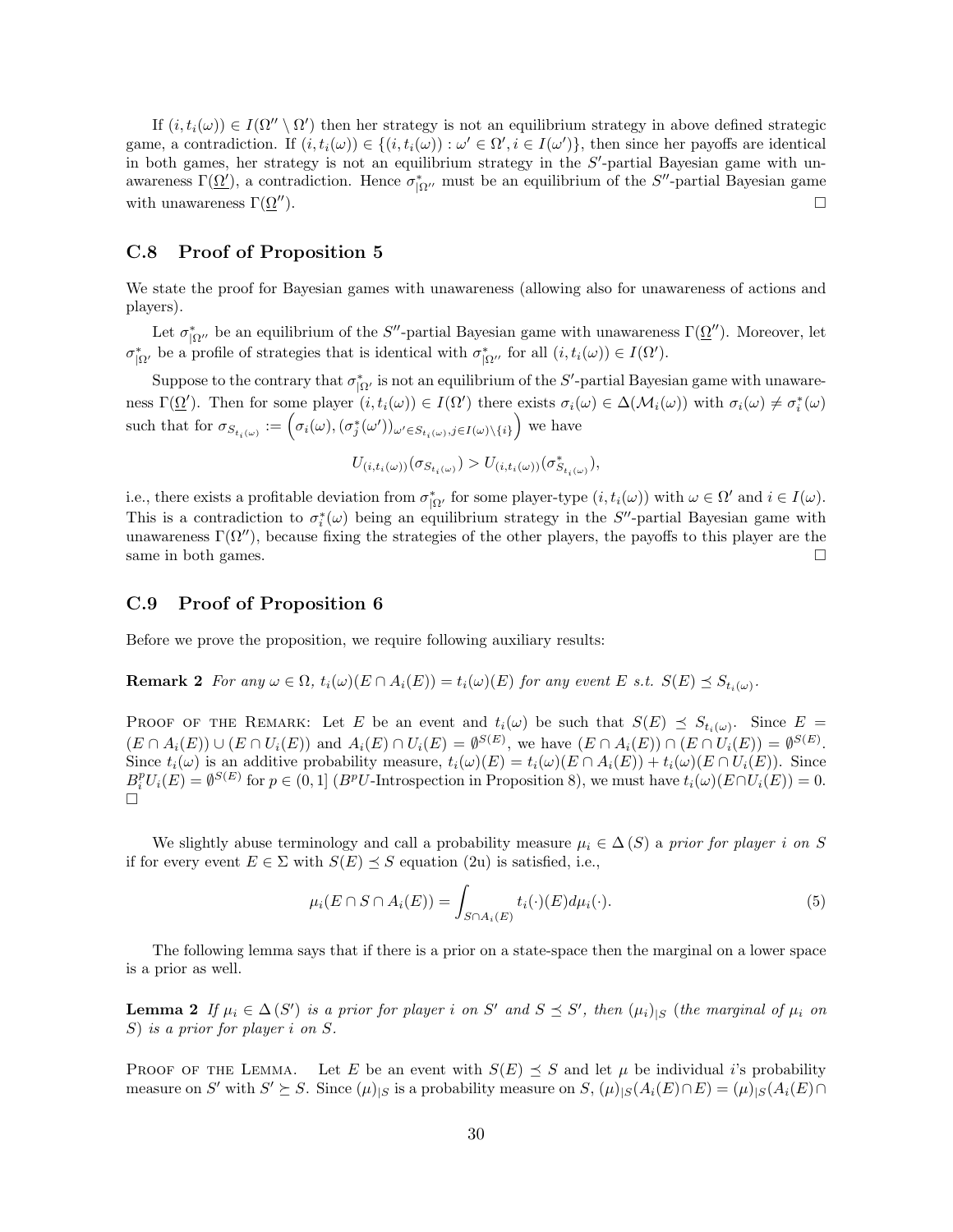$E\cap S$ ) (we do not like to abuse notation for what follows). By the definition of the marginal,  $(\mu)_{|S}(A_i(E)\cap$  $E \cap S$  =  $\mu\left((r_S^{S'})^{-1}(A_i(E) \cap E \cap S)\right)$ . Since  $\mu$  is a probability measure on S' satisfying equation (5), the fact that  $A_i(E)$  is an event, and Remark 2,

$$
\mu\left((r_S^{S'})^{-1}(A_i(E)\cap E\cap S)\right)=\int_{\omega'\in A_i(E)\cap S'}t_i(\omega')\left((r_S^{S'})^{-1}(A_i(E)\cap E\cap S)\right)d\mu(\omega').
$$

By Property  $(1)$  of  $t_i$ ,

$$
\int_{\omega' \in A_i(E) \cap S'} t_i(\omega') \left( (r_S^{S'})^{-1} (A_i(E) \cap E \cap S) \right) d\mu(\omega')
$$
  
= 
$$
\int_{\omega' \in A_i(E) \cap S'} t_i(r_S^{S'}(\omega')) (A_i(E) \cap E \cap S) d\mu(\omega').
$$

By the definition of marginal,

$$
\int_{\omega' \in A_i(E) \cap S'} t_i(r_S^{S'}(\omega')) (A_i(E) \cap E \cap S) d\mu(\omega')
$$
  
= 
$$
\int_{\omega \in A_i(E) \cap S} t_i(\omega) (A_i(E) \cap E \cap S) d(\mu)_{|S}(\omega)
$$
  
= 
$$
(\mu)_{|S} (A_i(E) \cap E \cap S) = (\mu)_{|S} (A_i(E) \cap E).
$$

We say that  $\mu \in \Delta(S)$  is a common prior on S if it is a prior on S for every player  $i \in I$ .

**Remark 3** Let  $\hat{S}$  be the upmost state space in the lattice S, and let  $(P_i^S)_{S \in S} \in \prod_{S \in S} \Delta(S)$  be a tuple of probability measures. Then  $(P_i^S)_{S \in S}$  is a prior for player i if and only if  $P_i^{\hat{S}}$  is a prior for player i on  $\hat{S}$  and  $P_i^S$  is the marginal of  $P_i^{\hat{S}}$  for every  $S \in \mathcal{S}$ .

This remark together with Lemma 2 implies the following:

**Remark 4** A common prior (Definition 10) induces a common prior on S, for any  $S \in \mathcal{S}$ . The converse is not necessarily true unless  $S$  is the upmost state-space of the lattice. Note that it is possible that players have different priors, but at some space S (below the upmost space) the priors on S coincide. Hence, in such a case they have different priors, but a common prior on S (and by Lemma 2 also a common prior on spaces less expressive than S).

We are now ready to prove Proposition 6. In fact, we prove below a version just requiring the existence of a common prior  $P^S$  on S such that  $S(G) \preceq S$  and  $P^S(CB^1(\bigcap_{i \in I} [t_i(G) = p_i])) > 0$ . By Remark 4, this is more general than the statement of Proposition 6.

PROOF OF PROPOSITION 6. By Proposition 9,  $\omega \in CB(F)$  if and only if there exists an event E that is evident such that  $\omega \in E \subseteq B^1(F)$ .

Since for an evident E we have  $E \subseteq B_i^1(E) \subseteq A_i(E)$  for all  $i \in I$ . It follows that  $P^S(E \cap A_i(E)) =$  $P^{S}(E)$  for  $S \succeq S(E)$ . Set  $F = \bigcap_{i \in I} [t_i(G) = p_i]$  and let  $E = CB(F)$ . By Proposition 1,  $S(E) = S(G)$ . By Lemma 2 and the properties imposed on  $t_i$ , we consider w.l.o.g. a common prior  $P^{S(G)}$  on  $S(G)$ .

$$
P^{S(G)}(E) = \int_{S(G)\cap A_i(E)} t_i(\cdot)(E)dP^{S(G)}(\cdot)
$$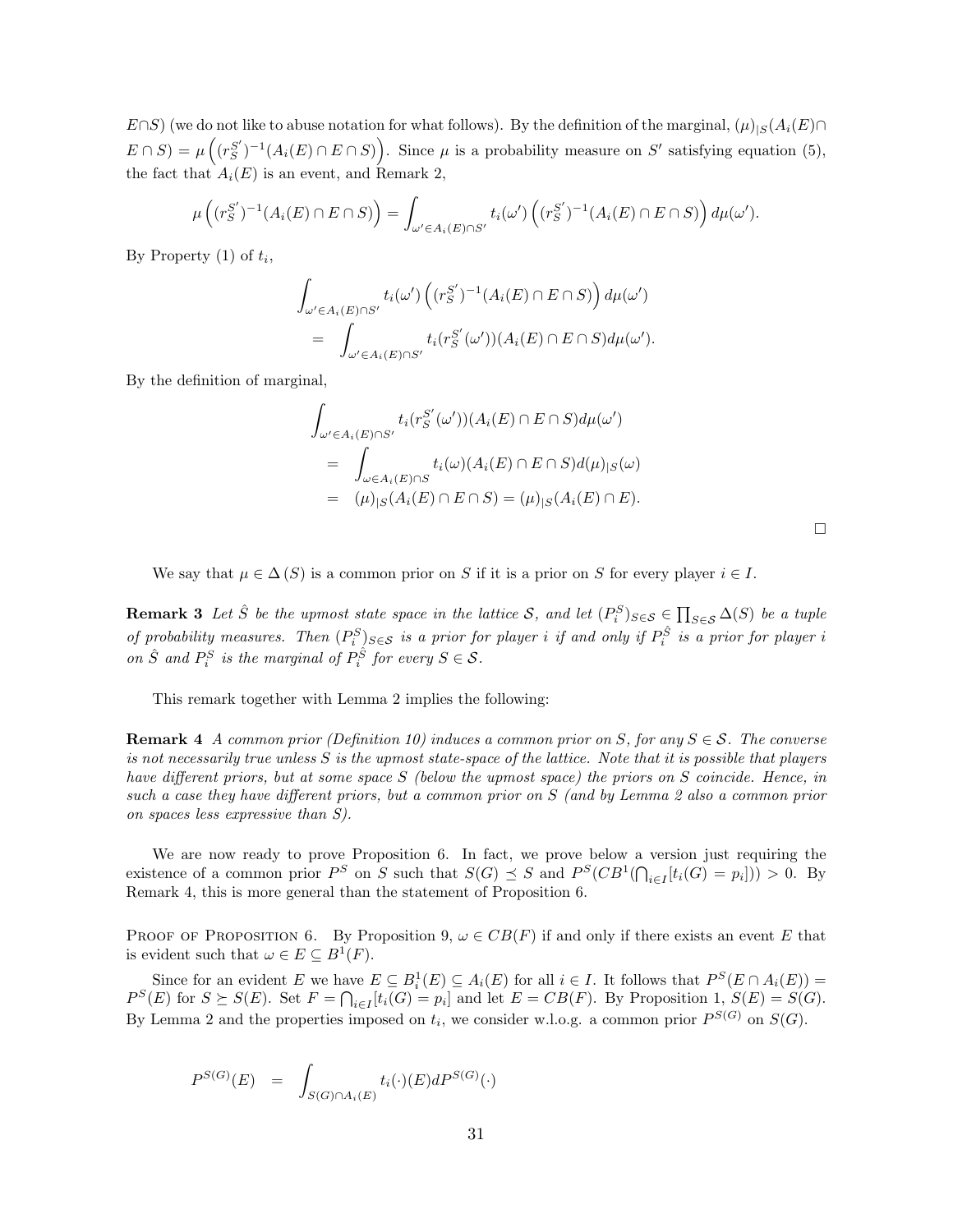$$
= \int_{E \cap S(G) \cap A_i(E)} t_i(\cdot)(E) dP^{S(G)}(\cdot) + \int_{(S(G) \cap A_i(E)) \backslash E} t_i(\cdot)(E) dP^{S(G)}(\cdot).
$$

$$
\int_{E \cap S(G) \cap A_i(E)} t_i(\cdot)(E) dP^{S(G)}(\cdot) = \int_{E \cap S(G) \cap A_i(E)} 1 dP^{S(G)}(\cdot) = P^{S(G)}(E).
$$

It follows that

$$
\int_{(S(G)\cap A_i(E))\backslash E} t_i(\cdot)(E)dP^{S(G)}(\cdot) = 0.
$$
\n(6)

$$
\int_{E \cap A_i(E) \cap S(G)} t_i(\cdot)(G) dP^{S(G)}(\cdot) = \int_{E \cap A_i(E) \cap S(G)} p_i dP^{S(G)}(\cdot) = p_i P^{S(G)}(E)
$$

$$
\int_{E \cap A_i(E) \cap S(G)} t_i(\cdot)(G) dP^{S(G)}(\cdot) = \int_{E \cap A_i(E) \cap S(G)} t_i(\cdot)(G \cap E) dP^{S(G)}(\cdot)
$$
\n
$$
= \int_{S(G) \cap A_i(E)} t_i(\cdot)(G \cap E) dP^{S(G)}(\cdot) - \int_{(S(G) \cap A_i(E)) \backslash E} t_i(\cdot)(G \cap E) dP^{S(G)}(\cdot)
$$

Since by the monotonicity of probability measures

$$
\int_{(S(G)\cap A_i(E))\backslash E} t_i(\cdot)(G\cap E)dP^{S(G)}(\cdot) \leq \int_{(S(G)\cap A_i(E))\backslash E} t_i(\cdot)(E)dP^{S(G)}(\cdot),
$$

we must have by equation (6) and non-negativity of probability measures

$$
\int_{(S(G)\cap A_i(E))\backslash E} t_i(\cdot)(G\cap E)dP^{S(G)}(\cdot)=0.
$$

Note that  $P^{S(G)}(G \cap E) = \int_{S(G) \cap A_i(E)} t_i(\cdot)(G \cap E) dP^{S(G)}(\cdot).$ 

Note further that  $P^{S(G)}(E) = P^{S(G)}(E \cap A_i(E))$  for all  $i \in N$  since  $E = CB^1(F) \subseteq A_i(E)$  for all  $i \in N$ . Similarly,  $P^{S(G)}(G \cap E) = P^{S(G)}(G \cap E \cap A_i(E))$  for all  $i \in N$ .

Thus

$$
p_i P^{S(G)}(E) = P^{S(G)}(G \cap E). \tag{7}
$$

Note that by assumption  $P^{S(G)}(E) > 0$ .

Since equation (7) holds for all  $i \in I$ , we must have  $p_i = p_j$ , for all  $i, j \in I$ .

### C.10 Proof of Theorem 1

Before we prove the theorem, we state following observations:

**Remark 5** If  $P = (P^S)_{S \in \mathcal{S}} \in \prod_{S \in \mathcal{S}} \Delta(S)$  is a non-degenerate (common) prior, then also  $P^S \in \Delta(S)$ is non-degenerate (common) prior on S for every  $S \in \mathcal{S}$ .

**Remark 6** If  $\mu_i \in \Delta(S)$  is a non-degenerate prior for player i on S and  $S' \preceq S$ , then the marginal of  $\mu_i$  on S',  $(\mu_i^S)_{|S'}$  is a non-degenerate prior for player i on S'.

**Lemma 3** Let  $P^S$  be a non-degenerate common prior on some finite state-space S and let  $i \in I$  and  $\omega \in \Sigma$  such that  $t_i(\omega) \in \Delta(S)$ . Then we have for all  $\omega' \in [t_i(\omega)] \cap S$  that  $t_i(\omega) (\{\omega'\}) = \frac{P^S(\{\omega'\})}{P^S(\{t_i(\omega)\}\cap S)}$  $\frac{1}{P^S([t_i(\omega)] \cap S)}$ .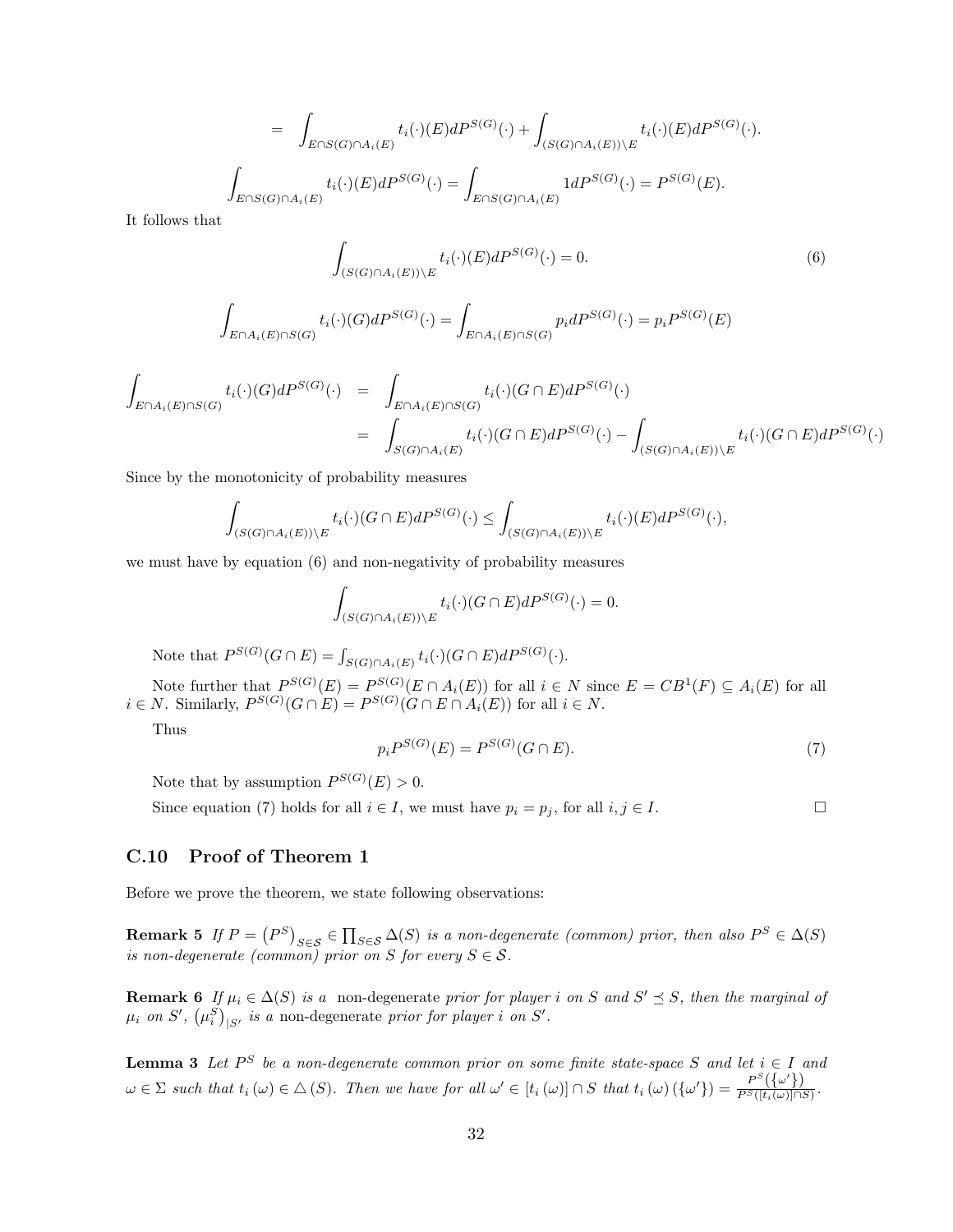PROOF OF THE LEMMA. Because  $t_i(\omega) = t_i(\omega')$ , we have  $A_i(S^{\uparrow}) = A_i(\{\omega'\}^{\uparrow}) \supseteq [t_i(\omega)]^{\uparrow} \supseteq$  $\{\omega'\}^{\uparrow}$ . By the definition of a prior on S,  $P^{S}(\{\omega'\}) = P^{S}(\{\omega'\}^{\uparrow} \cap A_{i}(\{\omega'\}^{\uparrow}) ) =$  $A_i\big(\{\omega'\}^\uparrow\big)\cap S$  $t_{i} \left(\cdot\right) \left(\{\omega'\}^{\uparrow}\right) d P^{S}\left(\cdot\right).$ 

Note that if  $\omega'' \in S \setminus [t_i(\omega)] \cap S$ , then we do have  $t_i(\omega'')(\{\omega'\}^{\uparrow}) = 0$ . Hence, since  $t_i(\omega) =$  $t_i(\omega'')$ , for  $\omega'' \in [t_i(\omega)]$ , we have  $\int$  $A_i\big(\{\omega'\}^\uparrow\big)\cap S$  $t_i\left(\cdot\right)\left(\left\{\omega'\right\}^\uparrow\right)dP^S\left(\cdot\right)$  =  $\qquad\int$  $[t_i(\omega)] \cap S$  $t_i\left(\cdot\right)\left(\left\{\omega'\right\}\right)dP^S\left(\cdot\right)$  =  $t_i(\omega) (\{\omega'\}) P^S([t_i(\omega)] \cap S)$ . Because  $P^S$  is non-degenerate, it follows that  $t_i(\omega) (\{\omega'\}) = \frac{P^S([\{\omega'\})}{P^S([t_i(\omega)]) \cap S}$  $v_i(\omega)$  ( $\sqrt{\omega}$  f) 1 ([ $v_i(\omega)$ ] ( $\nu$ ), Decause 1 is non-degenerate, it follows that  $v_i(\omega)$  ( $\sqrt{\omega}$  f)  $-\overline{P^S([t_i(\omega)]\cap S)}$ .

PROOF OF THE THEOREM.  $\frac{1}{2}$  and  $E_2^{\leq \alpha}$  may not be events in our unawareness belief structure. In Meier and Schipper (2007) we extend the definition of the belief operator as well as Proposition 7 and 9 to measurable subsets of  $\Omega$ .

Suppose that  $CB\left(E_1^{>\alpha} \cap E_2^{\leq \alpha}\right)$  is non-empty. Then fix a  $\preceq$ -minimal state-space S such that  $W :=$  $CB\left(E_1^{>\alpha} \cap E_2^{\leq \alpha}\right) \cap S \neq \emptyset$ . Such a space S exists by the finiteness of  $\Sigma$ .

By Remark 5, since P is non-degenerate common prior,  $P^S$  is a non-degenerate common prior on S. Since  $W = CB \left( E_1^{>\alpha} \cap E_2^{\leq \alpha} \right) \cap S \subseteq S \cap B_i^1 \left( CB \left( E_1^{>\alpha} \cap E_2^{\leq \alpha} \right) \right)$ , the minimality of S implies that for each  $\omega \in CB \left( E_1^{>\alpha} \cap E_2^{\leq \alpha} \right) \cap S$  we do have  $S_{t_i(\omega)} = S$  and  $t_i(\omega)(W) = 1$ .

By the definition,  $t_i(\omega)$   $([t_i(\omega)] \cap S) = 1$ , for each  $\omega \in CB \left( E_1^{>\alpha} \cap E_2^{\leq \alpha} \right) \cap S$ . Since  $t_i(\omega)(W) = 1$ , we have  $t_i(\omega)$  (([ $t_i(\omega)$ ]  $\cap S$ ) \  $W$ ) = 0.

By Lemma 3, this implies that  $P^S(\{\omega'\}) = 0$ , for  $\omega' \in ([t_i(\omega)] \cap S) \setminus W$  such that  $\omega \in CB \left(E_1^{>\alpha} \cap E_2^{\leq \alpha}\right) \cap$ S. It follows that  $P^{S}(([t_i(\omega)] \cap S) \setminus W) = 0$  and hence,  $P^{S}(([t_i(\omega)] \cap S) \cap W) = P^{S}(([t_i(\omega)] \cap S) \cap W) +$  $P^{S}((t_i(\omega) \cap S) \setminus W) = P^{S}((t_i(\omega) \cap S)) > 0$ . So, we do have  $P^{S}(W) > 0$ .

The fact that  $P^S(\{\omega'\}) = 0$ , for  $\omega' \in ([t_i(\omega)] \cap S) \setminus W$  such that  $\omega \in CB \left(E_1^{>\alpha} \cap E_2^{\leq \alpha}\right) \cap$  $S = W$  implies the following: For any random variable x, we have  $\sum_{\omega' \in [t_i(\overline{\omega})] \cap S} x(\omega') P^S(\{\omega'\}) =$  $\sum_{\omega' \in W \cap [t_i(\overline{\omega})] \cap S} x(\omega') P^S(\{\omega'\}),$  if  $[t_i(\overline{\omega})] \cap W \neq \emptyset$ . And also  $\sum_{\omega \in W} x(\omega) P^S(\{\omega\}) =$  $\sum_{[t_i(\overline{\omega})] \cap W \neq \emptyset} \sum_{\omega \in [t_i(\overline{\omega})] \cap S} x(\omega) P^S(\{\omega\}).$  This is so, because there is a  $\omega \in [t_i(\overline{\omega})] \cap W$  and for this  $\omega$ , we do have  $\omega \in CB\left(E_1^{>\alpha} \cap E_2^{\leq \alpha}\right) \cap S$  and  $[t_i(\omega)] = [t_i(\overline{\omega})]$  and this implies  $P^S\left(\left([t_i(\overline{\omega})] \cap S\right) \setminus W\right) = 0$ .

For  $i = 1, 2$  we have

$$
\sum_{\omega \in W} P^{S}(\{\omega\}) \sum_{\omega' \in [t_i(\omega)] \cap S} v(\omega') t_i(\omega) (\{\omega'\})
$$
\n
$$
= \sum_{\omega \in W} P^{S}(\{\omega\}) \sum_{\omega' \in [t_i(\omega)] \cap S} v(\omega') \frac{P^{S}(\{\omega'\})}{P^{S}([t_i(\omega)] \cap S)}
$$
\n
$$
= \sum_{[t_i(\overline{\omega})] \cap W \neq \emptyset} \sum_{\omega \in [t_i(\overline{\omega})] \cap S} P^{S}(\{\omega\}) \sum_{\omega' \in [t_i(\omega)] \cap S} v(\omega') \frac{P^{S}(\{\omega'\})}{P^{S}([t_i(\omega)] \cap S)}
$$
\n
$$
= \sum_{[t_i(\overline{\omega})] \cap W \neq \emptyset} \sum_{\omega \in [t_i(\overline{\omega})] \cap S} P^{S}(\{\omega\}) \sum_{\omega' \in [t_i(\overline{\omega})] \cap S} v(\omega') \frac{P^{S}(\{\omega'\})}{P^{S}([t_i(\omega)] \cap S)}
$$
\n
$$
= \sum_{[t_i(\overline{\omega})] \cap W \neq \emptyset} P^{S}([t_i(\overline{\omega})] \cap S) \sum_{\omega' \in [t_i(\overline{\omega})] \cap S} v(\omega') \frac{P^{S}(\{\omega'\})}{P^{S}([t_i(\overline{\omega})] \cap S)}
$$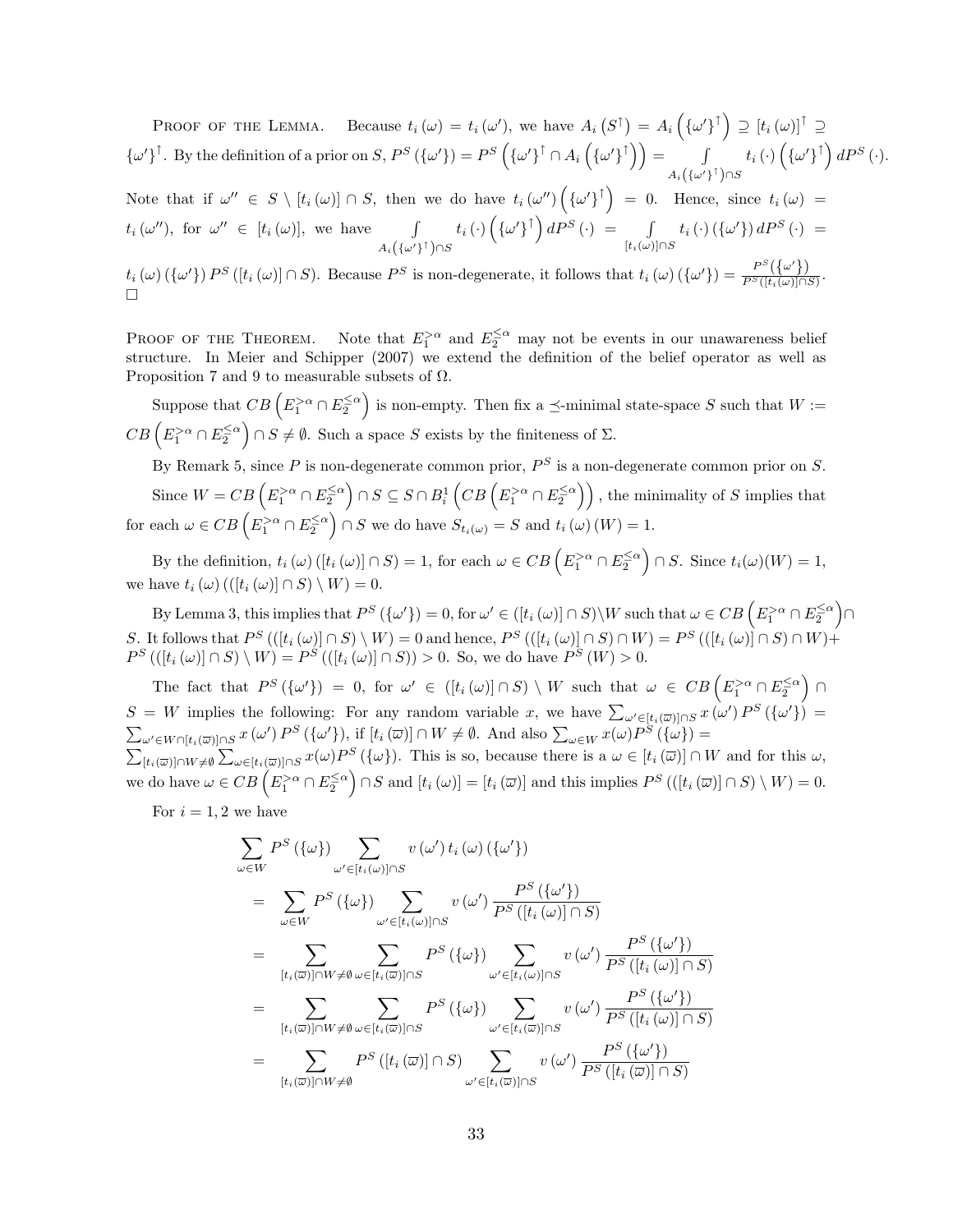$$
= \sum_{[t_i(\overline{\omega})] \cap W \neq \emptyset} \sum_{\omega' \in [t_i(\overline{\omega})] \cap S} v(\omega') P^S(\{\omega'\})
$$

$$
= \sum_{\omega' \in W} v(\omega') P^S(\{\omega'\}).
$$

But by the assumptions, we have  $\sum_{\omega \in W} P^S(\{\omega\}) \sum_{\omega' \in [t_1(\omega)] \cap S} v(\omega') t_1(\omega) (\{\omega'\}) > \alpha P^S(W)$  and  $\sum_{\omega \in W} P^{S}(\{\omega\}) \sum_{\omega' \in [t_2(\omega)] \cap S} v(\omega') t_2(\omega) (\{\omega'\}) \leq \alpha P^{S}(W)$ , a contradiction, since  $P^{S}(W) > 0$ .  $\Box$ 

## References

- [1] Ahn, D. and H. Ergin (2006). Unawareness and framing, mimeo.
- [2] Aumann, R. (1976). Agreeing to disagree, Annals of Statistics 4, 1236-1239.
- [3] Copič, J. and A. Galeotti  $(2006)$ . Awareness as an equilibrium notion: Normal-form games, mimeo.
- [4] Dekel, E., Lipman, B. and A. Rustichini (1998). Standard state-space models preclude unawareness, Econometrica 66, 159-173.
- [5] Ewerhart, C. (2001). Heterogeneous awareness and the possibility of agreement, mimeo.
- [6] Fagin, R. and J. Halpern (1988). Belief, awareness, and limited reasoning, Artificial Intelligence 34, 39-76.
- [7] Feinberg, Y. (2005). Games with incomplete awareness, mimeo.
- [8] Feinberg, Y. (2004). Subjective reasoning games with unawareness, mimeo.
- [9] Gadamer, H.-G. (1960). Wahrheit und Methode, J. C. B. Mohr, Tübingen, (engl. transl., Truth and Methode, 2nd edition, Crossroad, New York, 1989).
- [10] Geanakoplos, J. (1989). Game theory without partitions, and applications to speculation and consensus, mimeo.
- [11] Grant, S. and J. Quiggin (2006). Learning and discovery, mimeo.
- [12] Halpern, J. (2001). Alternative semantics for unawareness, Games and Economic Behavior 37, 321-339.
- [13] Halpern, J. and L. Rêgo (2006). Extensive games with possibly unaware players, in: Conference on Autonomous Agents and Multiagent Systems, forthcoming.
- [14] Halpern, J. and L. Rêgo (2005). Interactive unawareness revisited, in: Theoretical Aspects of Rationality and Knowledge: Proc. Tenth Conference (TARK 2005).
- [15] Harsanyi, J. (1967/68). Games with incomplete information played 'Bayesian' players, Part I, II, and II, Management Science 14, 159-182, 320-334, 486-502.
- [16] Heifetz, A., Meier, M. and B. C. Schipper (2006a). Interactive unawareness, Journal of Economic Theory 130, 78-94.
- [17] Heifetz, A., Meier, M. and B. C. Schipper (2006b). A canonical model for interactive unawareness, mimeo.
- [18] Hu H. and H. W. Stuart, Jr. (2001). An epistemic analysis of the Harsanyi transformation, International Journal of Game Theory 30, 517-525.
- [19] Li, J. (2006a). Information structures with unawareness, mimeo.
- [20] Li, J. (2006b). Dynamic games with perfect awareness information, mimeo.